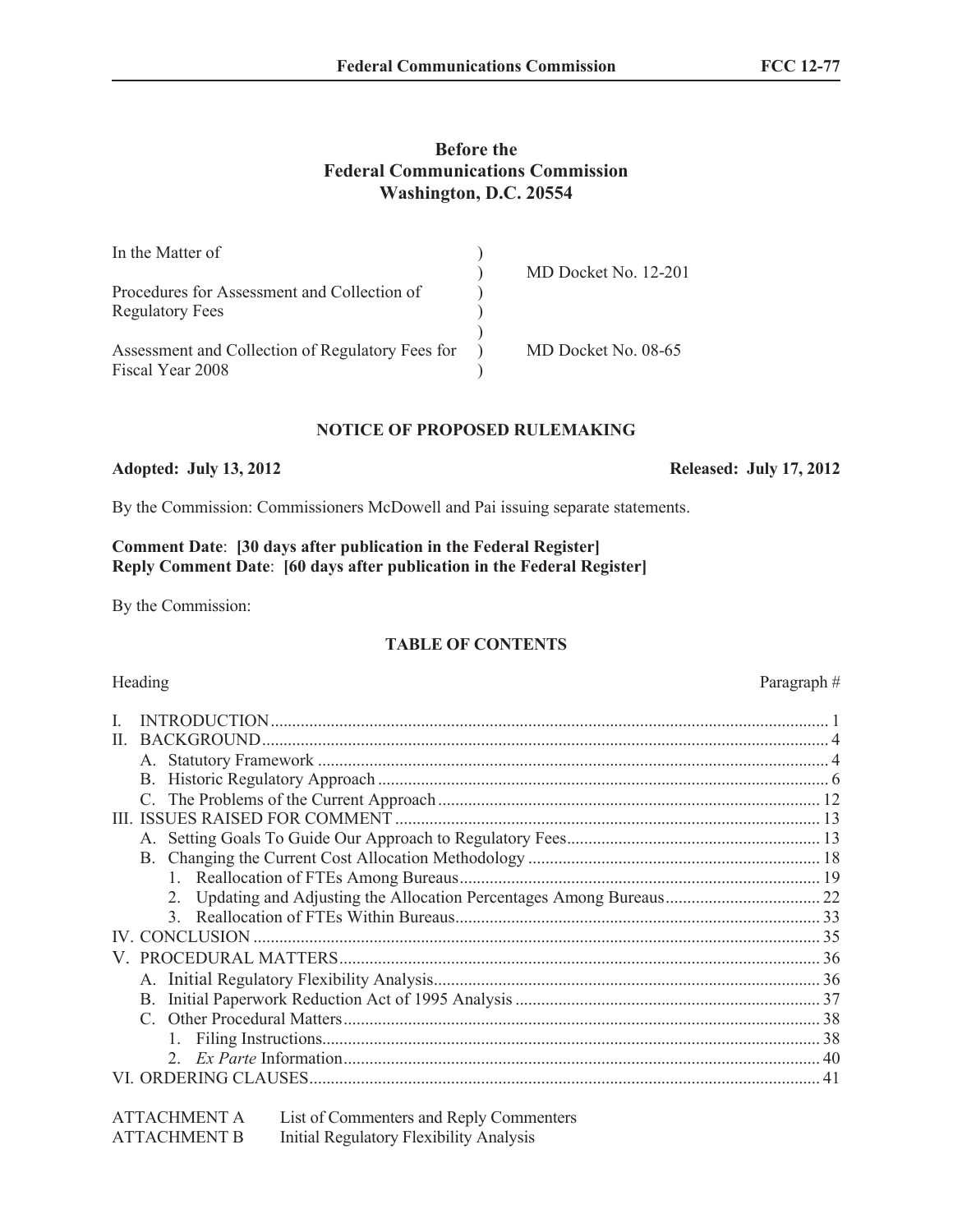# **I. INTRODUCTION**

 $\overline{a}$ 

1. Today we seek comment on proposals to reform the Commission's policies and procedures for assessing and collecting regulatory fees. Extensive changes have occurred in the communications marketplace, and in the Commission's regulatory efforts, since the Schedule of Regulatory Fees was enacted by Congress in 1994. In the period directly following enactment of the Telecommunications Act of 1996, industry development and Commission regulation centered primarily on wireline local and long distance communications. Subsequently, however, the mobile wireless industry has grown exponentially, shifting Commission resources to, among other things, the wireless industry, while the costs of implementing the 1996 Telecommunications Act decreased. Meanwhile, digital and Internet protocol (IP)-based technologies have enabled wired and wireless companies, satellite companies, broadcasters, and cable television companies to engage in increased intermodal competition.

2. These changes have produced corresponding shifts in the Commission's regulatory activity. These shifts in the cost of the Commission's activities are not always reflected in our current regulatory fees. Although the Commission has made a number of discrete changes to the regulatory fee program since 1994, we have not revised the data on which our fees are based since 1998, nor have we undertaken a comprehensive analysis of all the substantive and procedural aspects of our regulatory fee program in light of the current state of the communications industry. This proceeding will serve as the means by which we will undertake that comprehensive analysis.<sup>1</sup>

3. This Notice of Proposed Rulemaking seeks comment on the issues related to how the Commission should allocate its regulatory costs among different segments of the communications industry. In particular, we seek comment on:

- *What the Overarching Goals of the Regulatory Fee Program Should Be.* We propose three goals to guide our regulatory fee policymaking—fairness, administrability, and sustainability—and we seek comment on these goals and invite commenters to propose others.
- *Regulatory Costs Should Be Allocated*. Section 9 of the Communications Act requires that regulatory fees be derived by determining the number of full-time equivalent employees (FTEs) performing certain activities. We propose to change the way we allocate "direct" and "indirect" FTEs to calculate regulatory fees. The proposals on which we seek comment are based on aggregated bureau-level FTE data, and would allocate all FTEs in the Wireless Telecommunications, Media, Wireline Competition, and International Bureaus as "direct" and all FTEs in the support bureaus and offices as "indirect"
- *How Current Cost Allocation Percentages Should Be Revised.* We then look at the cost allocation percentages that we use now and propose to update these percentages using current FTE data derived from the reallocation of FTEs described above. We set out the adjustments projected to result from these updates, examine the impact of these adjustments on the categories of fee payors, ask whether and how we should mitigate the

<sup>1</sup> A number of comments on revising the regulatory fee program were received in MD Docket No. 08-65. *See Assessment and Collection of Regulatory Fees for Fiscal Year 2008*, MD Docket No. 08-65, Report and Order and Further Notice of Proposed Rulemaking, 73 FR 50285 (August 26, 2008) ("*FY 2008 Further Notice of Proposed Rulemaking*"). We will incorporate those comments into the record of this proceeding.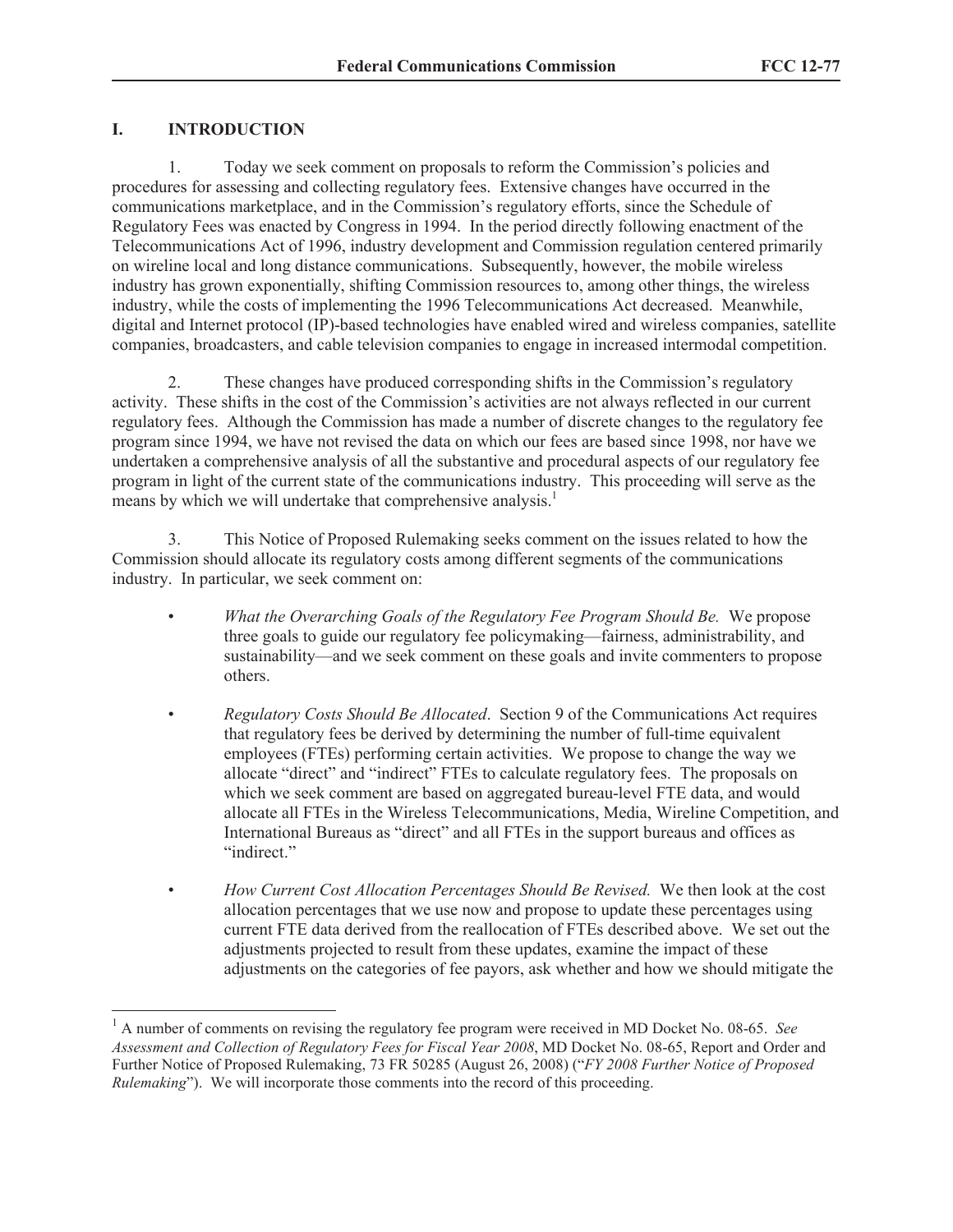impact of any substantial fee increases that would result, and ask whether any other changes are necessary to ensure an equitable result.

## **II. BACKGROUND**

## **A. Statutory Framework**

4. Section 9(a)(1) of the Communications Act directs the Commission to collect regulatory fees "to recover the costs of . . . enforcement activities, policy and rulemaking activities, user information services, and international activities.<sup>32</sup> Section 9(a)(2) stipulates that regulatory fees for the enumerated activities "shall be collected only if, and only in the total amounts, required in Appropriations Acts," and must "be established in amounts that will result in collection, during each fiscal year, of an amount that can reasonably be expected to equal the amount appropriated for such fiscal year for the performance of the activities described in subsection (a)."<sup>3</sup> Since FY 2009, Congress has directed the Commission to assess and collect regulatory fees under section  $9(b)(1)(B)$  in an amount equal to the entire amount appropriated. 4

5. Section 9(b) states in general terms how regulatory fees are to be derived. Section  $9(b)(1)(A)$  states that fees are to be calculated by determining the full-time equivalent number of employees (FTEs) performing the activities enumerated in section  $9(a)(1)$  "within the three licensing bureaus as they existed at that time and that formed the core of our regulatory fee assessment program, i.e. the Private Radio Bureau, Mass Media Bureau, and Common Carrier Bureau.<sup>5</sup> FTEs in the other offices of the Commission are also calculated, and the fees that result are adjusted to take into account factors that are reasonably related to the benefits provided to the payor of the fee by the Commission's activities, including such factors as service area coverage, shared use versus exclusive use, and other factors that the Commission determines are necessary in the public interest."<sup>6</sup> The Commission issues a notice of proposed rulemaking (NPRM) in the third quarter of each fiscal year, stating how it derives the fees for that fiscal year and proposing the amounts that the payors in each fee category will be required to

<sup>5</sup> Subsequent to the enactment of section 9 the Commission reorganized and renamed the Private Radio Bureau, Mass Media Bureau, and Common Carrier Bureaus as the Wireless Telecommunications Bureau, Media Bureau, and Wireline Competition Bureau respectively. Regulation of international telecommunications was transferred from these Bureaus and consolidated into a new International Bureau. For simplicity and ease of reference, in this Notice we will refer to these four bureaus as the "core" bureaus or the "core licensing" bureaus.

 $6$  47 U.S.C. § 159(b)(1)(A).

 $^{2}$  47 U.S.C. § 159(a)(1).

 $3^3$  *Id.* § 159(a)(2), (b)(1)(B).

<sup>4</sup> *See, e.g.*, Consolidated Appropriations Act, 2012, Pub. L. No. 112-74 (Dec. 23, 2011) (appropriating \$339,844,000 and providing "[t]hat \$339,844,000 of offsetting collections shall be assessed and collected pursuant to section 9 of title I of the Communications Act of 1934, [and] shall be retained and used for necessary expenses in this appropriation"). In prior years (FY 2004 through FY 2008), Congress directed the Commission to offset all but \$1 million of its appropriation. See Consolidated Appropriations Act, 2004, Pub. L. No. 108-99, 118 Stat. 3 (2004), Consolidated Appropriations Act, 2005, Pub.L. No. 108-447, 118 Stat. 2809, 2908 (2004); Science, State, Justice, Commerce and Related Agencies Appropriation Act, 2006, Pub. L. No. 109-108, 199 Stat. 2290, 2329-30 (2005); Continuing Appropriations Resolution, 2007, Pub.L. No. 110-5, 121 Stat. 8 (2007); and Consolidated Appropriations Act, 2008, Pub. L. No. 110-161, 121 Stat. 1844, 1998 (2007). In the Omnibus Appropriations Act, 2009, Pub. L. No. 111-8, 123 Stat. 524, 657 (2009) Congress required, for the first time that the Commission collect fees in the full amount of its appropriation.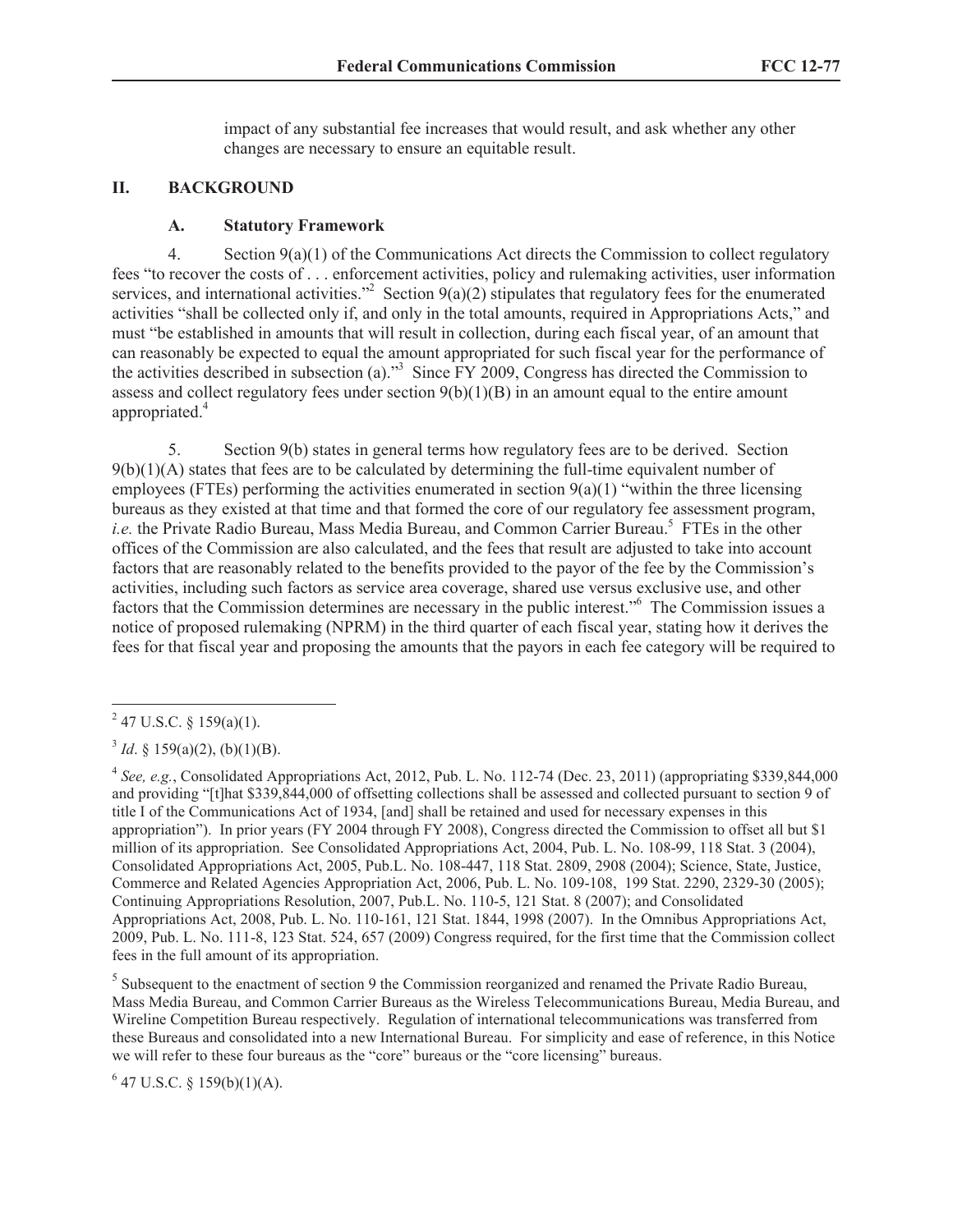pay in order to offset the amount of the Commission's appropriation for that fiscal year.<sup>7</sup> The Commission issues a report and order during the fourth quarter of each fiscal year. $\delta$  The report and order sets the amounts to be paid by all fee payors, discusses any issues raised in response to the NPRM and sets out the procedures for payment of fees.

# **B. Historic Regulatory Approach**

6. Section  $9(b)(1)(A)$  states that regulatory fees are to recover the costs of the FTEs performing the regulatory activities set forth in section  $9(a)(1)$ . Consistent with this statutory requirement, the Commission's cost assessment methodology uses FTEs as the starting point in determining the fees regulatees in each fee category will pay each fiscal year.

7. Although the statute specifies that FTEs are the basis for calculating regulatory fees, it does not specify the precise type of FTE data that must be used; *e.g.*, whether the Commission must use employees' time cards to tally the time each employee reports as having been spent on regulating specific licensees or regulatees, or whether the Commission may aggregate the work of FTEs in some other way. In FYs 1997-1998, the Commission based its FTE calculations on employee time cards. This method involved employees' tracking time by regulatory fee category, and regulatory fees were then allocated based on a core bureaus' relative share of employee time, both direct (employees within a core bureau working on matters related to regulatory fee categories within that bureau) and indirect (employees from all bureaus and offices providing support functions related to multiple, perhaps even all, regulatory fee categories). The Commission abandoned this approach in FY 1999 because not only did time card entries prove subjective and unreliable, but they also resulted in unpredictable and substantial shifts in regulatory fees from year to year.

8. The allocations of direct and indirect FTEs we currently use are taken from FTE data compiled in FY 1998. The Commission allocates FTEs according to the nature of the employees' work. If the work performed by an employee can be assigned to a regulatory fee category in one of the four core licensing bureaus—Wireless Telecommunications, Media, Wireline Competition, and International, that employee's time is counted as a direct FTE. If the work cannot be assigned to one of the bureau's designated fee categories, the employee's time is counted as an indirect FTE. Indirect FTEs are allocated proportionally across the four core bureaus. Therefore, under our current system, the total FTEs for each fee category includes the direct FTEs associated with that category, plus proportional allocations of indirect FTEs from inside and outside the bureau. The total number of FTEs for each of the bureau's fee categories was then divided by the combined FTE numbers for all four core bureaus to produce an allocation percentage for each fee category, *e.g.,* the percentage of total regulatory fee revenues that must be recovered from each fee category in order to collect the total amount specified by Congress.<sup>9</sup>

 $\overline{a}$ 7 *See*, e.g*., Assessment and Collection of Regulatory Fees for Fiscal Year 2011*, Notice of Proposed Rulemaking, 26 FCC Rcd 7068 (2011) ("*FY 2011 Notice of Proposed Rulemaking*").

<sup>8</sup> *See,* e.g*., Assessment and Collection of Regulatory Fees for Fiscal Year 2011*, Report and Order, 26 FCC Rcd 10812 (2011) ("*FY 2011 Report and Order*").

<sup>&</sup>lt;sup>9</sup> The Schedule of Regulatory Fees enacted as section 9(g) in 1994 contained the fees to be paid by different categories of regulates in the (then) three named bureaus. Section  $9(g)$  specified that the Commission was to use this fee schedule until the Commission adjusted it pursuant to section 9(b). The Commission has made substantial adjustments to this fee schedule since 1994, adding fee categories and altering others. The 46 categories of fee payors listed in the original fee schedule had grown to 86 in 2011.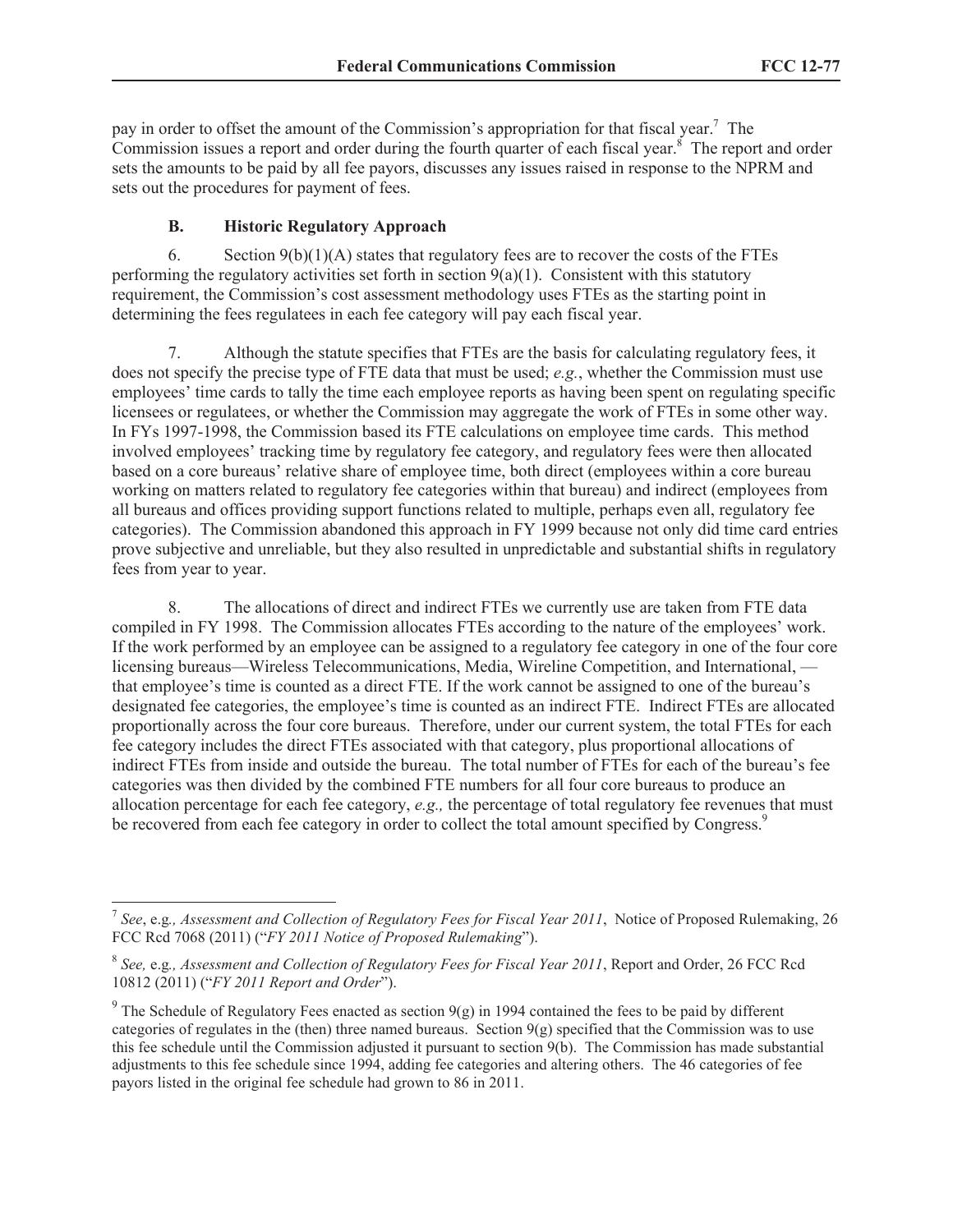9. Although the Commission has used the same allocation percentages every fiscal year since FY 1998, each year the Commission reviews the projected number of fee payors in each service category. These payors are referred to generically as "units," because the fees for payors in different service categories reflect characteristics appropriate to each service, such as the number of licenses or number of subscribers the fee payor has. We look for changes in the industry, changes in industry segments, and various other issues as explained in each year's regular regulatory fee NPRM. Finally, the fee rate for each fee category is determined by dividing the revenue amount to be collected from each fee category by its projected number of units.

10. Table 1 illustrates the process using this methodology. Each fiscal year Congress reviews the Commission's budget submission and determines the appropriation for that year. The amount Congress appropriates becomes the target for the aggregate amount of regulatory fees to be collected. Table 1 uses a hypothetical appropriation of \$100,000,000 as the target amount of regulatory fees to be collected. Column 1 represents the various fee categories in which a regulatee will pay a fee. Column 2 shows the allocation percentages that are applied. And Column 3 represents the multiplication of the target amount by each allocation percentage.

11. The Commission first multiplies the \$100,000,000 target amount by the current FTE allocation percentages in Column 2 to determine the amount of revenue to be collected from each fee category in Column 3. To determine the regulatory fee rate, the amounts in Column 3 are divided by their respective unit counts (the number of payors) to determine the fee amount that each regulatee will pay in that fee category prior to rounding pursuant to section  $9(b)(2)(B)$ . Thus, each year the regulatory fee rate is a function of (1) changes in the appropriation amount from one year to the next, and (2) changes in the unit count from the prior year for each respective fee category.

| <b>COLUMN ONE</b><br>Fee Category | <b>COLUMN TWO</b><br><b>Starting Point</b><br><b>FTE Allocation</b> | <b>COLUMN THREE</b><br><b>Expected Revenue</b><br>Amount by Fee |
|-----------------------------------|---------------------------------------------------------------------|-----------------------------------------------------------------|
|                                   | Percentage $(\% )$                                                  | Category                                                        |
| PLMRS (Exclusive Use)             | .14%                                                                | \$140,000                                                       |
| PLMRS (Shared use)                | $.67\%$                                                             | \$670,000                                                       |
| Microwave                         | .66%                                                                | \$660,000                                                       |
| 218-219 MHz (Formerly IVDS)       | .001%                                                               | \$1,000                                                         |
| Marine (Ship)                     | .22%                                                                | \$220,000                                                       |
| <b>GMRS</b>                       | .08%                                                                | \$80,000                                                        |
| <b>Aviation</b> (Aircraft)        | .10%                                                                | \$100,000                                                       |
| Marine (Coast)                    | 04%                                                                 | \$40,000                                                        |
| Aviation (Ground)                 | 04%                                                                 | \$40,000                                                        |
| <b>Amateur Vanity Call Signs</b>  | .06%                                                                | \$60,000                                                        |
| <b>AM Class A</b>                 | 07%                                                                 | \$70,000                                                        |
| AM Class B                        | 87%                                                                 | \$870,000                                                       |

# **TABLE 1 Hypothetical \$100 Million Target Goal Allocations**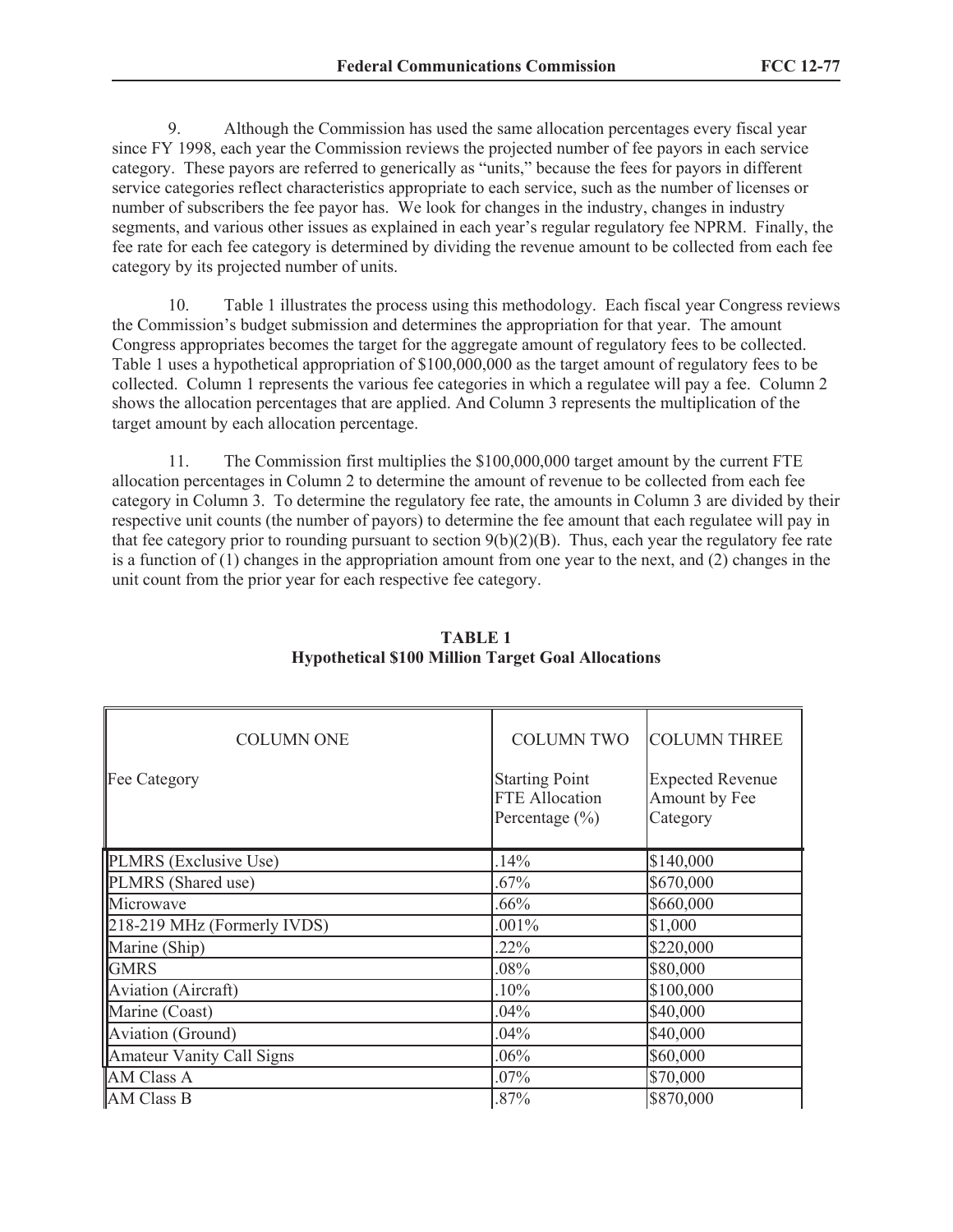| <b>COLUMN ONE</b>                                     | <b>COLUMN TWO</b>                                             | <b>COLUMN THREE</b>                                  |
|-------------------------------------------------------|---------------------------------------------------------------|------------------------------------------------------|
| <b>Fee Category</b>                                   | <b>Starting Point</b><br>FTE Allocation<br>Percentage $(\% )$ | <b>Expected Revenue</b><br>Amount by Fee<br>Category |
| <b>AM Class C</b>                                     | .31%                                                          | \$310,000                                            |
| <b>AM Class D</b>                                     | 1.03%                                                         | \$1,030,000                                          |
| FM Classes A, B1 & C3                                 | 2.13%                                                         | $\overline{$2,130,000}$                              |
| FM Classes B, C, C0, C1 & C2                          | 2.62%                                                         | \$2,620,000                                          |
| <b>AM Construction Permits</b>                        | .01%                                                          | \$10,000                                             |
| <b>FM Construction Permits</b>                        | $.1\%$                                                        | \$100,000                                            |
| Satellite TV                                          | .05%                                                          | \$50,000                                             |
| <b>Satellite TV Construction Permit</b>               | .001%                                                         | \$1,000                                              |
| VHF Markets 1-10                                      | .95%                                                          | \$950,000                                            |
| VHF Markets $11-25$                                   | .97%                                                          | \$970,000                                            |
| VHF Markets 26-50                                     | .82%                                                          | \$820,000                                            |
| VHF Markets 51-100                                    | .79%                                                          | \$790,000                                            |
| VHF Remaining Markets                                 | .35%                                                          | \$350,000                                            |
| VHF Construction Permits                              | $.01\%$                                                       | \$10,000                                             |
| <b>UHF Markets 1-10</b>                               | $.6\%$                                                        | \$600,000                                            |
| <b>UHF Markets 11-25</b>                              | .49%                                                          | \$490,000                                            |
| UHF Markets 26-50                                     | .41%                                                          | \$410,000                                            |
| UHF Markets 51-100                                    | $.35\%$                                                       | $\overline{$}350,000$                                |
| <b>UHF Remaining Markets</b>                          | $.11\%$                                                       | \$110,000                                            |
| <b>UHF Construction Permits</b>                       | .07%                                                          | \$70,000                                             |
| <b>Broadcast Auxiliaries</b>                          | .08%                                                          | \$80,000                                             |
| LPTV/Translators/Boosters/Class A TV                  | .40%                                                          | \$400,000                                            |
| <b>CARS</b> Stations                                  | .05%                                                          | \$50,000                                             |
| Cable TV Systems                                      | 16.55%                                                        | \$16,550,000                                         |
| Interstate Telecommunication Service Providers        | 46.66%                                                        | \$46,660,000                                         |
| CMRS Mobile Services (Cellular/Public Mobile)         | 14.33%                                                        | \$14,330,000                                         |
| CMRS Messaging Services                               | .32%                                                          | $\overline{$320,000}$                                |
| <b>BRS</b>                                            | .16%                                                          | \$160,000                                            |
| <b>LMDS</b>                                           | .03%                                                          | \$30,000                                             |
| Per 64 kbps Int'l Bearer Circuits, Terrestrial        |                                                               |                                                      |
| (Common) & Satellite (Common & Non-Common)            | .32%                                                          | \$320,000                                            |
| Submarine Cable Providers                             | 2.28%                                                         | \$2,280,000                                          |
| <b>Earth Stations</b>                                 | .25%                                                          | \$250,000                                            |
| Space Stations (Geostationary)                        | 3.23%                                                         | \$3,230,000                                          |
| Space Stations (Non-Geostationary)                    | .24%                                                          | \$240,000                                            |
| <b>******</b> Total Estimated Revenue to be Collected | 100.00%                                                       | \$100,022,000                                        |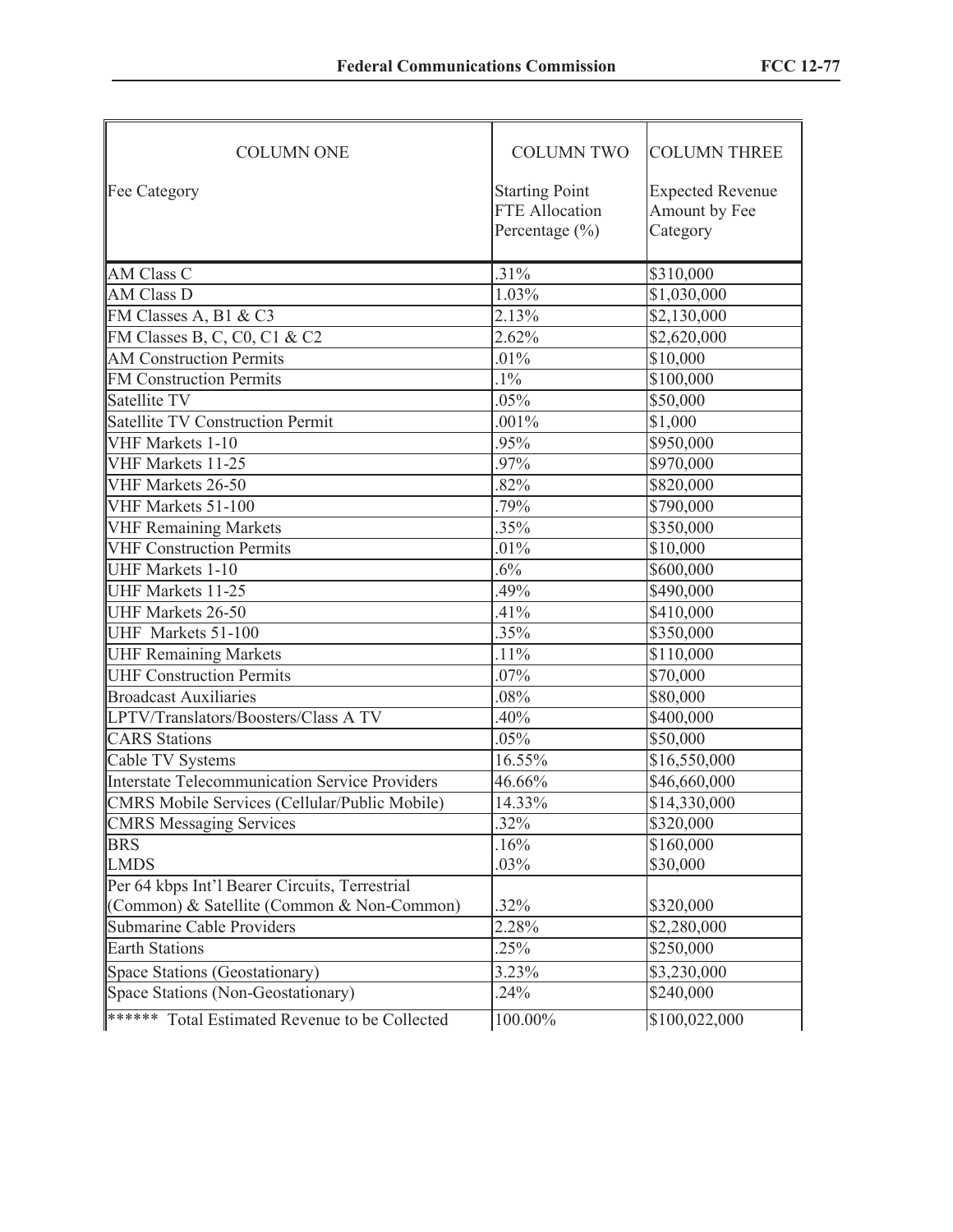# **C. The Problems of the Current Approach**

12. As noted previously, the changes that have occurred since 1998 in the communications industry have caused significant shifts in the amount of time the Commission devotes to specific industry segments and activities. Therefore, FY 1998 FTE data may no longer accurately reflect the allocation of Commission employees' time across different parts of the industry. However, simply substituting current FTE data for the 1998 FTE data would cause fees for some classes of fee payors to increase significantly, so we seek to examine how best to address in a fair and equitable manner any significant shifts. In addition, new technologies have caused an exponential increase in intermodal competition across formerly distinct industry platforms. This has made it even more common today than in 1998 that a Commission employee's work may be attributed to more than one fee category. For example, the cost of an employee's work in designing incentive auctions might be attributable to several fee categories within the media sector, but it would also potentially benefit providers of mobile broadband services who would ultimately use the reclaimed spectrum. The practical difficulties we would encounter today in parsing out an employee's time among all of the industry groups affected by his or her work would produce unpredictable annual changes in regulatory fees. Proposals to address these and related problems are presented below.

# **III. ISSUES RAISED FOR COMMENT**

# **A. Setting Goals To Guide Our Approach to Regulatory Fees**

13. First, we seek comment on setting goals for regulatory fee collection that will guide the reforms that result from this Notice and adjustments that the Commission will need to make from time to time afterwards. We are of course guided first and foremost by Congress's direction in section 9. At the same time, Congress has left us flexibility in setting the fees to take into account a variety of factors, including "factors that the Commission determines are necessary in the public interest."<sup>10</sup> We propose three overarching goals for the regulatory fees program, and we invite parties to propose other goals for consideration.

14. *Fairness.* Allocation of regulatory fee burdens among regulatees should be fair. All regulatees interact with and benefit from the work of the Commission, but not in equal measure. For example, a very large company with hundreds of licenses and authorizations is likely to engage much more frequently with the Commission than a local company or cooperative. Similarly, regulatees' ability to pay varies with their size and revenues—imposing the same fee on a Fortune 500 company and a local family business would have very different effects on those entities. And over time, as similar services are provided over different technologies, regulatees may be paying different fees while providing similar services, not because there is a meaningful difference in their relationship with the Commission but simply because their services fall into different fee categories (or fall outside our established categories altogether). We propose establishing fairness as a goal of our regulatory fee program, so that the burdens of regulatory fees are borne in an equitable manner that does not distort the marketplace. We seek comment on this goal.

15. *Administrability.* Section 9 directs that fees be set by reference to the number of FTEs performing enforcement activities, policy and rulemaking activities, user information services, and international activities within the Wireless Telecommunications, Media, Wireline Competition, and International Bureaus. A fee system that strictly aligned FTEs with these activities and Bureaus on an ongoing basis would require a complex time and accounting system like the one the Commission tried in

 $\overline{a}$  $10$  47 U.S.C. § 159(b)(1)(A).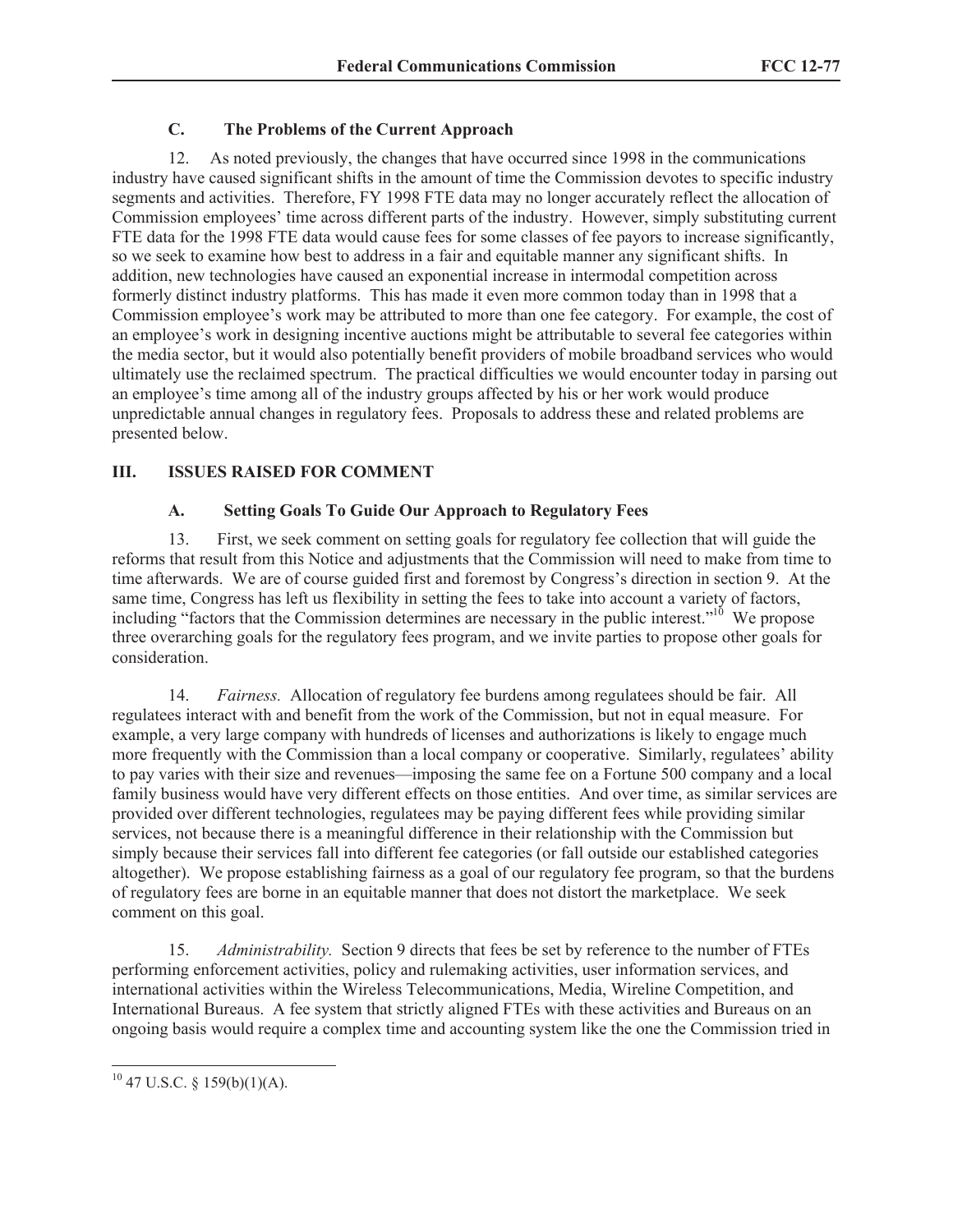1997 and 1998 and abandoned in 1999 due in part to the unpredictability and rapid shifts in fee rates that it created for fee payors. Keeping the fee schedule up to date could result in large shifts in fees from year to year, as the Commission's priorities and areas of focus change. For example, if in one year the Public Safety and Homeland Security Bureau handles rulemakings related to broadcasting, but in the following year focuses on wireless services, the resulting shift in FTE allocations could have a substantial impact on the size of regulatory fees, which could then shift significantly again the very next year. We believe that the regulatory fee system should be administrable, both for the Commission and for payors. We seek comment on this goal.

16. *Sustainability*. The methodology for regulatory fees should be flexible enough to adapt to changes in technology and marketing that affect how our regulatees do business. In 2007, the Commission extended regulatory fee obligations to providers of interconnected voice over Internet protocol services (VoIP), noting "the many and increasing resources the Commission now dedicates to VoIP" and that "[i]nterconnected VoIP service is increasingly used to replace traditional telephone service and . . . the interconnected VoIP service industry continues to grow and to attract customers who previously relied on traditional voice service.<sup>"11</sup> The concern the Commission addressed in 2007 will continue to arise as service platforms and models change and converge. As video, voice, and data services are provided in new ways, our regulatory fee system must also evolve to ensure that the fee burden remains equitably distributed among regulatees. We seek comment on this goal.

17. Our goals must work within the statute, not against it. Section 9 requires that the Commission collect fees by determining "the full-time equivalent number of employees" performing specified activities in the Bureaus and Offices. We intend that the proposed goals guide our interpretation of section 9, and we seek comment on the best ways to take the goals into account as we assign FTEs to the statutory categories and establish specific fee amounts.

# **B. Changing the Current Cost Allocation Methodology**

18. As explained more fully below, the cost allocation data we currently use were derived in FY 1998 by totaling employees' time cards entries to arrive at the aggregate number of FTEs engaged in each feeable activity. The first question that arises is whether the Commission should aggregate employee time card entries to derive its FTE allocations, or whether aggregating data on a less granular basis would be accurate and workable. For the reasons discussed below, we seek comment on whether we should simplify the way direct and indirect FTEs are aggregated and update the FTE data that we use. We invite interested parties to share their views with respect to the issues set forth below.

# **1. Reallocation of FTEs Among Bureaus**

19. Although not required by Section 9, our current cost assignment methodology is based on the presumption that work of employees in the four core bureaus should be treated differently depending on whether an employee is "directly" involved in a feeable activity or "indirectly" involved, as in a support capacity. The costs of FTEs directly working on projects corresponding to a regulatory fee category are directly assigned to that category. By contrast, the costs of all FTEs in the core bureaus indirectly involved, or providing support functions, are treated as indirect costs and are currently distributed proportionally across the four core bureau. The proportional allocation of indirect FTEs corresponds to each core bureau's actual percentage of direct FTEs. The indirect work performed by FTEs within a core bureau, therefore, may not be attributable to a specific fee category in their core

 $\overline{a}$ <sup>11</sup> Assessment and Collection of Regulatory Fees for Fiscal Year 2007, Report and Order, 22 FCC Rcd 15712, 15717-18 ¶¶ 12-13 (2007).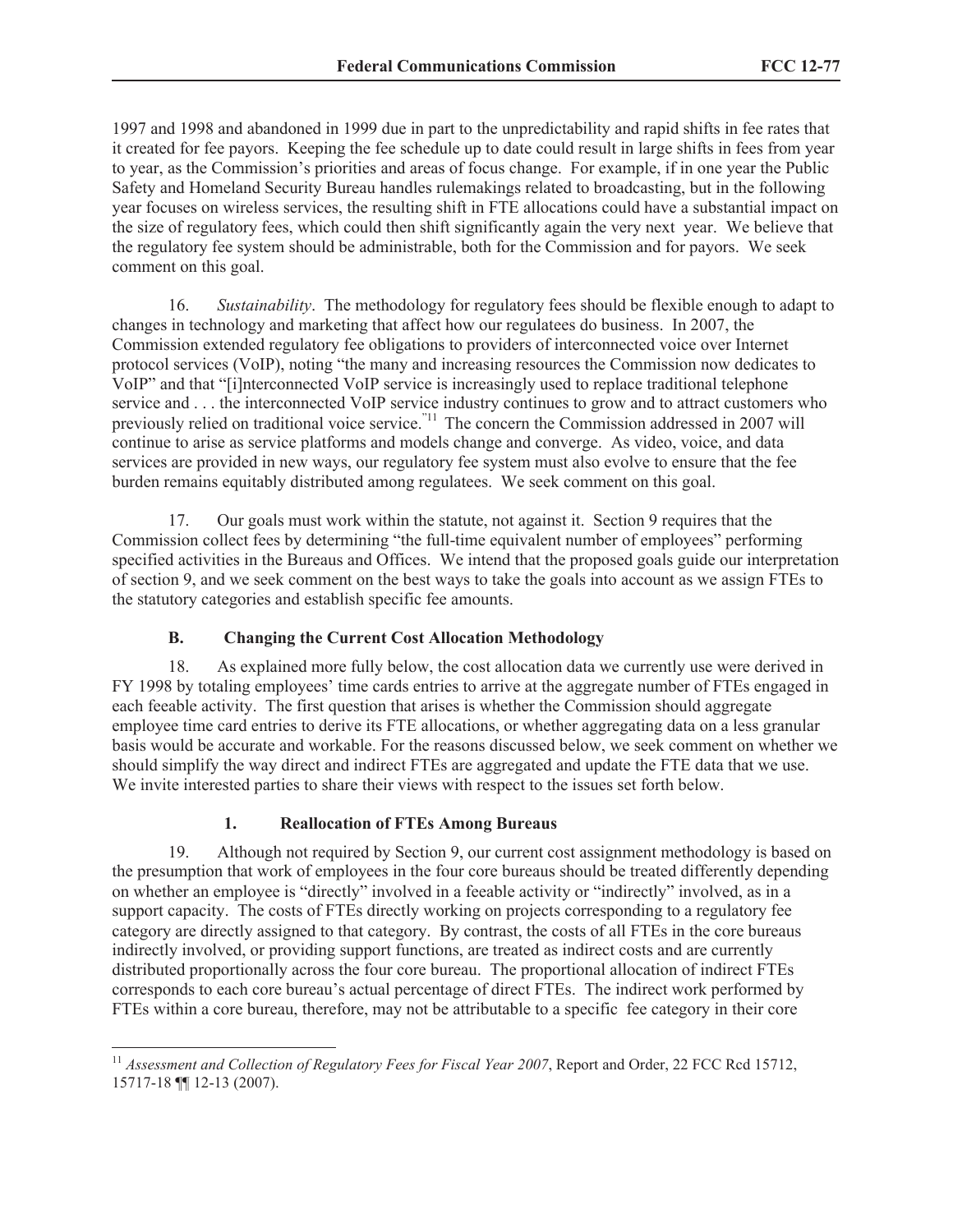bureau. Nevertheless, it is clear that the work of *all* the FTEs in a core bureau, whether direct or indirect, contributes to the cost of regulating licensees of that bureau. Therefore, we may reasonably expect that the work of the FTEs in the core bureaus would remain focused on the industry segment regulated by each of those bureaus<sup>12</sup>We seek comment on whether we should change the way FTEs are allocated within a bureau, and we propose that all the FTEs in each of the core bureaus should be considered direct FTE costs for that bureau.

20. Most of the work of the bureaus and offices outside the four core licensing bureaus is currently considered as indirect FTE costs because the work does not focus on any one industry segment; rather, these bureaus and offices support the work of all of the core bureaus. As with the indirect FTEs within the core bureaus, the work of FTEs in non-core bureaus that cannot be directly assigned to a regulatory fee category is treated as indirect costs and distributed proportionally across the core bureaus according to these bureaus' respective percentages of the Commission's total direct FTE costs. As in the case of our allocation of direct FTEs, we believe that it would serve the public interest to find a more consistent and workable way to allocate indirect FTEs. Any attempt to redistribute these indirect costs on a task-by-task basis would be neither consistent nor workable, requiring us to assign more costs to certain divisions of support bureaus or offices for certain licensees at a given point in time, and then reassign these costs as the work of that division changes from month to month, week to week, or even day to day.<sup>13</sup> This would be far more complicated and subjective than our current approach, requiring constant recalculations as FTEs within a bureau are given different job assignments.<sup>14</sup> Unlike the case of the FTEs in the core bureaus, the work of the FTEs in the support bureaus and offices is not primarily focused on any one bureau or regulatory fee category, but instead serves the needs of all four core bureaus.

21. Just as section 9 contains no requirement that we classify FTEs as "direct" and "indirect," it does not prescribe how the Commission should account for the FTE costs of its support bureaus and offices. Consistent with our finding in paragraph 19 above that the work of the employees in the core bureaus and offices is primarily focused on the industry segment regulated by each bureau and that the work — and the costs — of all the employees of those bureaus would correctly be considered direct FTE costs of their respective bureaus, we seek comment on whether, because the work of employees in the non-core bureaus supports the work of all the core bureaus, the FTE costs of these non-core bureaus and offices should all be treated as indirect costs and allocated among each of the core bureaus in the same percentage as that bureau's direct FTE percentage is to the total direct FTE costs of all the core bureaus.

## **2. Updating and Adjusting the Allocation Percentages Among Bureaus**

22. We have previously sought comment on whether and how to update our current FTE allocation percentages to reflect changes in the industry and in the Commission's workload that have

<sup>&</sup>lt;sup>12</sup> The International Bureau may be an exception to this expectation as discussed in Paragraphs  $26 - 28$ , below.

 $13$  For example, under this approach the work of attorneys and support staff in Litigation and Administrative Law Divisions of the Office of General Counsel would fluctuate, and the corresponding costs would have to be continually reassigned, depending on how much of their work is being devoted to media, wireless, wireline and other matters.

<sup>&</sup>lt;sup>14</sup> For example, the Satellite Industry Association (SIA) states that certain divisions in the Enforcement Bureau may not be relevant to regulating satellite licensees. SIA reply comments at 8, *FY 2008 Further Notice of Proposed Rulemaking, supra* n. 1. While that may be true at a given point in time, at another time all members of that division may be engaged in an investigation involving satellite providers, or certain members engaged in investigations or other activity affecting satellite providers, either directly or indirectly.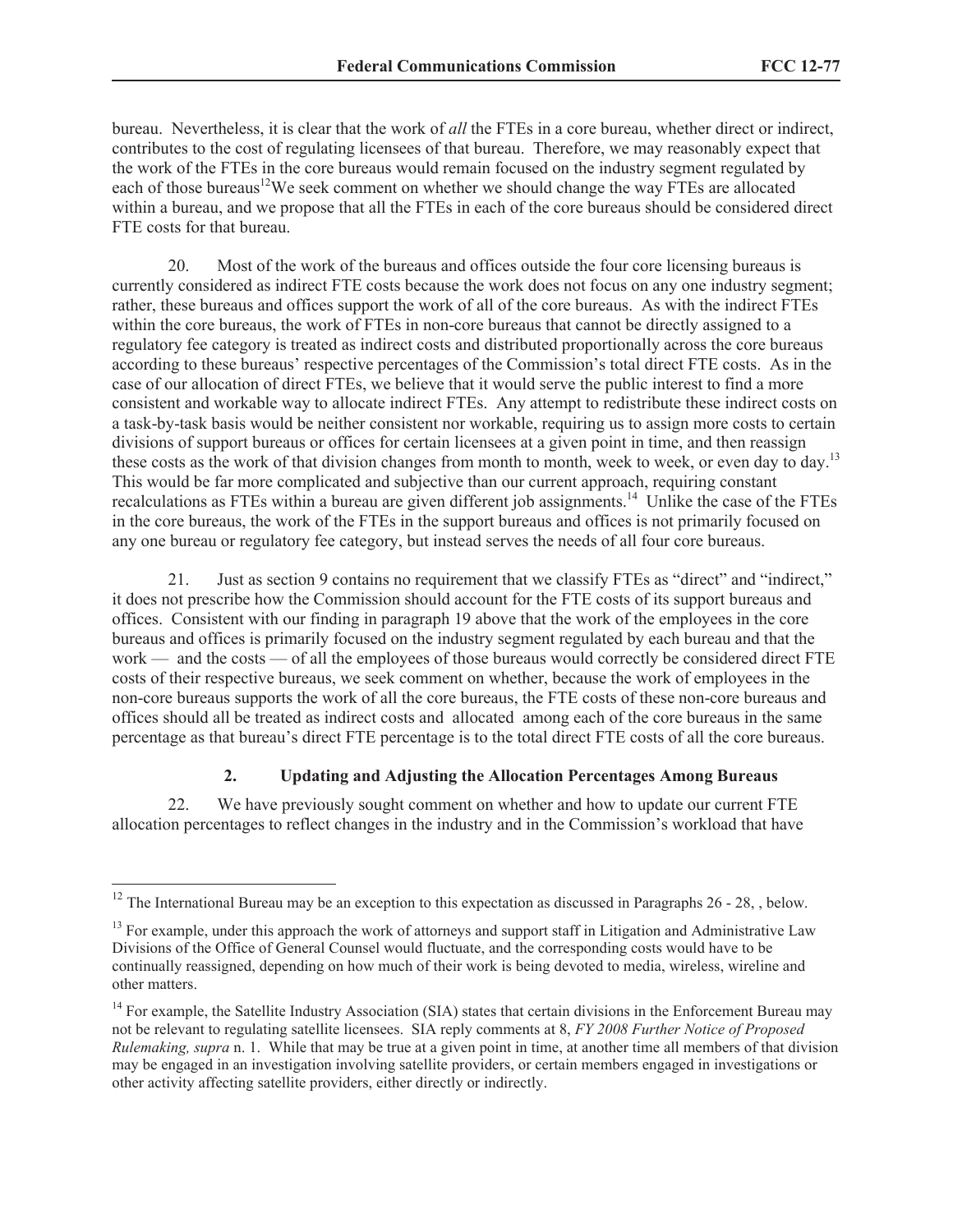occurred since they were adopted.<sup>15</sup> We will resolve this issue in this proceeding, and we will incorporate into the record of this proceeding relevant comments filed in prior proceedings.<sup>1</sup>

23. Commenters previously addressing this issue advocated that we revise the FTE allocation percentages by using updated FTE data.<sup>17</sup> They argued that it is inequitable to burden the licensees in the core bureaus with a larger share of regulatory fees than their respective percentage share of FTE staffing at the Commission. We seek comment on whether the FY 1998 FTE allocation percentages should be replaced with allocation percentages using up-to-date FY 2012 FTE data.

24. Reallocation of direct and indirect FTEs using aggregated FTE data involves counting the number of FTEs in each of the agency's four core licensing bureaus to determine what percentage each comprises of the total number of FTEs in all the core bureaus.<sup>18</sup> The tentative results of this recalculation, using current FTE staffing levels, produces the following numbers and percentages of direct FTEs in the four core licensing bureaus: International Bureau, 122 FTEs (22.0% of total FTEs in the four core bureaus); Media Bureau, 183 (32.9%); Wireline Competition Bureau, 154 (27.7%); and Wireless Telecommunications Bureau,  $97 (17.4\%)$ <sup>19</sup> These 556 FTEs constitute 36 percent of the Commission's total FTEs and we would treat them as direct FTE costs for purposes of allocating regulatory fees. There are currently 1,000 FTEs in the support bureaus and offices. As proposed in paragraph 20 above, these would all be treated as indirect FTEs and allocated proportionately across the four core bureaus. This produces the following adjusted FTE totals for each of the core bureaus: International Bureau, 221 FTEs; Media Bureau, 329 FTEs; Wireline Competition Bureau, 276 FTEs; and Wireless Telecommunications Bureau, 174 FTEs.

25. A comparison of the allocation percentages currently in use with the allocation percentages that result from the use of updated FTE figures produces mixed results. The percentage of regulatory fees currently collected from regulatees in the Wireless Telecommunications Bureau would remain unchanged at 17.4 percent. The allocation percentage would increase only slightly for fee payors in Media Bureau service categories, from 31.9 percent to 32.9 percent. However, use of the updated FTE figures would reduce the percentage of regulatory fees allocated to regulatees in the Wireline Competition Bureau from 44.0 percent to 27.7 percent and increase the percentage of fees allocated to payors in the International Bureau from 6.7 percent to 22.0 percent.

26. We seek comment on whether the projected increase in fees for International Bureau regulatees would be consistent with our goals of fairness and sustainability. In this regard we note that much of the work within the Strategic Analysis and Negotiations Division of the International Bureau covers services outside of the Bureau's direct regulatory activities. For example, this Division has

<sup>&</sup>lt;sup>15</sup> *FY 2008 Further Notice of Proposed Rulemaking*, supra n. 1, at  $\P$  27-30. We also released a Public Notice on September 3, 2008 providing information on FTEs, direct costs, and indirect costs. *See* "Office of Managing Director Releases Data to Assist Commenters on Issues Presented in Further Notice of Proposed Rulemaking," Adopted August 1, 2008, MD Docket No. 08-65, Public Notice, DA 08-2033 (September 3, 2008).

<sup>&</sup>lt;sup>16</sup> To assure that all previous comments are considered, parties that have previously commented on any of these issues are requested to attach or cite their prior comments in their filings in this proceeding.

<sup>&</sup>lt;sup>17</sup> *See, e.g.*, USTA Comments at 2; AT&T Comments at 3; FIT Reply Comments at 5; EWA Reply Comments at 1-2; Sprint Reply Comments at 2; NTCA Reply Comments at 2; MetroPCS Reply Comments at 2; CTIA Reply Comments at 3; AT&T Reply Comments*, FY 2008 Further Notice of Proposed Rulemaking*, *supra* n. 1.

<sup>&</sup>lt;sup>18</sup> FTEs are based on actual end of fiscal year 2011 figures, the most recent data that is currently available.

 $19$  These totals represent only the number of direct FTEs funded by regulatory fees. They do not include direct FTEs funded by other revenues, *e.g.*, by auction or USF proceeds, nor do they include indirect FTEs.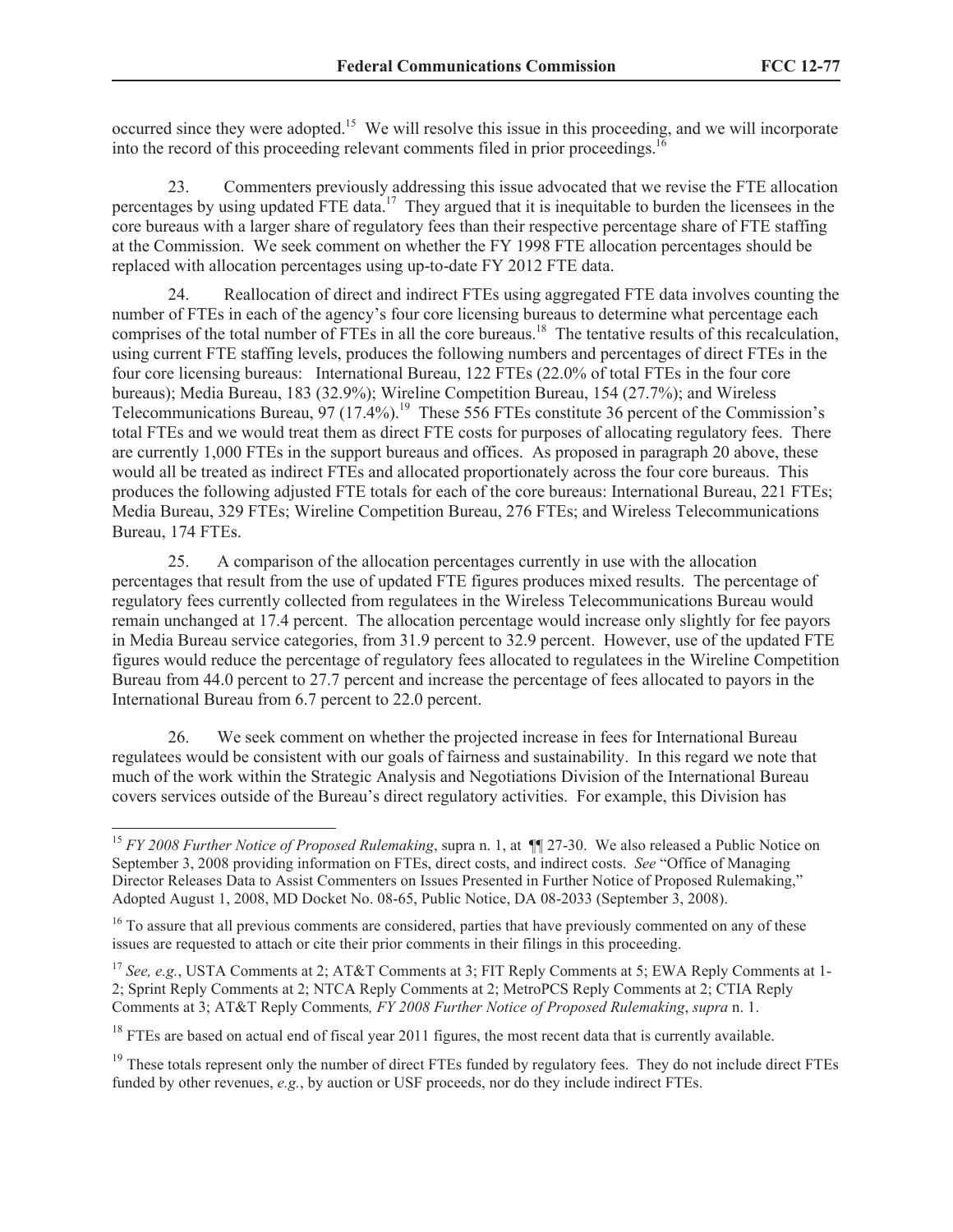primary responsibility for leading the Commission's international representation in bilateral meetings, multilateral meetings, and cross-border spectrum negotiations with Canada and Mexico on spectrum sharing arrangements, and notifications to the International Telecommunications Union (ITU), as well as participation in ITU Study Groups. Though focused on the international community, this international work covers the entire gamut of the Commission's regulatory responsibilities.

27. If such work benefits all classes of providers, should the associated FTEs be excluded from the International Bureau's direct costs and, instead, be allocated as indirect costs like a support bureau? Is this situation unique to the International Bureau? The International Bureau has estimated that as much as one half of the FTEs in the Bureau work on matters covering services other than international services. Reallocation of 50% of the FTEs in the International Bureau proportionately to the other core bureaus would the result the following allocation: International Bureau, 61 FTEs, representing 10.97% of total FTEs in the four core bureaus; Media Bureau, 208.72 (37.54%); Wireline Competition Bureau, 175.64 (31.59%); and Wireless Telecommunications Bureau, 110.64 (19.9%).

28. We ask commenters to address all the issues regarding how to ameliorate the effect of using updated FTE data on regulatees paying fees in the International Bureau's service categories. Would this reallocation be equitable?

29. Are there analogous groups within the other core bureaus whose work covers services outside of the core bureau's direct regulatory activities? If so, how should those FTEs be allocated, or should adjustments be made to our proposed allocation of FTEs for those core bureaus to account for such broadly cross-cutting work in a core bureau? We also seek comment on whether further adjustments of the allocation of FTEs should be made. Should adjustments be made whenever, as discussed above, the work of one bureau supports the work of one or more other bureaus? Would this be a workable and sufficient way to allocate regulatory fees fairly between industry sectors consistent with section 9, or is there a more equitable way, consistent with statute, to allocate regulatory fees between and/or within industry sectors? For example, should regulatory fee categories in section 9 be combined or eliminated, given the change in the telecommunications landscape since 1998? Should additional regulatory fee categories such as broadband be added to the regulatory fee schedule set forth in section 9? We seek comment on whether the Commission has authority, under section 9, to include broadband as a fee category. If additional fee categories are created, how should their costs be assessed? To the extent that licensees offer services that are regulated by more than one core bureau, how would the addition of new fee categories affect the allocation of FTEs by core bureau?

30. We note that section  $9(b)(1)(A)$  allows the Commission to adjust regulatory fees "to take into account factors that are reasonably related to the benefits provided the payor of the fee by the Commission's activities, including such factors as service area coverage, shared use versus exclusive use, and other factors that the Commission determines to be in the public interest." How should "benefits provided to the payor" be determined? Should such benefit be measured by the level of regulation of such payor, or by some measure of the amount of regulatory activity attributable to a specific payor in a given year? Or should "benefits provide the payor" be found to include all benefits received as a result of the Commission's work, even benefit from efforts to reduce regulation of a particular industry sector? How does one measure such benefit? Is relative market share, or total revenues, a good measure of the benefit the payor receives from the work of the Commission to promote competition and remove barriers to market entry? If so, should all payors be assessed based on revenues? Is it technically feasible to assess all regulatory fee categories based on revenues? How could the Commission ensure such assessment is based on accurate, reliable revenue information from all industry sectors? What additional reporting requirements would be necessary to obtain the information necessary to assess all payors on a revenues basis?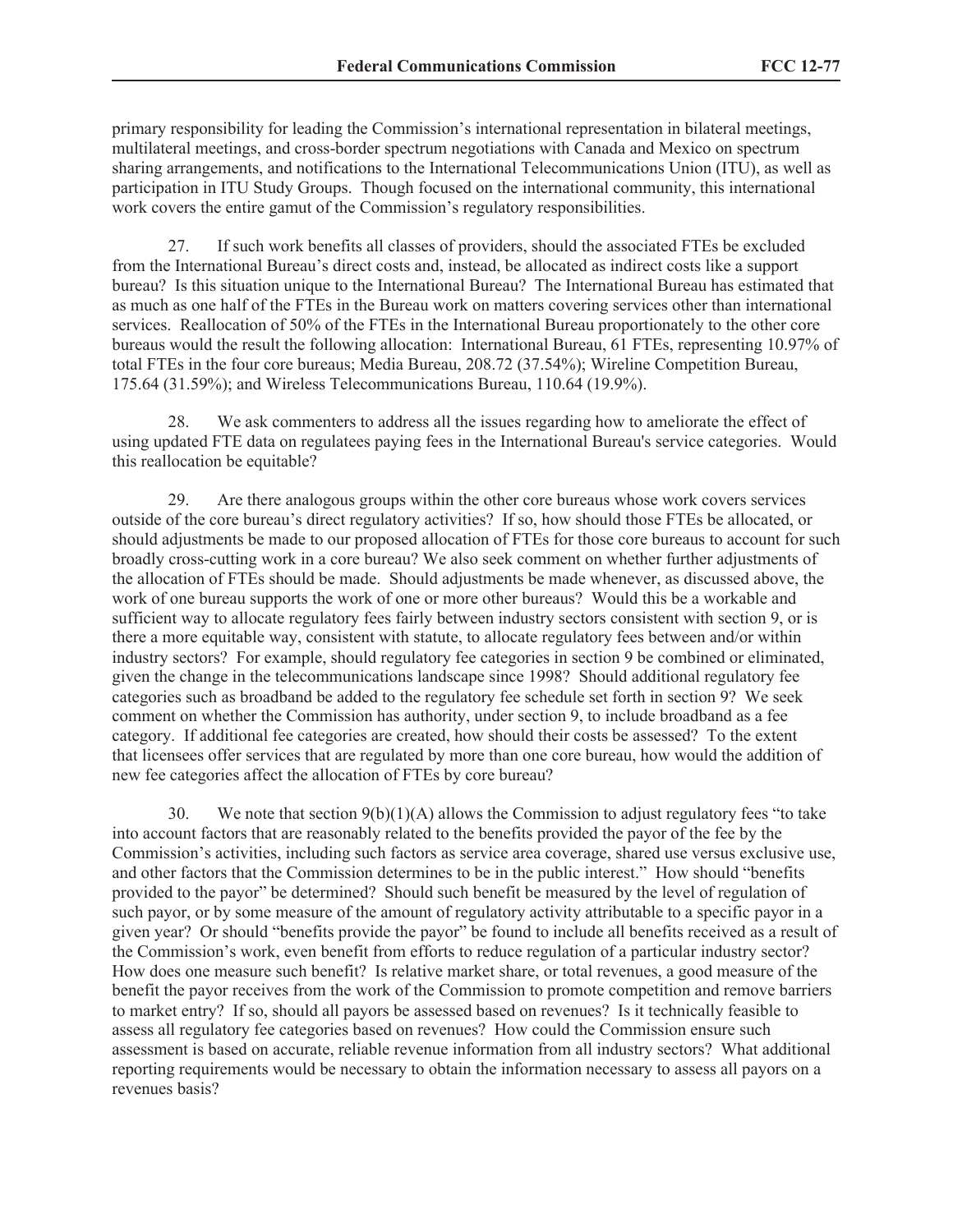31. Are there other factors the Commission should consider in rebalancing regulatory fees in order to achieve the goals discussed above? For example, does Section 9 allow the Commission to mitigate the effects of fee increases to a particular industry segment by providing interim adjustments, by phasing in the new fees over a period of time, or by providing relief in some other way? How would the Commission administer any recommended mitigation?

32. Finally, how often should the Commission revisit the allocation resulting from this rulemaking? Should this reexamination be undertaken at regular intervals, or in response to comments by fee payors in the annual regulatory fee collection NPRM? If such reexamination is done at regular intervals, for example, annually, how can we ensure continued predictability and collectability of fees? Would it be appropriate to simply update the Commission's FTE allocation each year, without regard to the impact of significant increases of regulatory fees on certain regulatory fee categories? Would such fluctuations be especially problematic for small service providers who are likely least able to absorb unpredictable changes in fees from year to year?

# **3. Reallocation of FTEs Within Bureaus**

33. As noted previously, our current FTE allocations and the resulting allocation percentages were first used in FY 1999 and are based on FY 1998 FTE data. We request comment on updating and reallocating FTEs among the fee categories within each of the core bureaus. For example, within the International Bureau, there are five fee categories: Bearer Circuits, Submarine Cable Providers, Earth Stations, Space Stations (Geostationary), and Space Stations (Non-Geostationary). Regulatory fees are currently allocated among these five fee categories as follows: Bearer Circuits (5.1%), Submarine Cable Providers (36.1%), Earth Stations (3.9%), Space Stations (Geostationary) (51.1%), and Space Stations (Non-Geostationary) (3.8%).

34. Although one option would be to continue using these relative allocation percentages among the fee categories in each of the core bureaus, we seek comment on whether it would better serve the public interest for management in each of the core bureaus to revise their internal FTE allocation percentages based on management's assessment of the current distribution of work within the bureau. We also seek comment on whether they should do such analysis and update of the FTE allocation among fee categories within the bureau every three years unless a substantial shift in the nature or extent of a bureau's duties warrants reexamination in the interim. Commenters advocating alternatives or modifications to this proposed approach should describe in specific detail how the suggested alternative or modification would work and why it would be preferable to allocation based on assessment of the current distribution of work within the bureau described herein.

# IV. **CONCLUSION**

35. Fundamental to this Notice is the Commission's desire to assure that the methodology we use to derive regulatory fees is consistent with statutory requirements, fair, efficiently administered, and sustainable. This Notice proposes a number of innovative alternatives designed to achieve those goals. Interested parties are invited to comment on the suitability of these goals, the effectiveness of the alternatives proposed in this Notice in meeting these or other appropriate goals, and the Commission's jurisdiction to adopt any of the alternatives discussed in the Notice or proposed in response to it.

## **V. PROCEDURAL MATTERS**

## **A. Initial Regulatory Flexibility Analysis**

36. An initial regulatory flexibility analysis ("IRFA") is contained in Attachment A. Comments to the IRFA must be identified as responses to the IRFA and filed by the deadlines for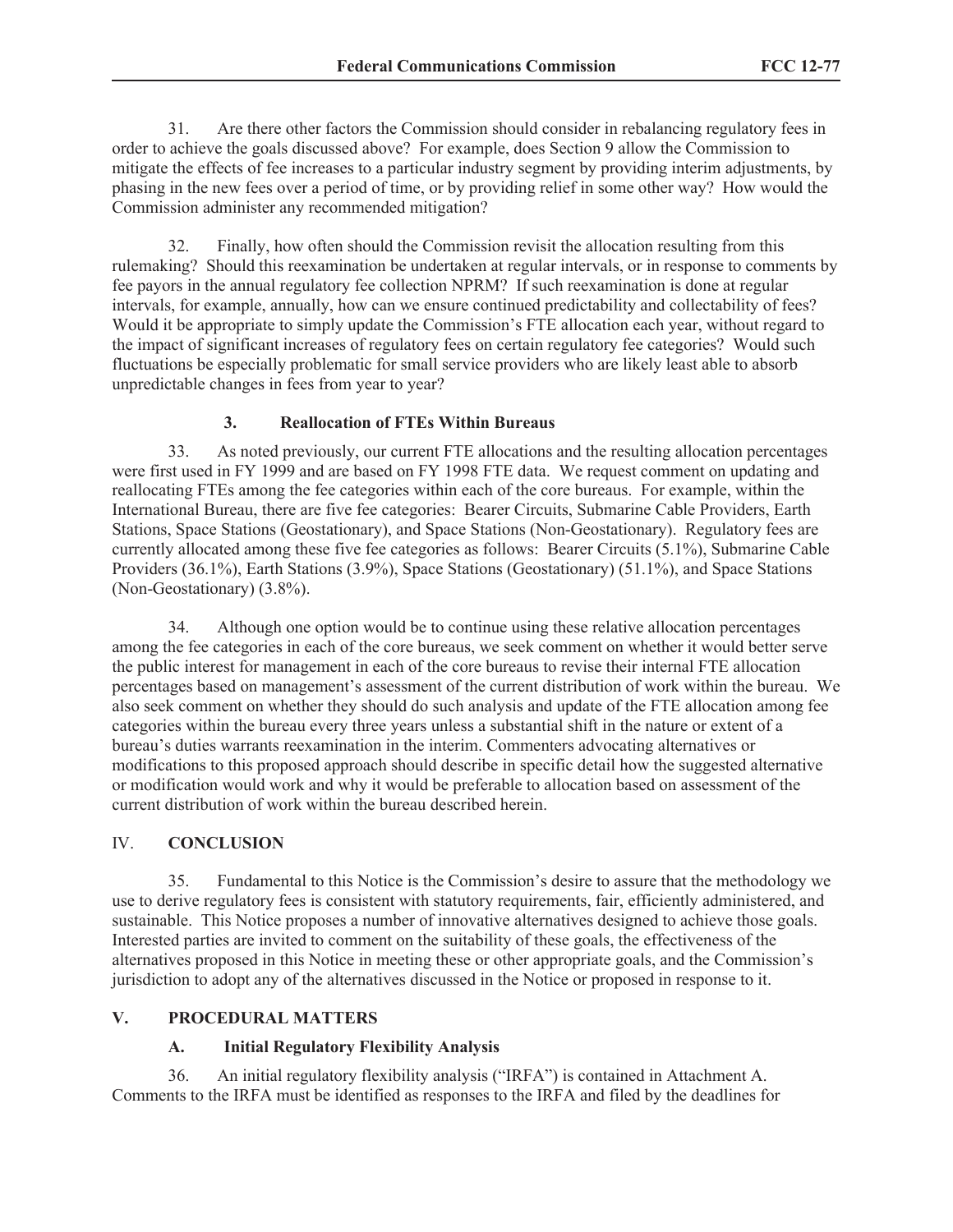comments on the Notice. The Commission will send a copy of the Notice, including the IRFA, to the Chief Counsel for Advocacy of the Small Business Administration.

# **B. Initial Paperwork Reduction Act of 1995 Analysis**

37. This document solicits possible proposed information collection requirements. The Commission, as part of its continuing effort to reduce paperwork burdens, invites the general public and the Office of Management and Budget (OMB) to comment on the possible proposed information collection requirements contained in this document, as required by the Paperwork Reduction Act of 1995, Public Law 104-13. In addition, pursuant to the Small Business Paperwork Relief Act of 2002, Public Law 107-198, *see* 44 U.S.C. 3506(c)(4), we seek specific comment on how we might further reduce the information collection burden for small business concerns with fewer than 25 employees.

# **C. Other Procedural Matters**

# **1. Filing Instructions**

38. Pursuant to sections 1.415 and 1.419 of the Commission's rules, 47 CFR §§ 1.415, 1.419, interested parties may file comments and reply comments on or before the dates indicated on the first page of this document. Comments may be filed using the Commission's Electronic Comment Filing System (ECFS). *See* Electronic *Filing of Documents in Rulemaking Proceedings*, 63 FR 24121 (1998).

- Electronic Filers: Comments may be filed electronically using the Internet by accessing the ECFS: http://fjallfoss.fcc.gov/ecfs2/.
- Paper Filers: Parties who choose to file by paper must file an original and one copy of each filing. If more than one docket or rulemaking number appears in the caption of this proceeding, filers must submit two additional copies for each additional docket or rulemaking number.

Filings can be sent by hand or messenger delivery, by commercial overnight courier, or by firstclass or overnight U.S. Postal Service mail. All filings must be addressed to the Commission's Secretary, Office of the Secretary, Federal Communications Commission.

- All hand-delivered or messenger-delivered paper filings for the Commission's Secretary must be delivered to FCC Headquarters at  $\overline{445}$  12<sup>th</sup> St., SW, Room TW-A325, Washington, DC 20554. The filing hours are 8:00 a.m. to 7:00 p.m. All hand deliveries must be held together with rubber bands or fasteners. Any envelopes and boxes must be disposed of before entering the building.
- Commercial overnight mail (other than U.S. Postal Service Express Mail and Priority Mail) must be sent to 9300 East Hampton Drive, Capitol Heights, MD 20743.
- $\blacksquare$  U.S. Postal Service first-class, Express, and Priority mail must be addressed to 445 12<sup>th</sup> Street, SW, Washington DC 20554.

39. People with Disabilities: To request materials in accessible formats for people with disabilities (braille, large print, electronic files, audio format), send an e-mail to fcc504@fcc.gov or call the Consumer & Governmental Affairs Bureau at 202-418-0530 (voice), 202-418-0432 (tty).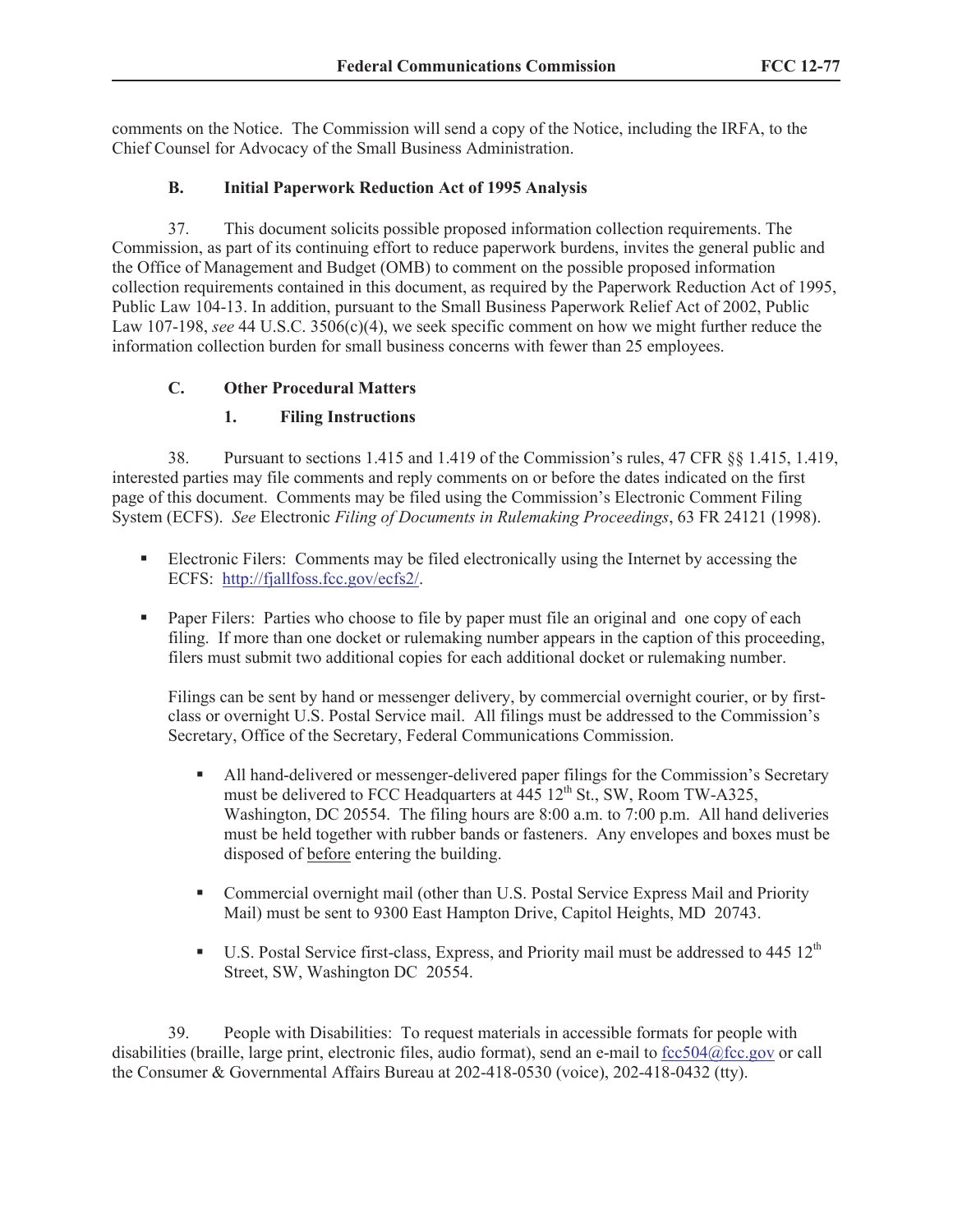# **2.** *Ex Parte* **Information**

40. The proceeding this Notice initiates shall be treated as a "permit-but-disclose" proceeding in accordance with the Commission's *ex parte* rules.<sup>20</sup> Persons making *ex parte* presentations must file a copy of any written presentation or a memorandum summarizing any oral presentation within two business days after the presentation (unless a different deadline applicable to the Sunshine period applies). Persons making oral *ex parte* presentations are reminded that memoranda summarizing the presentation must (1) list all persons attending or otherwise participating in the meeting at which the *ex parte*  presentation was made, and (2) summarize all data presented and arguments made during the presentation. If the presentation consisted in whole or in part of the presentation of data or arguments already reflected in the presenter's written comments, memoranda or other filings in the proceeding, the presenter may provide citations to such data or arguments in his or her prior comments, memoranda, or other filings (specifying the relevant page and/or paragraph numbers where such data or arguments can be found) in lieu of summarizing them in the memorandum. Documents shown or given to Commission staff during *ex parte* meetings are deemed to be written *ex parte* presentations and must be filed consistent with rule 1.1206(b). In proceedings governed by rule 1.49(f) or for which the Commission has made available a method of electronic filing, written *ex parte* presentations and memoranda summarizing oral *ex parte* presentations, and all attachments thereto, must be filed through the electronic comment filing system available for that proceeding, and must be filed in their native format (*e.g.*, .doc, .xml, .ppt, searchable .pdf). Participants in this proceeding should familiarize themselves with the Commission's *ex parte* rules.

# **VI. ORDERING CLAUSES**

41. Accordingly, IT IS ORDERED that, pursuant to Sections 4(i) and (j), 9, and 303(r) of the Communications Act of 1934, as amended, 47 U.S.C.  $\&$  154(i), 154(j), 159, and 303(r), this Notice of Proposed Rulemaking IS HEREBY ADOPTED.

42. IT IS FURTHER ORDERED that the Commission's Consumer and Governmental Affairs Bureau, Reference Information Center, SHALL SEND a copy of this Notice of Proposed Rulemaking, including the Initial Regulatory Flexibility Analysis in Attachment B, to the Chief Counsel for Advocacy of the U.S. Small Business Administration.

## FEDERAL COMMUNICATIONS COMMISSION

Marlene H. Dortch Secretary

<sup>20</sup> 47 C.F.R. §§ 1.1200 *et seq.*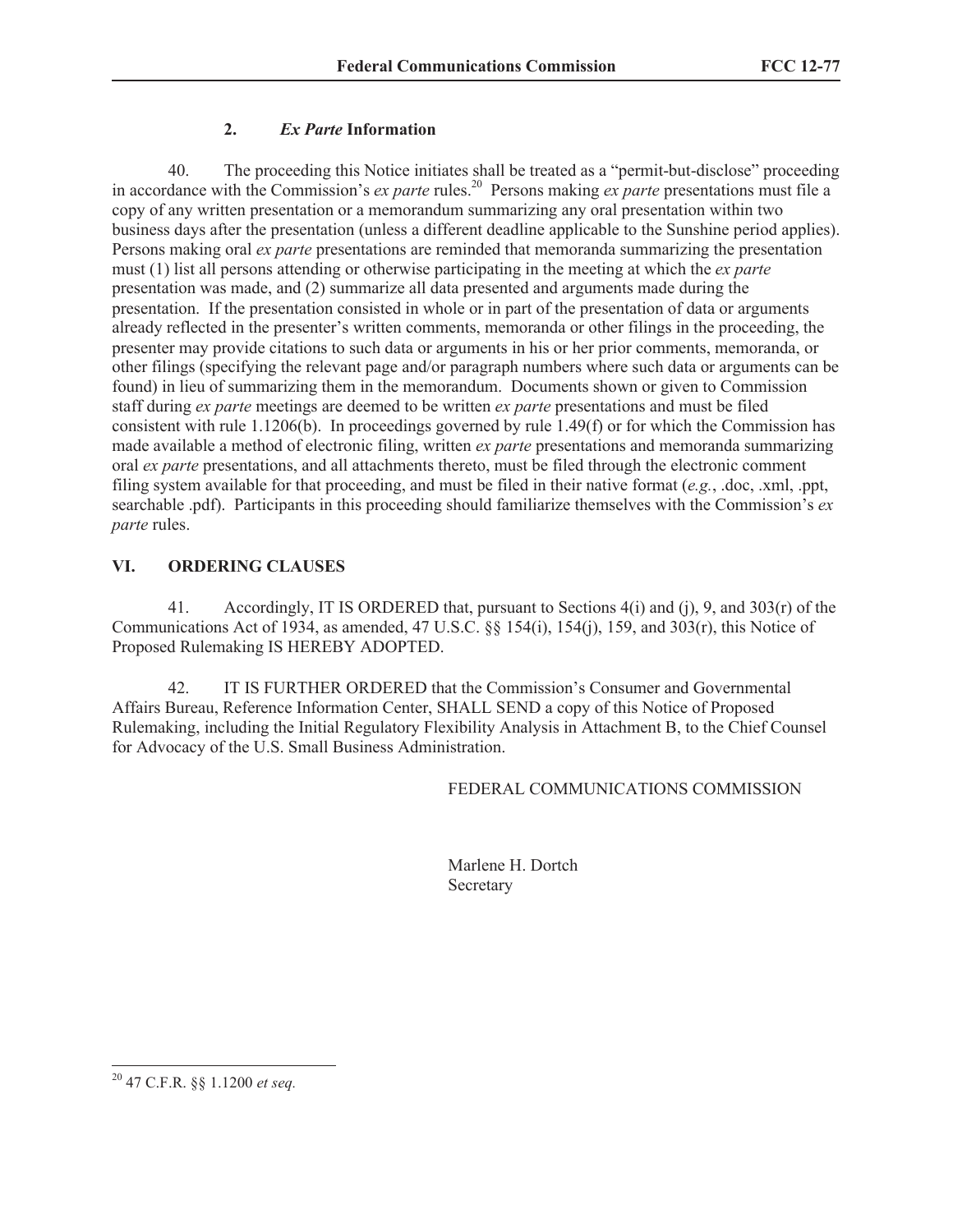# **ATTACHMENT A**

## **List of Commenters**

| <b>Commenter</b>                                         | Abbreviated name |
|----------------------------------------------------------|------------------|
| American Association of Paging Carriers                  | AAPC             |
| $AT&T$ , Inc.                                            | AT&T             |
| DirecTV, Inc. and DISH Network LLC                       | DirecTV and DISH |
| <b>Enterprise Wireless Alliance</b>                      | EWA              |
| Independent Telephone and Telecommunications<br>Alliance | <b>ITTA</b>      |
| National Cable and Telecommunications<br>Association     | <b>NCTA</b>      |
| Personal Radio Steering Group, Inc.                      | <b>PRSG</b>      |
| PCIA – The Wireless Infrastructure Association           | <b>PCIA</b>      |
| United States Telecom Association                        | <b>USTA</b>      |
| Verizon Communications, Inc.                             | Verizon          |

# **List of Commenters – Reply Comments**

| <b>Commenter</b>                                       | <b>Abbreviated name</b> |
|--------------------------------------------------------|-------------------------|
| <b>American Cable Association</b>                      | <b>ACA</b>              |
| $AT&T$ , Inc.                                          | AT&T                    |
| $CTIA$ – The Wireless Association <sup>®</sup>         | <b>CTIA</b>             |
| DirecTV, Inc. and DISH Network LLC                     | DirecTV and DISH        |
| <b>Enterprise Wireless Alliance</b>                    | EWA                     |
| <b>Forest Industries Telecommunications</b>            | <b>FIT</b>              |
| MetroPCS Communications, Inc.                          | MetroPCS                |
| National Telecommunications Cooperative<br>Association | <b>NTCA</b>             |
| Satellite Industry Association                         | <b>SIA</b>              |
| <b>Sprint Nextel Corporation</b>                       | Sprint                  |
| Verizon Communications, Inc.                           | Verizon                 |
| <b>Wireless Cable Coalition</b>                        | <b>WCC</b>              |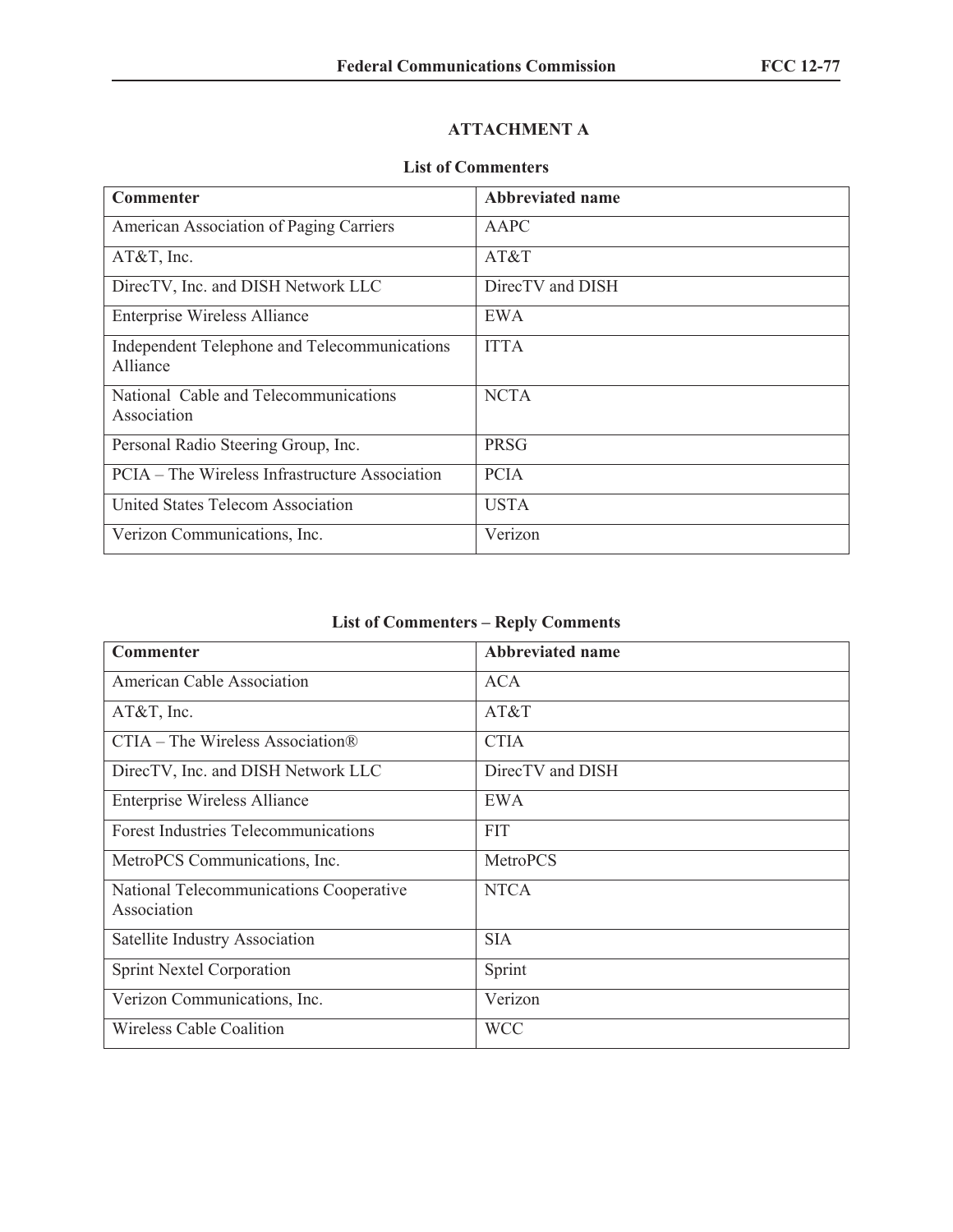# **ATTACHMENT B**

# **Initial Regulatory Flexibility Analysis**

1. As required by the Regulatory Flexibility Act  $(RFA)$ ,<sup>21</sup>, the Commission prepared this Initial Regulatory Flexibility Analysis (IRFA) of the possible significant economic impact on small entities by the policies and rules proposed in this Notice of Proposed Rulemaking (Notice). Written public comments are requested on this IRFA. Comments must be identified as responses to the IRFA and must be filed on or before the dates indicated on the first page of this Notice of Proposed Rulemaking. The Commission will send a copy of the Notice, including the IRFA, to the Chief Counsel for Advocacy of the Small Business Administration (SBA)<sup>22</sup> In addition, the Notice and IRFA (or summaries thereof) will be published in the Federal Register.<sup>23</sup>

# **I. Need for, and Objectives of, the Notice:**

2. In the Notice we seek public comment on approaches to update and reform the process by which the Commission calculates and assesses regulatory fees under section 9 of the Communications Act. We propose to be guided in this examination by the goals of fairness, administrability, and sustainability, and we seek comment on these goals. We seek comment on four key areas regarding the regulatory fee process: (1) revising the way in which direct and indirect FTEs (fulltime [employee]equivalents) are allocated; (2) using the current number of FTEs as the basis for calculating regulatory fee allocation percentages; (3) ameliorating the impact of fee increases that would otherwise result from using current FTE percentages, especially on entities providing international communication services; and (4) asking whether and how the current number of regulatory fee categories can be changed, for example, by adding broadband and/or by reducing the number of fee categories.

3. Section 9 of the Act states that the basis for calculating regulatory costs is the number of FTEs performing enforcement, policy and rulemaking, and international activities, as well as providing user information services. The Commission has historically regarded the costs generated by individuals working specifically on those activities as "direct" costs, whereas the cost of employees providing support efforts have been considered "indirect" costs. The Notice first seeks comment on whether to revise this approach. In order to provide a more consistent and workable way to allocate FTEs, we propose that all the direct and indirect FTEs in each of the four core licensing bureaus -- The Wireless Telecommunications, Wireline Competition, Media, and International Bureaus -- be allocated to the Bureau in which they work. Indirect FTEs outside the core bureaus would be allocated among the four core licensing bureaus in the percentage of each core bureau's direct FTEs to the total FTEs in the Commission.

4. Second, we seek comment on updating the current FTE allocation percentages to reflect the changes in the telecommunications industry and in the Commission's workload since the current percentages were developed in FY 1998. Using current FTE data to calculate regulatory fees instead of FY 1998 FTE data would produce substantial increases in the fees paid by International

<sup>23</sup> *Id.*

<sup>&</sup>lt;sup>21</sup> 5 U.S.C. § 603. The RFA, 5 U.S.C. §§ 601-612 has been amended by the Contract With America Advancement Act of 1996, Public Law No. 104-121, 110 Stat. 847 (1996) ("CWAAA"). Title II of the CWAAA is the Small Business Regulatory Enforcement Fairness Act of 1996 ("SBREFA").

 $^{22}$  5 U.S.C. § 603(a).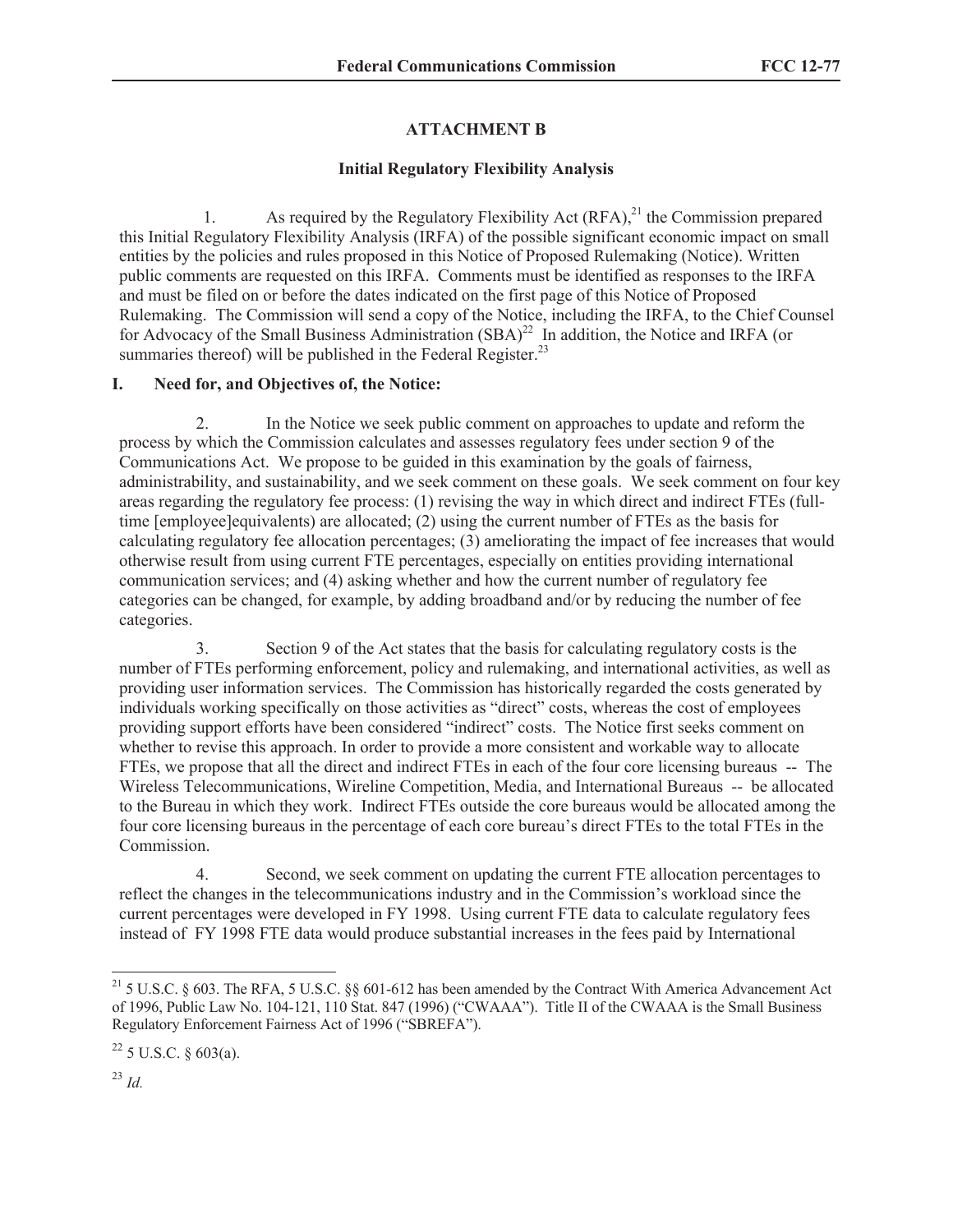Bureau regulates and correspondingly substantial reduction in the fees currently paid by Interstate Telecommunications Service Providers (ITSPs, or wireline service providers), whereas fees paid by Wireless Bureau regulates would remain the same and Media Bureau regulatees would increase only slightly.

5. Third, we seek comment on whether and how we should ameliorate the impact increased fees would have on International Bureau regulatees. We ask whether the fact that FTEs in the International Bureau devote half their time to working on matters that directly benefit licensees in the remaining three core licensing bureaus would make it equitable to reallocate and redistribute half of the fee increases to those other bureaus. We also ask if there are other bureaus in which such a reallocation would be equitable.

6. Finally, we seek comment on whether the current number of fee categories in the Schedule of Regulatory fees should be expanded to include new services such as broadband, or reduced to reflect the state of the telecommunications market and to simplify the administration of the fee program. Because the statute directs the Commission to consider the benefits the payors receive from Commission regulation in setting regulatory fees, we seek comment on how better to measure the benefits on which licensees currently pay fees. For example, we seek comment on whether total revenues, or relative market share, would be good measures of the benefit payors receive from the work of the Commission to promote competition and remove barriers to market entry. Finally, we specifically seek comment on the Commission's statutory authority to implement any of these changes.

## **II. Background**

## **III. Legal Basis:**

7. This action, including publication of proposed rules, is authorized under Sections (4)(i) and (j), 9, and 303(r) of the Communications Act of 1934, as amended.<sup>24</sup>

## **IV. Description and Estimate of the Number of Small Entities to Which the Rules Will Apply:**

8. The RFA directs agencies to provide a description of, and where feasible, an estimate of the number of small entities that may be affected by the proposed rules and policies, if adopted.<sup>25</sup> The RFA generally defines the term "small entity" as having the same meaning as the terms "small business," "small organization," and "small governmental jurisdiction."<sup>26</sup> In addition, the term "small business" has the same meaning as the term "small business concern" under the Small Business Act.<sup>27</sup> A "small business concern" is one which: (1) is independently owned and operated; (2) is not dominant in its field of operation; and (3) satisfies any additional criteria established by the SBA.<sup>28</sup>

 $\overline{a}$ 

<sup>28</sup> 15 U.S.C. § 632.

<sup>&</sup>lt;sup>24</sup> 47 U.S.C. §§ 154(i) and (j), 159, and 303(r).

 $25$  5 U.S.C. § 603(b)(3).

 $^{26}$  5 U.S.C. § 601(6).

<sup>&</sup>lt;sup>27</sup> 5 U.S.C. § 601(3) (incorporating by reference the definition of "small-business concern" in the Small Business Act, 15 U.S.C. § 632). Pursuant to 5 U.S.C. § 601(3), the statutory definition of a small business applies "unless an agency, after consultation with the Office of Advocacy of the Small Business Administration and after opportunity for public comment, establishes one or more definitions of such term which are appropriate to the activities of the agency and publishes such definition(s) in the Federal Register."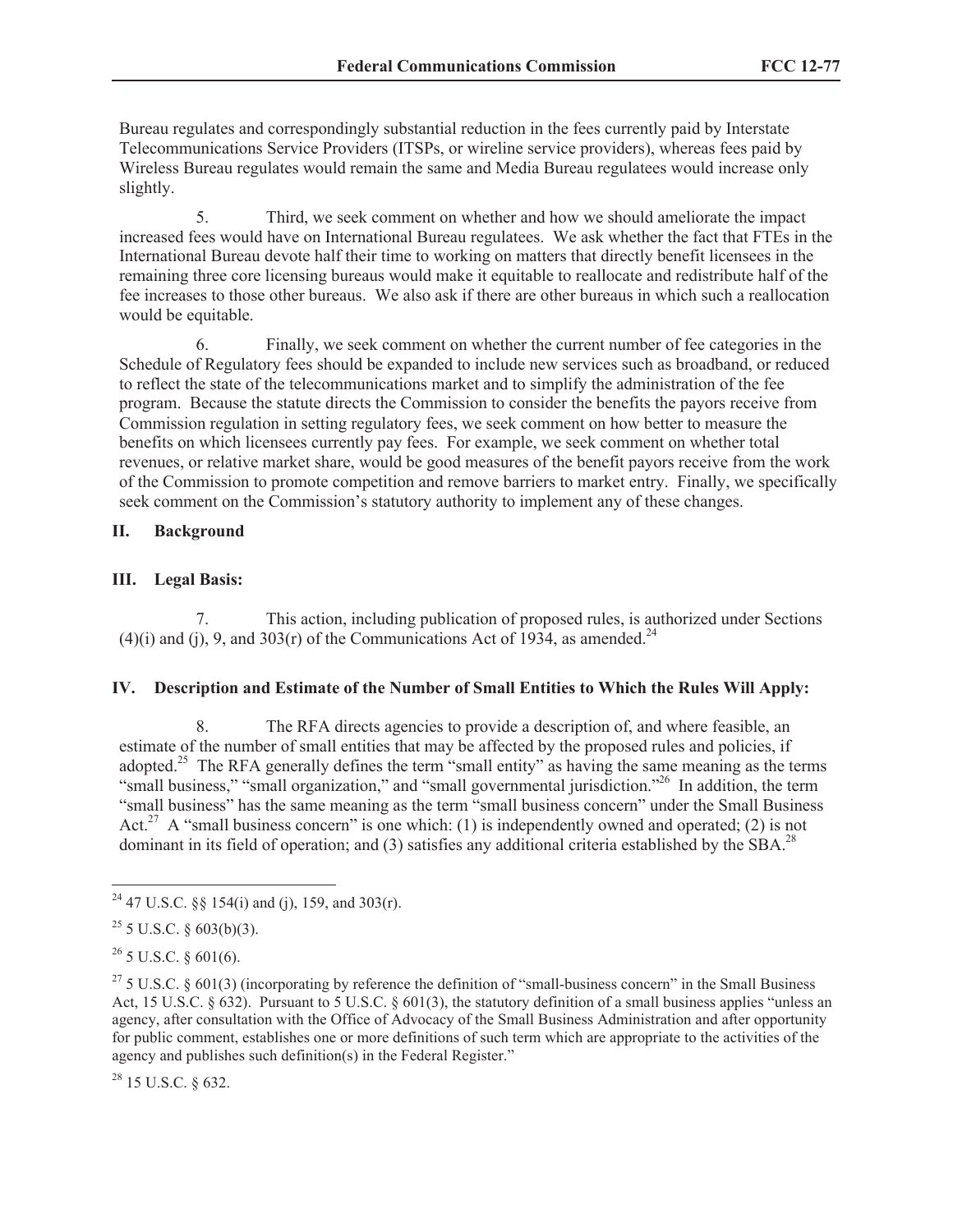9. **Small Businesses**. Nationwide, there are a total of approximately 29.6 million small businesses, according to the  $SBA$ <sup>29</sup>

10. **Small Businesses, Small Organizations, and Small Governmental** 

**Jurisdictions.** Our action may, over time, affect small entities that are not easily categorized at present. We therefore describe here, at the outset, three comprehensive, statutory small entity size standards.<sup>30</sup> First, nationwide, there are a total of approximately 27.5 million small businesses, according to the SBA.<sup>31</sup> In addition, a "small organization" is generally "any not-for-profit enterprise which is independently owned and operated and is not dominant in its field." $32^{\circ}$  Nationwide, as of 2007, there were approximately 1,621,315 small organizations.<sup>33</sup> Finally, the term "small governmental jurisdiction" is defined generally as "governments of cities, towns, townships, villages, school districts, or special districts, with a population of less than fifty thousand."<sup>34</sup> Census Bureau data for 2011 indicate that there were 89,476 local governmental jurisdictions in the United States.<sup>35</sup> We estimate that, of this total, as many as 88, 506 entities may qualify as "small governmental jurisdictions."<sup>36</sup> Thus, we estimate that most governmental jurisdictions are small.

11. **Incumbent Local Exchange Carriers (Incumbent LECs).** Neither the Commission nor the SBA has developed a small business size standard specifically for incumbent local exchange services. The appropriate size standard under SBA rules is for the category Wired Telecommunications Carriers. Under that size standard, such a business is small if it has 1,500 or fewer employees.<sup>37</sup> Census Bureau data for 2007, which now supersede data from the 2002 Census, show that there were 3,188 firms in this category that operated for the entire year. Of this total, 3,144 had employment of 999 or fewer, and 44 firms had had employment of 1,000 or more. According to

 $32$  5 U.S.C.  $\frac{1}{2}$  601(4).

 $\overline{a}$ 

 $33$  INDEPENDENT SECTOR, THE NEW NONPROFIT ALMANAC  $\&$  Desk Reference (2010).

 $34$  5 U.S.C. § 601(5).

<sup>35</sup> U.S. CENSUS BUREAU, STATISTICAL ABSTRACT OF THE UNITED STATES: 2011, Table 427 (2007)

<sup>36</sup>The 2007 U.S Census data for small governmental organizations indicate that there were 89, 476 "Local Governments" in 2007. (U.S. CENSUS BUREAU, STATISTICAL ABSTRACT OF THE UNITED STATES 2011, Table 428.) The criterion by which the size of such local governments is determined to be small is a population of 50,000. However, since the Census Bureau does not specifically apply that criterion, it cannot be determined with precision how many of such local governmental organizations is small. Nonetheless, the inference seems reasonable that substantial number of these governmental organizations has a population of less than 50, 000. To look at Table 428 in conjunction with a related set of data in Table 429 in the Census's Statistical Abstract of the U.S., that inference is further supported by the fact that in both Tables, many entities that may well be small are included in the 89,476 local governmental organizations, e.g. county, municipal, township and town, school district and special district entities. Measured by a criterion of a population of 50,000 many specific sub-entities in this category seem more likely than larger county-level governmental organizations to have small populations. Accordingly, of the 89,746 small governmental organizations identified in the 2007 Census, the Commission estimates that a substantial majority is small. 36 13 C.F.R. § 121.201, NAICS code 517110.

<sup>29</sup> *See* SBA, Office of Advocacy, "Frequently Asked Questions," http://web.sba.gov/faqs (accessed Jan. 2009).

<sup>30</sup> *See* 5 U.S.C. §§ 601(3)–(6).

<sup>&</sup>lt;sup>31</sup> *See* SBA, Office of Advocacy, "Frequently Asked Questions," web.sba.gov/faqs (last visited May 6,2011; figures are from 2009).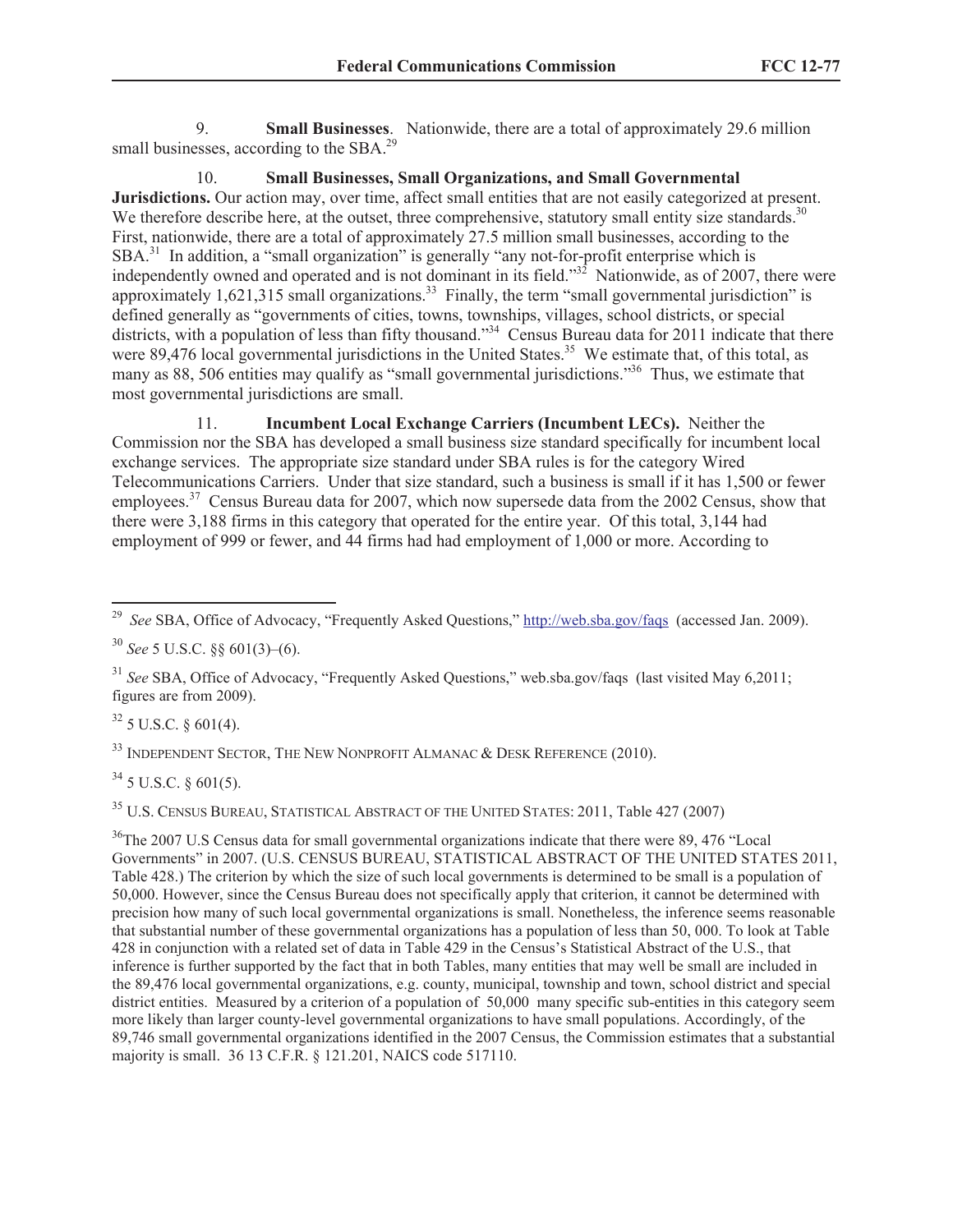Commission data,  $1,307$  carriers reported that they were incumbent local exchange service providers.<sup>38</sup> Of these 1,307 carriers, an estimated 1,006 have 1,500 or fewer employees and 301 have more than 1,500 employees.<sup>39</sup> Consequently, the Commission estimates that most providers of local exchange service are small entities that may be affected by the rules and policies proposed in the *NPRM*. Thus under this category and the associated small business size standard, the majority of these incumbent local exchange service providers can be considered small providers.<sup>40</sup>

12. **Competitive Local Exchange Carriers (Competitive LECs), Competitive Access Providers (CAPs), Shared-Tenant Service Providers, and Other Local Service Providers***.* Neither the Commission nor the SBA has developed a small business size standard specifically for these service providers. The appropriate size standard under SBA rules is for the category Wired Telecommunications Carriers. Under that size standard, such a business is small if it has 1,500 or fewer employees.<sup>41</sup> Census Bureau data for 2007 show that there were 3,188 firms in this category that operated for the entire year. Of this total, 3,144 had employment of 999 or fewer, and 44 firms had had employment of 1,000 employees or more. Thus under this category and the associated small business size standard, the majority of these Competitive LECs, CAPs, Shared-Tenant Service Providers, and Other Local Service Providers can be considered small entities.<sup>42</sup> According to Commission data, 1,442 carriers reported that they were engaged in the provision of either competitive local exchange services or competitive access provider services.<sup>43</sup> Of these 1,442 carriers, an estimated 1,256 have 1,500 or fewer employees and 186 have more than 1,500 employees.<sup>44</sup> In addition, 17 carriers have reported that they are Shared-Tenant Service Providers, and all 17 are estimated to have 1,500 or fewer employees.<sup>45</sup> In addition, 72 carriers have reported that they are Other Local Service Providers.<sup>46</sup> Of the 72, seventy have 1,500 or fewer employees and two have more than 1,500 employees.<sup>47</sup> Consequently, the Commission estimates that most providers of competitive local exchange service, competitive access providers, Shared-Tenant Service Providers, and Other Local Service Providers are small entities that may be affected by rules adopted pursuant to the NPRM.

13. **Local Resellers**. The SBA has developed a small business size standard for the category of Telecommunications Resellers. Under that size standard, such a business is small if it has 1,500 or fewer employees.<sup>48</sup> Census data for 2007 show that 1,523 firms provided resale services during that year. Of that number, 1,522 operated with fewer than 1000 employees and one operated with more

 $\overline{a}$ 

<sup>45</sup> *Id*.

<sup>46</sup> *Id*.

<sup>47</sup> *Id.*

<sup>38</sup> *See Trends in Telephone Service*, Federal Communications Commission, Wireline Competition Bureau, Industry Analysis and Technology Division at Table 5.3 (Sept. 2010) ("*Trends in Telephone Service*").

<sup>39</sup> *See id*.

<sup>&</sup>lt;sup>40</sup> See http://factfinder.census.gov/servlet/IBQTable? bm=y&-fds\_name=EC0700A1&-geo\_id=&-\_skip=600&ds\_name=EC0751SSSZ5&-\_lang=en.

<sup>41</sup> 13 C.F.R. § 121.201, NAICS code 517110.

<sup>&</sup>lt;sup>42</sup> See http://factfinder.census.gov/servlet/IBQTable? bm=y&-fds\_name=EC0700A1&-geo\_id=&-\_skip=600&ds name= $EC0751SSSZ5&-$ lang=en.

<sup>43</sup> *See Trends in Telephone Service,* at tbl. 5.3.

<sup>44</sup> *Id.*

<sup>48</sup> 13 C.F.R. § 121.201, NAICS code 517911.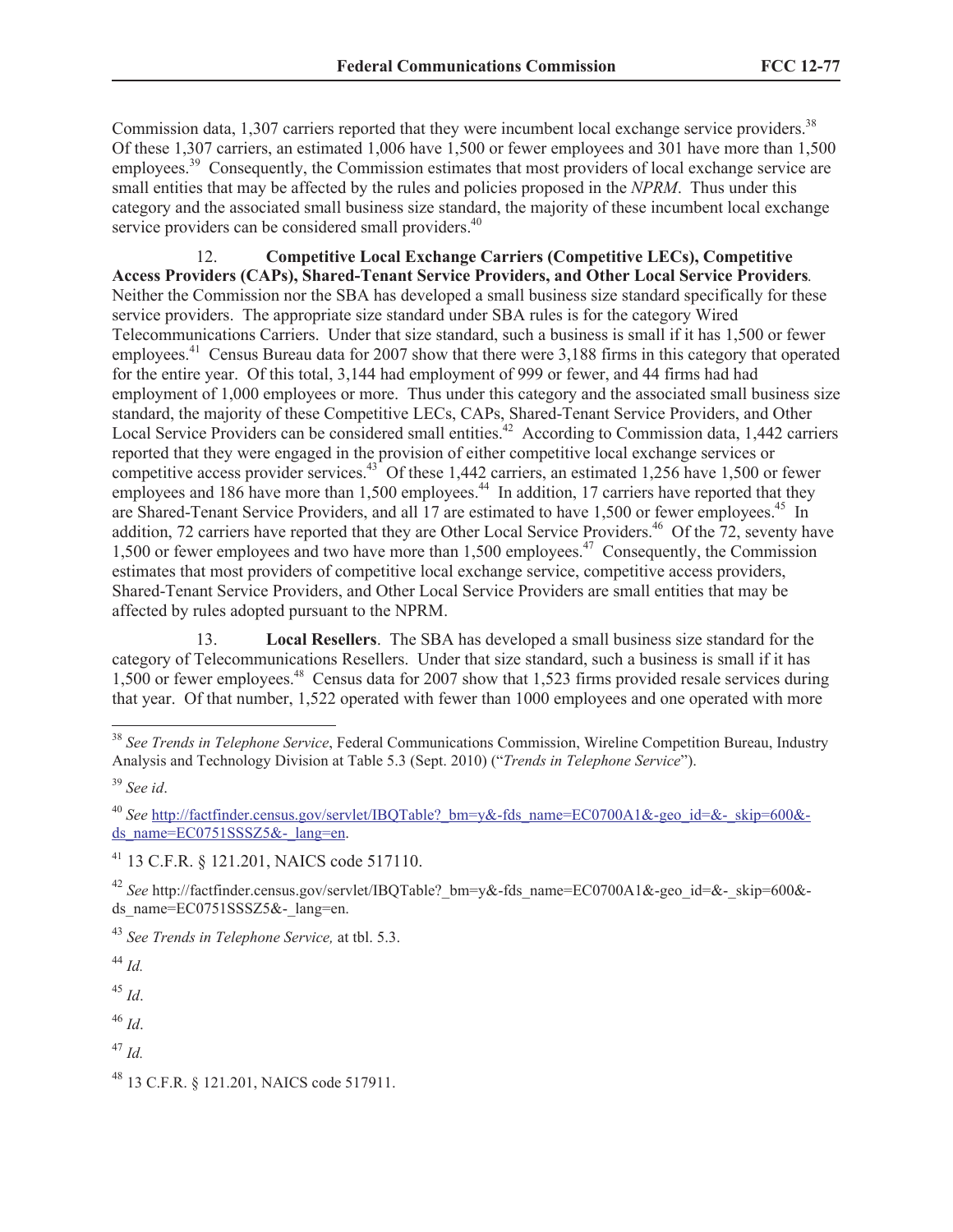than 1,000.<sup>49</sup> Thus under this category and the associated small business size standard, the majority of these local resellers can be considered small entities. According to Commission data, 213 carriers have reported that they are engaged in the provision of local resale services.<sup>50</sup> Of these, an estimated 211 have 1,500 or fewer employees and two have more than 1,500 employees.<sup>51</sup> Consequently, the Commission estimates that the majority of local resellers are small entities that may be affected by rules adopted pursuant to the Notice.

14. **Toll Resellers**. The SBA has developed a small business size standard for the category of Telecommunications Resellers. Under that size standard, such a business is small if it has 1,500 or fewer employees.<sup>52</sup> Census data for 2007 show that 1,523 firms provided resale services during that year. Of that number, 1,522 operated with fewer than 1,000 employees and one operated with more than 1,000.<sup>53</sup> Thus under this category and the associated small business size standard, the majority of these resellers can be considered small entities. According to Commission data,<sup>54</sup> 881 carriers have reported that they are engaged in the provision of toll resale services. Of these, an estimated 857 have 1,500 or fewer employees and 24 have more than 1,500 employees. Consequently, the Commission estimates that the majority of toll resellers are small entities that may be affected by our proposed rules.

15. **Payphone Service Providers (PSPs***)*. Neither the Commission nor the SBA has developed a small business size standard specifically for payphone services providers. The appropriate size standard under SBA rules is for the category Wired Telecommunications Carriers. Under that size standard, such a business is small if it has 1,500 or fewer employees.<sup>55</sup> Census Bureau data for 2007 shows that there were 3,188 firms in this category that operated for the entire year. Of this total, 3,144 had employment of 999 or fewer, and 44 firms had had employment of 1,000 employees or more. Thus under this category and the associated small business size standard, the majority of these PSPs can be considered small entities.<sup>56</sup>. According to Commission data,<sup>57</sup> 657 carriers have reported that they are engaged in the provision of payphone services. Of these, an estimated 653 have 1,500 or fewer employees and four have more than 1,500 employees. Consequently, the Commission estimates that the majority of payphone service providers are small entities that may be affected by our action.

16. **Interexchange Carriers**. Neither the Commission nor the SBA has developed a small business size standard specifically for providers of interexchange services. The appropriate size standard under SBA rules is for the category Wired Telecommunications Carriers. Under that size standard, such a business is small if it has 1,500 or fewer employees.<sup>58</sup> Census Bureau data for 2007

 $\overline{a}$ 

<sup>52</sup> 13 C.F.R. § 121.201, NAICS code 517911.

53 http://factfinder.census.gov/servlet/IBQTable? bm=y&-geo\_id=&-\_skip=800&-ds\_name=EC0751SSSZ5&-\_lang=en.

<sup>54</sup> *Trends in Telephone Service*, at tbl. 5.3.

<sup>55</sup> 13 C.F.R. § 121.201, NAICS code 517110.

<sup>56</sup> *See* http://factfinder.census.gov/servlet/IBQTable?\_bm=y&-fds\_name=EC0700A1&-geo\_id=&-\_skip=600& ds name= $EC0751SSSZ5&-$ lang=en.

<sup>57</sup> *Trends in Telephone Service*, at tbl. 5.3.

<sup>58</sup> 13 C.F.R. § 121.201, NAICS code 517110.

<sup>&</sup>lt;sup>49</sup> http://factfinder.census.gov/servlet/IBQTable?\_bm=y&-geo\_id=&-\_skip=800&-ds\_name=EC0751SSSZ5&-\_lang=en.

<sup>50</sup> *See Trends in Telephone Service,* at tbl. 5.3.

<sup>51</sup> *Id.*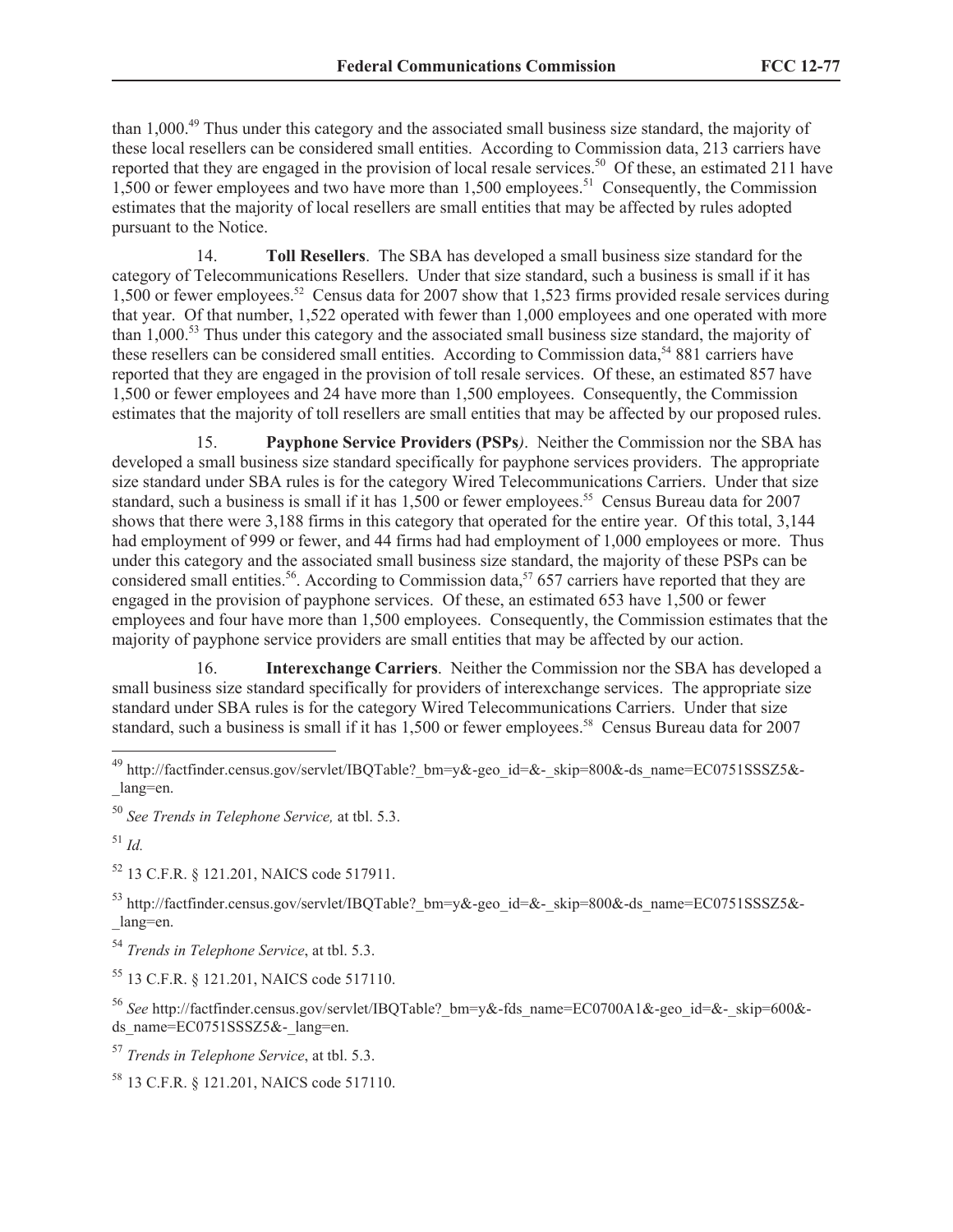shows that there were 3,188 firms in this category that operated for the entire year. Of this total, 3,144 had employment of 999 or fewer, and 44 firms had had employment of 1,000 employees or more. Thus under this category and the associated small business size standard, the majority of these Interexchange carriers can be considered small entities.<sup>59</sup> According to Commission data, 359 companies reported that their primary telecommunications service activity was the provision of interexchange services.<sup>60</sup> Of these 359 companies, an estimated 317 have 1,500 or fewer employees and 42 have more than 1,500 employees.<sup>61</sup> Consequently, the Commission estimates that the majority of interexchange service providers are small entities that may be affected by rules adopted pursuant to the NPRM.

17. **Operator Service Providers (OSPs***)*. Neither the Commission nor the SBA has developed a small business size standard specifically for operator service providers. The appropriate size standard under SBA rules is for the category Wired Telecommunications Carriers. Under that size standard, such a business is small if it has 1,500 or fewer employees.<sup>62</sup> Census Bureau data for 2007 show that there were 3,188 firms in this category that operated for the entire year. Of this total, 3,144 had employment of 999 or fewer, and 44 firms had had employment of 1,000 employees or more. Thus under this category and the associated small business size standard, the majority of these Interexchange carriers can be considered small entities.<sup>63</sup>. According to Commission data, 33 carriers have reported that they are engaged in the provision of operator services. Of these, an estimated 31 have 1,500 or fewer employees and 2 have more than 1,500 employees.<sup>64</sup> Consequently, the Commission estimates that the majority of OSPs are small entities that may be affected by our proposed rules.

18. **Prepaid Calling Card Providers**. Neither the Commission nor the SBA has developed a small business size standard specifically for prepaid calling card providers. The appropriate size standard under SBA rules is for the category Telecommunications Resellers. Under that size standard, such a business is small if it has 1,500 or fewer employees.<sup>65</sup> Census data for 2007 show that 1,523 firms provided resale services during that year. Of that number, 1,522 operated with fewer than 1000 employees and one operated with more than 1,000.<sup>66</sup> Thus under this category and the associated small business size standard, the majority of these prepaid calling card providers can be considered small entities. According to Commission data, 193 carriers have reported that they are engaged in the provision of prepaid calling cards.<sup>67</sup> Of these, all 193 have 1,500 or fewer employees and none have more than 1,500 employees.<sup>68</sup> Consequently, the Commission estimates that the majority of prepaid calling card providers are small entities that may be affected by rules adopted pursuant to the Notice.

 $\overline{a}$ 

<sup>62</sup> 13 C.F.R. § 121.201, NAICS code 517110.

<sup>63</sup> *See* http://factfinder.census.gov/servlet/IBQTable?\_bm=y&-fds\_name=EC0700A1&-geo\_id=&-\_skip=600& ds\_name=EC0751SSSZ5&-\_lang=en.

<sup>64</sup> *Trends in Telephone Service*, at tbl. 5.3.

<sup>65</sup> 13 C.F.R. § 121.201, NAICS code 517911.

<sup>68</sup> *Id.*

<sup>59</sup> *See* http://factfinder.census.gov/servlet/IBQTable?\_bm=y&-fds\_name=EC0700A1&-geo\_id=&-\_skip=600& ds\_name=EC0751SSSZ5&-\_lang=en.

<sup>60</sup> *See Trends in Telephone Service*, at tbl. 5.3.

<sup>61</sup> *Id.*

<sup>&</sup>lt;sup>66</sup> http://factfinder.census.gov/servlet/IBQTable? bm=y&-geo\_id=&-\_skip=800&-ds\_name=EC0751SSSZ5&-\_lang=en.

<sup>67</sup> *See Trends in Telephone Service,* at tbl. 5.3.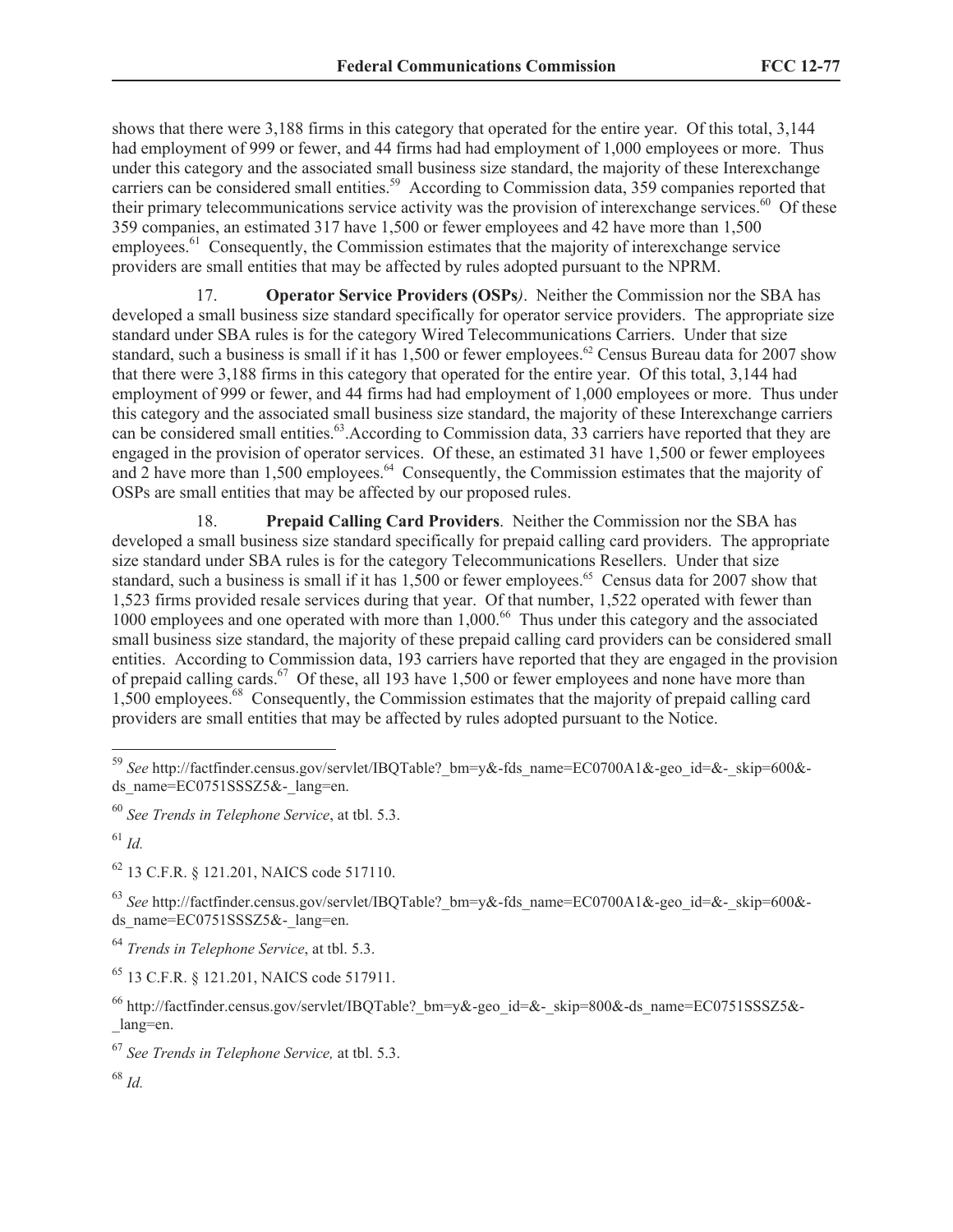19. 800 and 800-Like Service Subscribers.<sup>69</sup> Neither the Commission nor the SBA has developed a small business size standard specifically for 800 and 800-like service ("toll free") subscribers. The appropriate size standard under SBA rules is for the category Telecommunications Resellers. Under that size standard, such a business is small if it has  $1,500$  or fewer employees.<sup>70</sup> Census data for 2007 show that 1,523 firms provided resale services during that year. Of that number, 1,522 operated with fewer than 1000 employees and one operated with more than  $1,000$ .<sup>71</sup> Thus under this category and the associated small business size standard, the majority of resellers in this classification can be considered small entities. To focus specifically on the number of subscribers than on those firms which make subscription service available, the most reliable source of information regarding the number of these service subscribers appears to be data the Commission collects on the 800, 888, 877, and 866 numbers in use.<sup>72</sup> According to our data for September 2009, the number of 800 numbers assigned was 7,860,000; the number of 888 numbers assigned was 5,888,687; the number of 877 numbers assigned was 4, 721,866; and the number of 866 numbers assigned was 7, 867,736. The Commission does not have data specifying the number of these subscribers that are not independently owned and operated or have more than 1,500 employees, and thus are unable at this time to estimate with greater precision the number of toll free subscribers that would qualify as small businesses under the SBA size standard. Consequently, the Commission estimates that there are 7,860.000 or fewer small entity 800 subscribers; 5,888,687 or fewer small entity 888 subscribers; 4,721,866 or fewer small entity 877 subscribers; and 7,867,736 or fewer small entity 866 subscribers.

20. **Satellite Telecommunications Providers**. Two economic census categories address the satellite industry. The first category has a small business size standard of \$15 million or less in average annual receipts, under SBA rules.<sup>73</sup> The second has a size standard of \$25 million or less in annual receipts.<sup>74</sup>

21. The category of Satellite Telecommunications "comprises establishments primarily engaged in providing telecommunications services to other establishments in the telecommunications and broadcasting industries by forwarding and receiving communications signals via a system of satellites or reselling satellite telecommunications."<sup>75</sup> Census Bureau data for 2007 show that 512 Satellite Telecommunications firms that operated for that entire year.<sup>76</sup> Of this total, 464 firms had annual receipts of under \$10 million, and 18 firms had receipts of \$10 million to \$24,999,999.<sup>77</sup> Consequently, the Commission estimates that the majority of Satellite Telecommunications firms are small entities that might be affected by our action.

 $\overline{a}$ 

<sup>73</sup> 13 C.F.R. § 121.201, NAICS code 517410.

<sup>74</sup> 13 C.F.R. § 121.201, NAICS code 517919.

<sup>75</sup> U.S. Census Bureau, 2007 NAICS Definitions, 517410 Satellite Telecommunications.

 $69$  We include all toll-free number subscribers in this category, including those for 888 numbers.

<sup>70</sup> 13 C.F.R. § 121.201, NAICS code 517911.

<sup>&</sup>lt;sup>71</sup> http://factfinder.census.gov/servlet/IBQTable? bm=y&-geo\_id=&-\_skip=800&-ds\_name=EC0751SSSZ5&-\_lang=en.

<sup>72</sup> *Trends in Telephone Service,* at tbls. 18.4, 18.5, 18.6, 18.7.

<sup>&</sup>lt;sup>76</sup> See http://factfinder.census.gov/servlet/IBQTable? bm=y&-geo\_id=&-\_skip=900&-ds\_name=EC0751SSSZ4&-\_lang=en.

<sup>77</sup> *See* http://factfinder.census.gov/servlet/IBQTable?\_bm=y&-geo\_id=&-\_skip=900&-ds\_name=EC0751SSSZ4&- \_lang=en.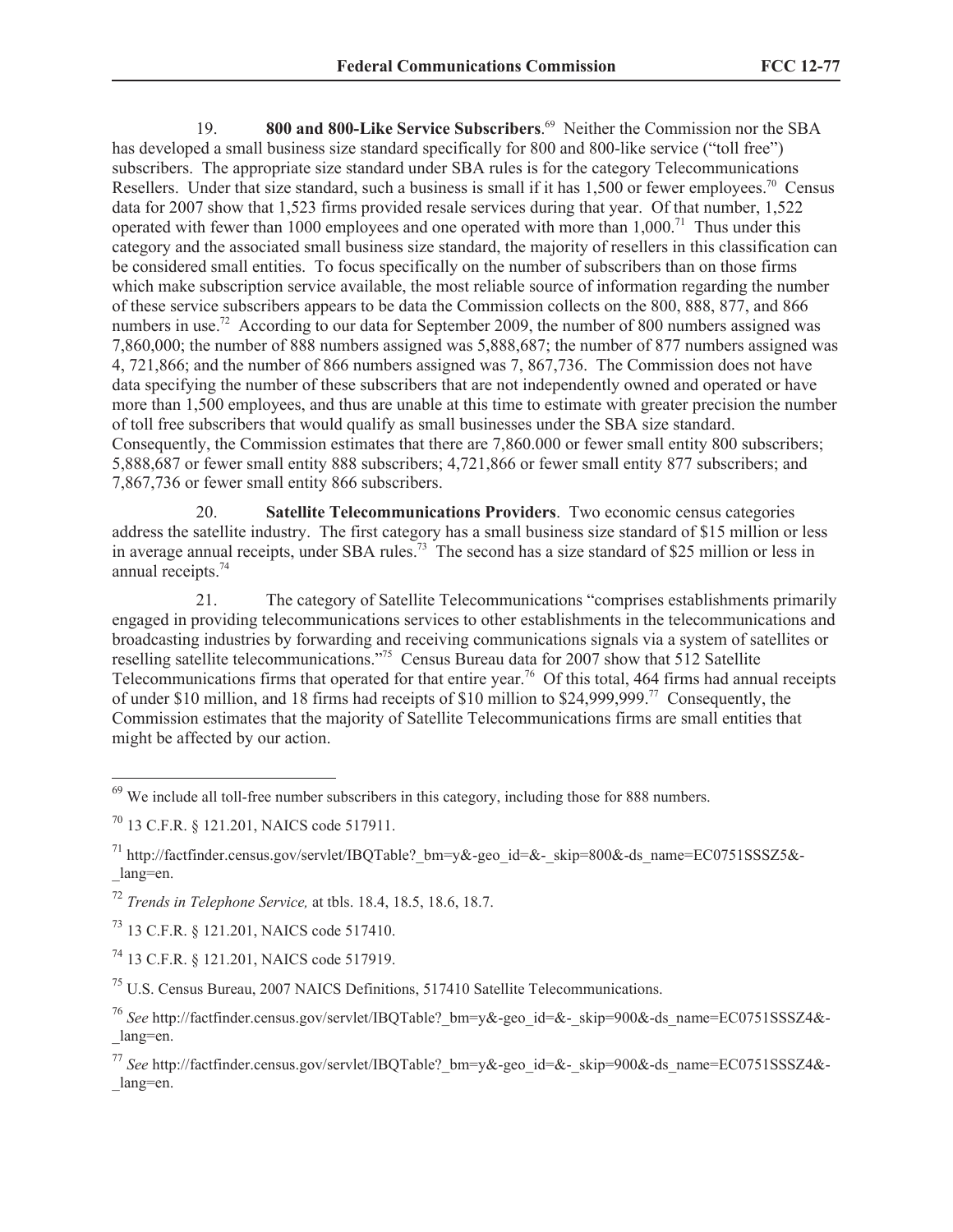22. The second category, i.e. "All Other Telecommunications" comprises "establishments primarily engaged in providing specialized telecommunications services, such as satellite tracking, communications telemetry, and radar station operation. This industry also includes establishments primarily engaged in providing satellite terminal stations and associated facilities connected with one or more terrestrial systems and capable of transmitting telecommunications to, and receiving telecommunications from, satellite systems. Establishments providing Internet services or voice over Internet protocol (VoIP) services via client-supplied telecommunications connections are also included in this industry." 78 For this category, Census Bureau data for 2007 shows that there were a total of 2,383 firms that operated for the entire year.<sup>79</sup> Of this total, 2,347 firms had annual receipts of under \$25 million and 12 firms had annual receipts of \$25 million to \$49, 999,999.<sup>80</sup> Consequently, the Commission estimates that the majority of All Other Telecommunications firms are small entities that might be affected by our action.

23. **Wireless Telecommunications Carriers (except satellite).** This industry comprises establishments engaged in operating and maintaining switching and transmission facilities to provide communications via the airwaves. Establishments in this industry have spectrum licenses and provide services using that spectrum, such as cellular phone services, paging services, wireless Internet access, and wireless video services.<sup>81</sup> The appropriate size standard under SBA rules is for the category Wireless Telecommunications Carriers. The size standard for that category is that a business is small if it has 1,500 or fewer employees.<sup>82</sup> Under the present and prior categories, the SBA has deemed a wireless business to be small if it has 1,500 or fewer employees.<sup>83</sup> For this category, census data for 2007 show that there were 1,383 firms that operated for the entire year.<sup>84</sup> Of this total, 1,368 firms had employment of 999 or fewer employees and 15 had employment of 1000 employees or more.<sup>85</sup> Thus under this category and the associated small business size standard, , the Commission estimates that the majority of wireless telecommunications carriers(except satellite) are small entities that may be affected by our proposed action.<sup>86</sup>

24. **Licenses Assigned by Auctions.** Initially, we note that, as a general matter, the number of winning bidders that qualify as small businesses at the close of an auction does not necessarily represent the number of small businesses currently in service. Also, the Commission does not generally track subsequent business size unless, in the context of assignments or transfers, unjust enrichment issues

81 http://www.census.gov/cgi-bin/sssd/naics/naicsrch?code=517210&search=2007%20NAICS%20Search

<sup>82</sup> 13 C.F.R. § 121.201, NAICS code 517210.

 $\overline{a}$ 

 $83$  13 C.F.R. § 121.201, NAICS code 517210. The now-superseded, pre-2007 C.F.R. citations were 13 C.F.R. § 121.201, NAICS codes 517211 and 517212 (referring to the 2002 NAICS).

<sup>84</sup> U.S. Census Bureau, Subject Series: Information, Table 5, "Establishment and Firm Size: Employment Size of Firms for the United States: 2007 NAICS Code 517210" (issued Nov. 2010).

<sup>85</sup> *Id.* Available census data do not provide a more precise estimate of the number of firms that have employment of 1,500 or fewer employees; the largest category provided is for firms with "100 employees or more."

<sup>78</sup> http://www.census.gov/cgi-bin/sssd/naics/naicsrch?code=517919&search=2007%20NAICS%20Search.

<sup>&</sup>lt;sup>79</sup> http://factfinder.census.gov/servlet/IBQTable?\_bm=y&-geo\_id=&-\_skip=900&-ds\_name=EC0751SSSZ4&-\_lang=en.

 $^{80}$ http://factfinder.census.gov/servlet/IBQTable? bm=y&-geo\_id=&-\_skip=900&-ds\_name=EC0751SSSZ4&-\_lang=en.

<sup>86</sup>*See* http://factfinder.census.gov/servlet/IBQTable?\_bm=y&-fds\_name=EC0700A1&-geo\_id=&-\_skip=600& ds\_name=EC0751SSSZ5&-\_lang=en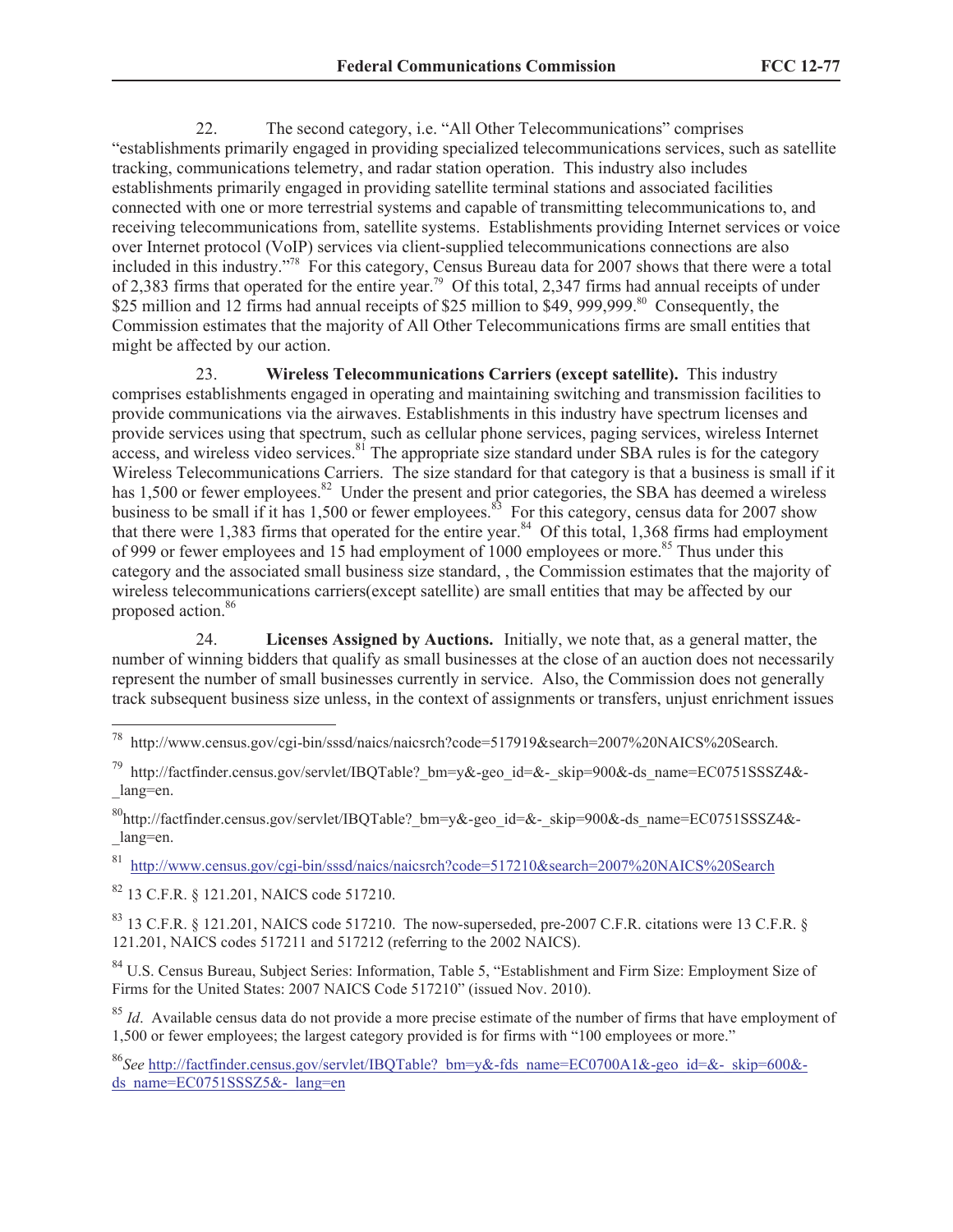are implicated.

25. **Paging Services**. Neither the SBA nor the FCC has developed a definition applicable exclusively to paging services. However, a variety of paging services is now categorized under Wireless Telecommunications Carriers (except satellite). <sup>87</sup> This industry comprises establishments engaged in operating and maintaining switching and transmission facilities to provide communications via the airwaves. Establishments in this industry have spectrum licenses and provide services using that spectrum, such as cellular phone services, paging services, wireless Internet access, and wireless video services. Illustrative examples in the paging context include paging services, except satellite; two-way paging communications carriers, except satellite; and radio paging services communications carriers. The SBA has deemed a paging service in this category to be small if it has 1,500 or fewer employees.<sup>88</sup> For this category, census data for 2007 show that there were 1,383 firms that operated for the entire year.<sup>89</sup> Of this total, 1,368 firms had employment of 999 or fewer employees and 15 had employment of 1000 employees or more.<sup>90</sup> Thus under this category and the associated small business size standard, , the Commission estimates that the majority of paging services in the category of wireless telecommunications carriers(except satellite) are small entities that may be affected by our proposed action.<sup>91</sup>

26. In addition, in the Paging Second Report and Order, the Commission adopted a size standard for "small businesses" for purposes of determining their eligibility for special provisions such as bidding credits.<sup>92</sup> A small business is an entity that, together with its affiliates and controlling principals, has average gross revenues not exceeding \$15 million for the preceding three years.<sup>93</sup> The SBA has approved this definition.<sup>94</sup> An initial auction of Metropolitan Economic Area ("MEA") licenses was conducted in the year 2000. Of the 2,499 licenses auctioned, 985 were sold.<sup>95</sup> Fifty-seven companies claiming small business status won 440 licenses.<sup>96</sup> A subsequent auction of MEA and Economic Area ("EA") licenses was held in the year 2001. Of the 15,514 licenses auctioned, 5,323 were sold.<sup>97</sup> One

<sup>89</sup> U.S. Census Bureau, Subject Series: Information, Table 5, "Establishment and Firm Size: Employment Size of Firms for the United States: 2007 NAICS Code 517210" (issued Nov. 2010).

<sup>90</sup> *Id*. Available census data do not provide a more precise estimate of the number of firms that have employment of 1,500 or fewer employees; the largest category provided is for firms with "100 employees or more."

<sup>91</sup>See http://factfinder.census.gov/servlet/IBQTable? bm=y&-fds\_name=EC0700A1&-geo\_id=&-\_skip=600&ds\_name=EC0751SSSZ5&-\_lang=en

<sup>92</sup> *Revision of Part 22 and Part 90 of the Commission's Rules to Facilitate Future Development of Paging Systems*, Second Report and Order, 12 FCC Rcd 2732, 2811-2812, paras. 178-181 ("*Paging Second Report and Order*"); *see also Revision of Part 22 and Part 90 of the Commission's Rules to Facilitate Future Development of Paging Systems*, Memorandum Opinion and Order on Reconsideration, 14 FCC Rcd 10030, 10085-10088, ¶¶ 98-107 (1999).

<sup>93</sup> *Paging Second Report and Order*, 12 FCC Rcd at 2811, ¶ 179.

<sup>94</sup> *See* Letter from Aida Alvarez, Administrator, SBA, to Amy Zoslov, Chief, Auctions and Industry Analysis Division, Wireless Telecommunications Bureau ("WTB"), FCC (Dec. 2, 1998) ("*Alvarez Letter 1998*").

<sup>95</sup> *See* "*929 and 931 MHz Paging Auction Closes*," Public Notice, 15 FCC Rcd 4858 (WTB 2000).

<sup>96</sup> *See id.*

 87 U.S. Census Bureau, 2007 NAICS Definitions, "517210 Wireless Telecommunications Categories (Except Satellite)"; http://www.census.gov/naics/2007/def/ND517210.HTM#N517210

<sup>88</sup> U.S. Census Bureau, 2007 NAICS Definitions, "517210 Wireless Telecommunications Categories (Except Satellite)"

<sup>97</sup> *See* "*Lower and Upper Paging Band Auction Closes*," Public Notice, 16 FCC Rcd 21821 (WTB 2002).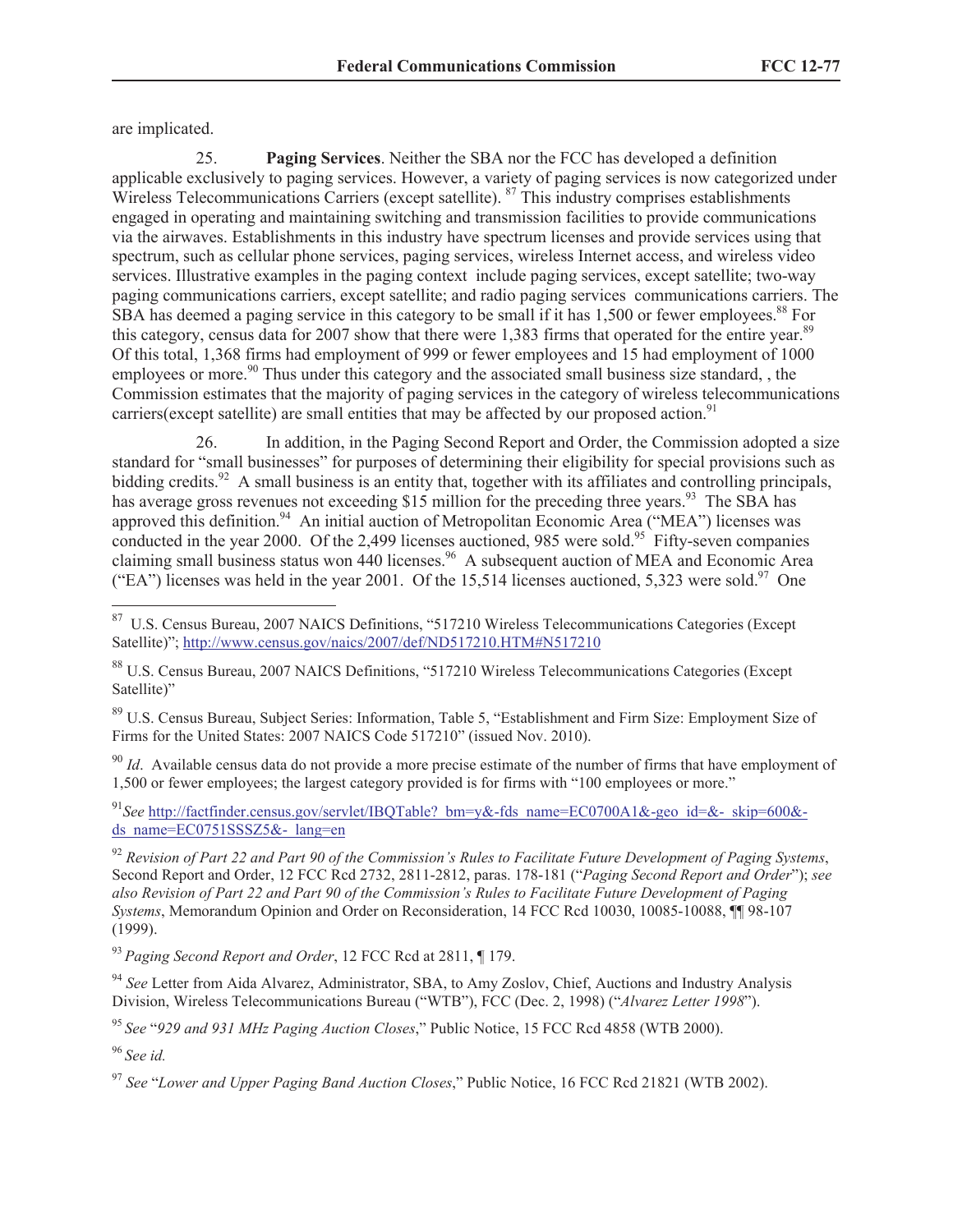hundred thirty-two companies claiming small business status purchased 3,724 licenses. A third auction, consisting of 8,874 licenses in each of 175 EAs and 1,328 licenses in all but three of the 51 MEAs, was held in 2003. Seventy-seven bidders claiming small or very small business status won 2,093 licenses. <sup>98</sup> A fourth auction of 9,603 lower and upper band paging licenses was held in the year 2010. 29 bidders claiming small or very small business status won 3,016 licenses.

27. **2.3 GHz Wireless Communications Services**. This service can be used for fixed, mobile, radiolocation, and digital audio broadcasting satellite uses. The Commission defined "small business" for the wireless communications services ("WCS") auction as an entity with average gross revenues of \$40 million for each of the three preceding years, and a "very small business" as an entity with average gross revenues of \$15 million for each of the three preceding years.<sup>99</sup> The SBA approved these definitions.<sup>100</sup> The Commission conducted an auction of geographic area licenses in the  $\hat{W}$ CS service in 1997. In the auction, seven bidders that qualified as very small business entities won 31 licenses, and one bidder that qualified as a small business entity won a license.

28. **1670-1675 MHz Services**. This service can be used for fixed and mobile uses, except aeronautical mobile.<sup>101</sup> An auction for one license in the 1670-1675 MHz band was conducted in 2003. The Commission defined a "small business" as an entity with attributable average annual gross revenues of not more than \$40 million for the preceding three years, which would thus be eligible for a 15 percent discount on its winning bid for the 1670-1675 MHz band license. Further, the Commission defined a "very small business" as an entity with attributable average annual gross revenues of not more than \$15 million for the preceding three years, which would thus be eligible to receive a 25 percent discount on its winning bid for the 1670-1675 MHz band license. The winning bidder was not a small entity.

29. **Wireless Telephony**. Wireless telephony includes cellular, personal communications services, and specialized mobile radio telephony carriers. As noted, the SBA has developed a small business size standard for Wireless Telecommunications Carriers (except Satellite).<sup>102</sup> Under the SBA small business size standard, a business is small if it has 1,500 or fewer employees.<sup>103</sup> Census data for 2007 shows that there were 1,383 firms that operated that year.<sup>104</sup> Of those 1,383, 1,368 had fewer than 100 employees, and 15 firms had more than 100 employees. Thus under this category and the associated small business size standard, the majority of firms can be considered small. According to Trends in Telephone Service data, 434 carriers reported that they were engaged in wireless telephony.<sup>105</sup>

<sup>101</sup> 47 C.F.R. § 2.106; *see generally* 47 C.F.R. §§ 27.1–.70.

<sup>102</sup> 13 C.F.R. § 121.201, NAICS code 517210.

<sup>103</sup> *Id*.

 $\overline{a}$ 

<sup>104</sup> U.S. Census Bureau, 2007 Economic Census, Sector 51, 2007 NAICS code 517210 (rel. Oct. 20, 2009), http://factfinder.census.gov/servlet/IBOTable? bm=y&-geo\_id=&-fds\_name=EC0700A1&-\_skip=700&ds\_name=EC0751SSSZ5&-\_lang=en.

<sup>98</sup> *See* "Lower and Upper Paging Bands Auction Closes," Public Notice, 18 FCC Rcd 11154 (WTB 2003). The current number of small or very small business entities that hold wireless licenses may differ significantly from the number of such entities that won in spectrum auctions due to assignments and transfers of licenses in the secondary market over time. In addition, some of the same small business entities may have won licenses in more than one auction.

<sup>99</sup> *Amendment of the Commission's Rules to Establish Part 27, the Wireless Communications Service (WCS)*, Report and Order, 12 FCC Rcd 10785, 10879, para. 194 (1997).

<sup>100</sup> *See Alvarez Letter 1998*.

<sup>105</sup> *Trends in Telephone Service*, at tbl. 5.3.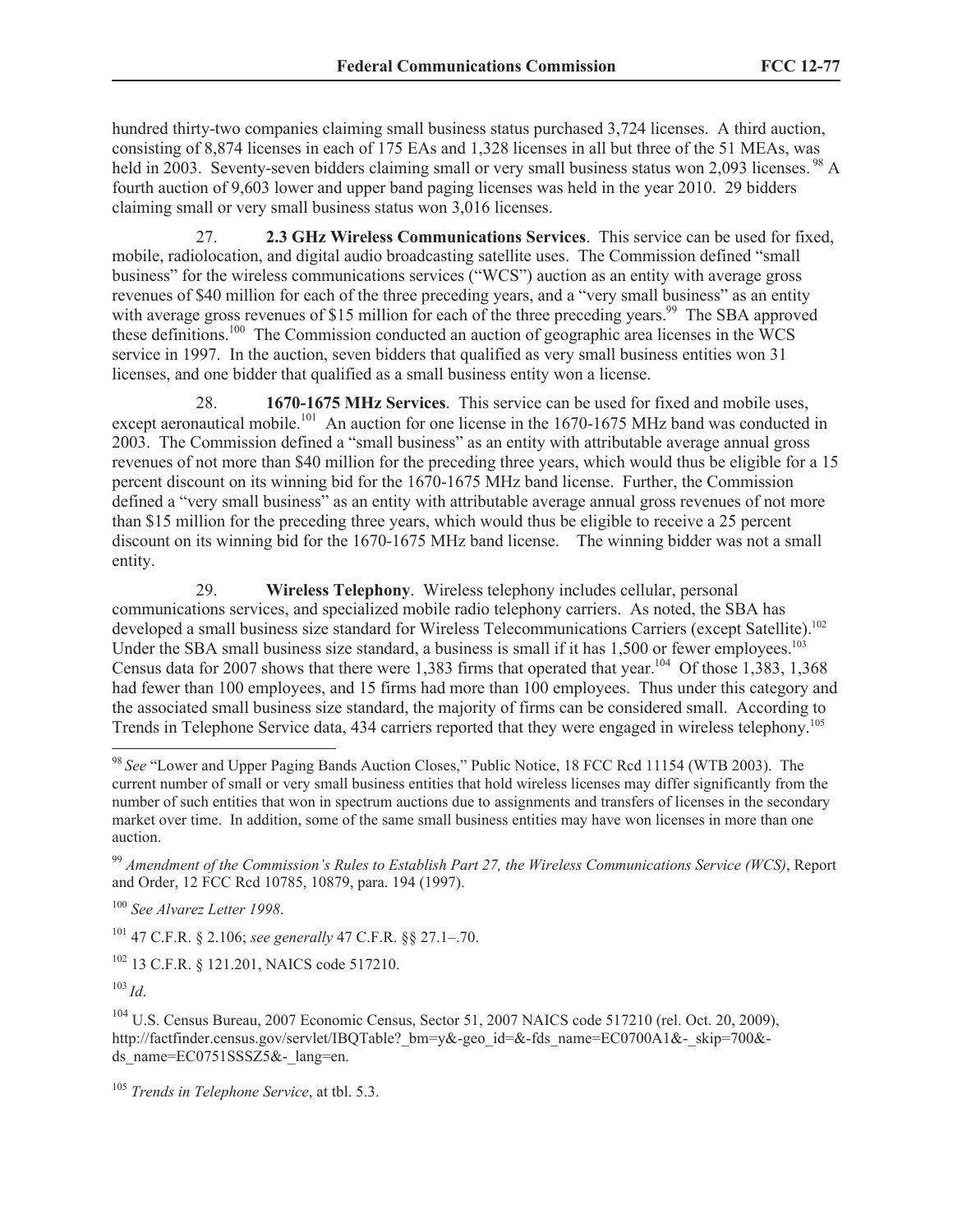Of these, an estimated 222 have 1,500 or fewer employees and 212 have more than 1,500 employees.<sup>106</sup> Therefore, approximately half of these entities can be considered small. Similarly, according to Commission data, 413 carriers reported that they were engaged in the provision of wireless telephony, including cellular service, Personal Communications Service (PCS), and Specialized Mobile Radio  $(SMR)$  Telephony services.<sup>107</sup> Of these, an estimated 261 have 1,500 or fewer employees and 152 have more than 1,500 employees.<sup>108</sup> Consequently, the Commission estimates that approximately half or more of these firms can be considered small. Thus, using available data, we estimate that the majority of wireless firms can be considered small.

30. **Broadband Personal Communications Service**. *Broadband Personal Communications Service*. The broadband personal communications services (PCS) spectrum is divided into six frequency blocks designated A through F, and the Commission has held auctions for each block. The Commission initially defined a "small business" for C- and F-Block licenses as an entity that has average gross revenues of \$40 million or less in the three previous years.<sup>109</sup> For F-Block licenses, an additional small business size standard for "very small business" was added and is defined as an entity that, together with its affiliates, has average gross revenues of not more than \$15 million for the preceding three years.<sup>110</sup> These small business size standards, in the context of broadband PCS auctions, have been approved by the SBA.<sup>111</sup> No small businesses within the SBA-approved small business size standards bid successfully for licenses in Blocks A and B. There were 90 winning bidders that claimed small business status in the first two C-Block auctions. A total of 93 bidders that claimed small and very small business status won approximately 40 percent of the 1,479 licenses in the first auction for the D, E, and F Blocks.<sup>112</sup> On April 15, 1999, the Commission completed the re-auction of 347 C-, D-, E-, and F-Block licenses in Auction No. 22.<sup>113</sup> Of the 57 winning bidders in that auction, 48 claimed small business status and won 277 licenses.

31. On January 26, 2001, the Commission completed the auction of 422 C and F Block Broadband PCS licenses in Auction No. 35. Of the 35 winning bidders in that auction, 29 claimed small business status.<sup>114</sup> Subsequent events concerning Auction 35, including judicial and agency determinations, resulted in a total of 163 C and F Block licenses being available for grant. On February 15, 2005, the Commission completed an auction of 242 C-, D-, E-, and F-Block licenses in Auction No.

<sup>107</sup> *See Trends in Telephone Service,* at tbl. 5.3.

<sup>108</sup> *See id*.

<sup>109</sup> *See Amendment of Parts 20 and 24 of the Commission's Rules – Broadband PCS Competitive Bidding and the Commercial Mobile Radio Service Spectrum Cap; Amendment of the Commission's Cellular/PCS Cross-Ownership Rule*, WT Docket No. 96-59, GN Docket No. 90-314, Report and Order, 11 FCC Rcd 7824, 7850–52 ¶¶ 57–60 (1996) ("*PCS Report and Order*"); *see also* 47 C.F.R. § 24.720(b).

<sup>110</sup> *See PCS Report and Order*, 11 FCC Rcd at 7852 ¶ 60.

<sup>111</sup> *See Alvarez Letter 1998*.

<sup>112</sup> *See Broadband PCS, D, E and F Block Auction Closes*, Public Notice, Doc. No. 89838 (rel. Jan. 14, 1997).

<sup>113</sup> *See C, D, E, and F Block Broadband PCS Auction Closes*, Public Notice, 14 FCC Rcd 6688 (WTB 1999). Before Auction No. 22, the Commission established a very small standard for the C Block to match the standard used for F Block. *Amendment of the Commission's Rules Regarding Installment Payment Financing for Personal Communications Services (PCS) Licensees*, WT Docket No. 97-82, Fourth Report and Order, 13 FCC Rcd 15743, 15768 ¶ 46 (1998).

<sup>114</sup> *See C and F Block Broadband PCS Auction Closes; Winning Bidders Announced*, Public Notice, 16 FCC Rcd 2339 (2001).

 $\overline{a}$ <sup>106</sup> *Id.*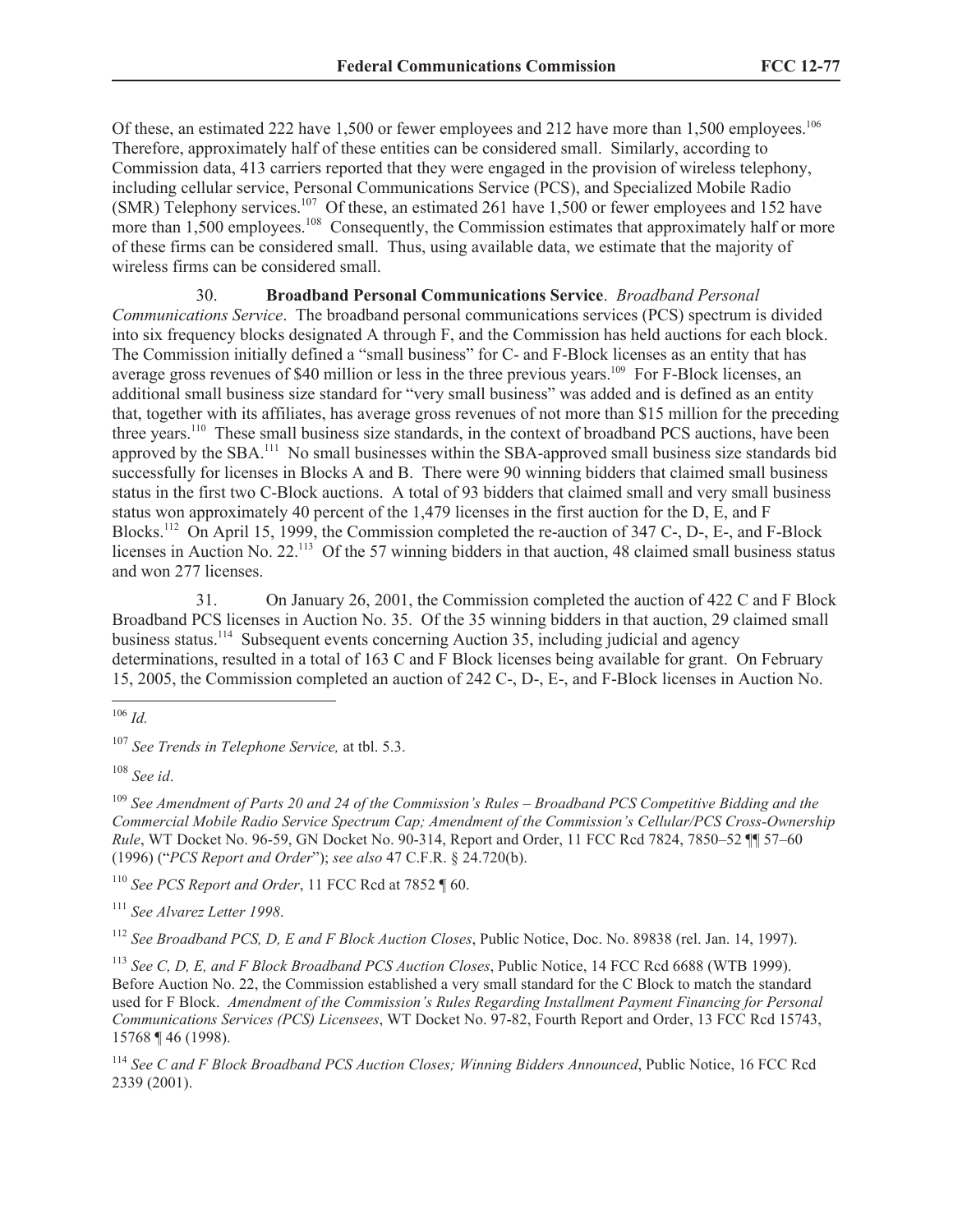58. Of the 24 winning bidders in that auction, 16 claimed small business status and won 156 licenses.<sup>115</sup> On May 21, 2007, the Commission completed an auction of 33 licenses in the A, C, and F Blocks in Auction No. 71.<sup>116</sup> Of the 14 winning bidders in that auction, six claimed small business status and won 18 licenses.<sup>117</sup> On August 20, 2008, the Commission completed the auction of 20 C-, D-, E-, and F-Block Broadband PCS licenses in Auction No. 78.<sup>118</sup> Of the eight winning bidders for Broadband PCS licenses in that auction, six claimed small business status and won 14 licenses.<sup>119</sup>

32. **Advanced Wireless Services**. In 2006, the Commission conducted its first auction of Advanced Wireless Services licenses in the 1710-1755 MHz and 2110-2155 MHz bands ("AWS-1"), designated as Auction 66.<sup>120</sup> For the AWS-1 bands, the Commission has defined a "small business" as an entity with average annual gross revenues for the preceding three years not exceeding \$40 million, and a "very small business" as an entity with average annual gross revenues for the preceding three years not exceeding \$15 million.<sup>121</sup> In 2006, the Commission conducted its first auction of AWS-1 licenses.<sup>122</sup> In that initial AWS-1 auction, 31 winning bidders identified themselves as very small businesses won 142 licenses.<sup>123</sup> Twenty-six of the winning bidders identified themselves as small businesses and won 73 licenses.<sup>124</sup> In a subsequent 2008 auction, the Commission offered 35 AWS-1 licenses.<sup>125</sup> Four winning bidders identified themselves as very small businesses, and three of the winning bidders identifying themselves as a small businesses won five AWS-1 licenses.<sup>126</sup>

33. **Narrowband Personal Communications Services**. In 1994, the Commission

<sup>116</sup> *See Auction of Broadband PCS Spectrum Licenses Closes; Winning Bidders Announced for Auction No. 71,* Public Notice, 22 FCC Rcd 9247 (2007).

 $^{117}$  *Id*.

 $\overline{a}$ 

<sup>118</sup> *See Auction of AWS-1 and Broadband PCS Licenses Closes; Winning Bidders Announced for Auction 78*, Public Notice, 23 FCC Rcd 12749 (WTB 2008).

<sup>119</sup> *Id.*

<sup>120</sup> *See* Auction of Advanced Wireless Services Licenses Scheduled for June 29, 2006; Notice and Filing Requirements, Minimum Opening Bids, Upfront Payments and Other Procedures for Auction No. 66, AU Docket No. 06-30, *Public Notice*, 21 FCC Rcd 4562 (2006) ("*Auction 66 Procedures Public Notice*");

<sup>121</sup> *See* Service Rules for Advanced Wireless Services in the 1.7 GHz and 2.1 GHz Bands, *Report and Order*, 18 FCC Rcd 25,162, App. B (2003), *modified by* Service Rules for Advanced Wireless Services In the 1.7 GHz and 2.1 GHz Bands, *Order on Reconsideration*, 20 FCC Rcd 14,058, App. C (2005).

<sup>122</sup> *See Auction of Advanced Wireless Services Licenses Scheduled for June 29, 2006; Notice and Filing Requirements, Minimum Opening Bids, Upfront Payments and Other Procedures for Auction No. 66*, AU Docket No. 06-30, Public Notice, 21 FCC Rcd 4562 (2006) ("*Auction 66 Procedures Public Notice*").

<sup>123</sup> *See Auction of Advanced Wireless Services Licenses Closes; Winning Bidders Announced for Auction No. 66*, Public Notice, 21 FCC Rcd 10,521 (2006) ("*Auction 66 Closing Public Notice*").

<sup>124</sup> *See id.*

<sup>125</sup> *See AWS-1 and Broadband PCS Procedures Public Notice*, 23 FCC Rcd at 7499. Auction 78 also included an auction of broadband PCS licenses.

<sup>126</sup> *See Auction of AWS-1 and Broadband PCS Licenses Closes, Winning Bidders Announced for Auction 78, Down Payments Due September 9, 2008, FCC Forms 601 and 602 Due September 9, 2008, Final Payments Due September 23, 2008, Ten-Day Petition to Deny Period*, Public Notice, 23 FCC Rcd 12,749 (2008).

<sup>115</sup> *See Broadband PCS Spectrum Auction Closes; Winning Bidders Announced for Auction No. 58*, Public Notice, 20 FCC Rcd 3703 (2005).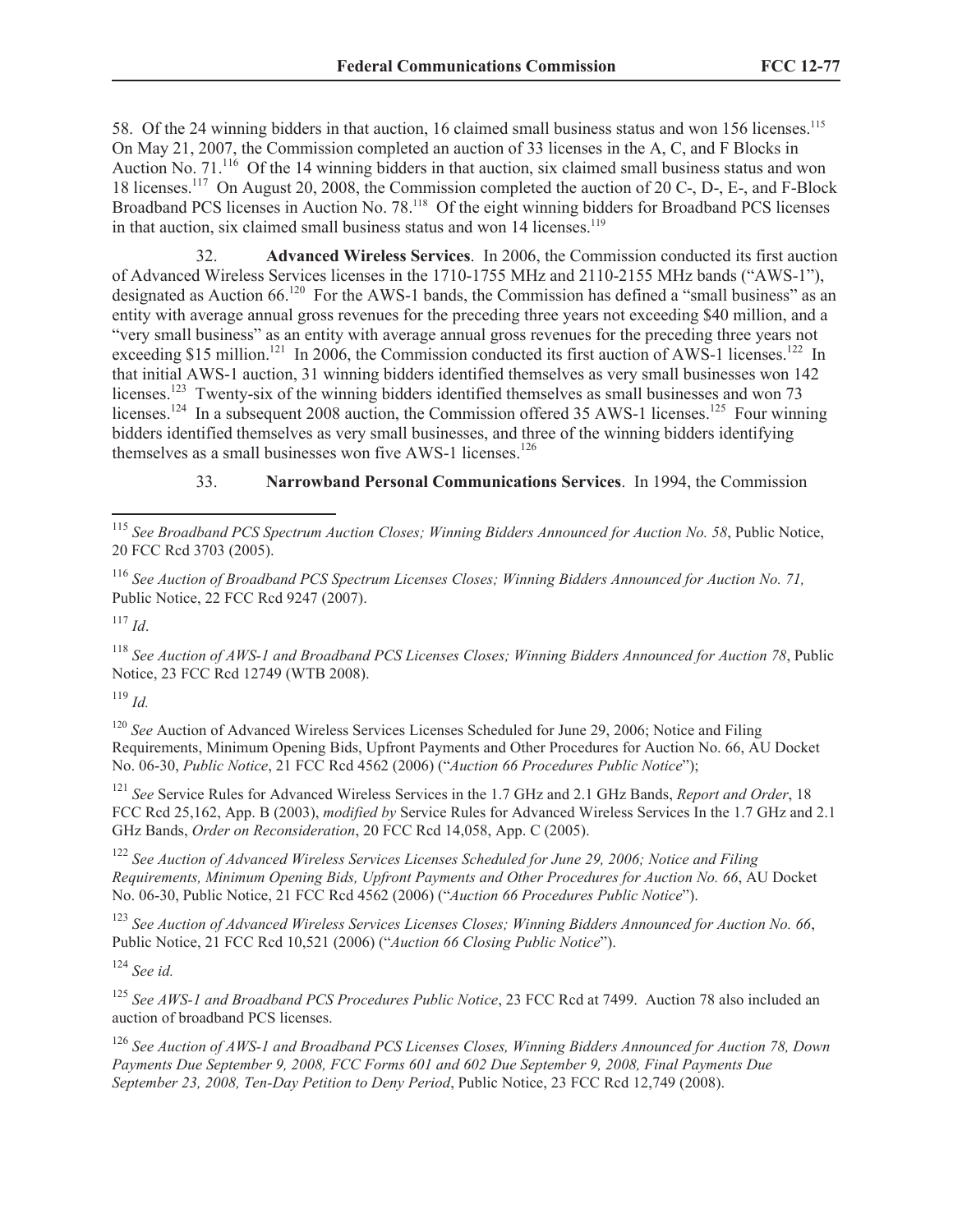conducted two auctions of Narrowband PCS licenses. For these auctions, the Commission defined a "small business" as an entity with average annual gross revenues for the preceding three years not exceeding \$40 million.<sup>127</sup> Through these auctions, the Commission awarded a total of 41 licenses, 11 of which were obtained by four small businesses.<sup>128</sup> To ensure meaningful participation by small business entities in future auctions, the Commission adopted a two-tiered small business size standard in the Narrowband PCS Second Report and Order.<sup>129</sup> A "small business" is an entity that, together with affiliates and controlling interests, has average gross revenues for the three preceding years of not more than \$40 million.<sup>130</sup> A "very small business" is an entity that, together with affiliates and controlling interests, has average gross revenues for the three preceding years of not more than \$15 million.<sup>131</sup> The SBA has approved these small business size standards.<sup>132</sup> A third auction of Narrowband PCS licenses was conducted in 2001. In that auction, five bidders won 317 (Metropolitan Trading Areas and nationwide) licenses.<sup>133</sup> Three of the winning bidders claimed status as a small or very small entity and won 311 licenses.

34. **Lower 700 MHz Band Licenses**. The Commission previously adopted criteria for defining three groups of small businesses for purposes of determining their eligibility for special provisions such as bidding credits.<sup>134</sup> The Commission defined a "small business" as an entity that, together with its affiliates and controlling principals, has average gross revenues not exceeding \$40 million for the preceding three years.<sup>135</sup> A "very small business" is defined as an entity that, together with its affiliates and controlling principals, has average gross revenues that are not more than \$15 million for the preceding three years.<sup>136</sup> Additionally, the Lower 700 MHz Service had a third category of small business status for Metropolitan/Rural Service Area ("MSA/RSA") licenses —"entrepreneur"— which is defined as an entity that, together with its affiliates and controlling principals, has average gross revenues that are not more than \$3 million for the preceding three years.<sup>137</sup> The SBA approved these small size standards.<sup>138</sup> An auction of 740 licenses was conducted in 2002 (one license in each of the 734

<sup>128</sup> See "Announcing the High Bidders in the Auction of Ten Nationwide Narrowband PCS Licenses, Winning Bids Total \$617,006,674," *Public Notice*, PNWL 94-004 (rel. Aug. 2, 1994); "Announcing the High Bidders in the Auction of 30 Regional Narrowband PCS Licenses; Winning Bids Total \$490,901,787," *Public Notice*, PNWL 94- 27 (rel. Nov. 9, 1994).

129 *Amendment of the Commission's Rules to Establish New Personal Communications Services*, Narrowband PCS, Second Report and Order and Second Further Notice of Proposed Rule Making, 15 FCC Rcd 10456, 10476, para. 40 (2000) ("*Narrowband PCS Second Report and Order*").

<sup>130</sup>*Narrowband PCS Second Report and Order*, 15 FCC Rcd at 10476, para. 40.

131 *Id.*

 $\overline{a}$ 

132 *See Alvarez Letter 1998*.

<sup>133</sup>*See* "Narrowband PCS Auction Closes," *Public Notice*, 16 FCC Rcd 18663 (WTB 2001).

<sup>134</sup>*See Reallocation and Service Rules for the 698-746 MHz Spectrum Band (Television Channels 52-59)*, Report and Order, 17 FCC Rcd 1022 (2002) ("*Channels 52-59 Report and Order*").

135 *See Channels 52-59 Report and Order*, 17 FCC Rcd at 1087-88, ¶ 172.

136 *See id*.

137 *See id,* 17 FCC Rcd at 1088, ¶ 173.

<sup>138</sup> See Letter from Aida Alvarez, Administrator, SBA, to Thomas Sugrue, Chief, WTB, FCC (Aug. 10, 1999) ("*Alvarez Letter 1999*").

<sup>127</sup> *Implementation of Section 309(j) of the Communications Act – Competitive Bidding Narrowband PCS*, Third Memorandum Opinion and Order and Further Notice of Proposed Rulemaking, 10 FCC Rcd 175, 196, para. 46 (1994).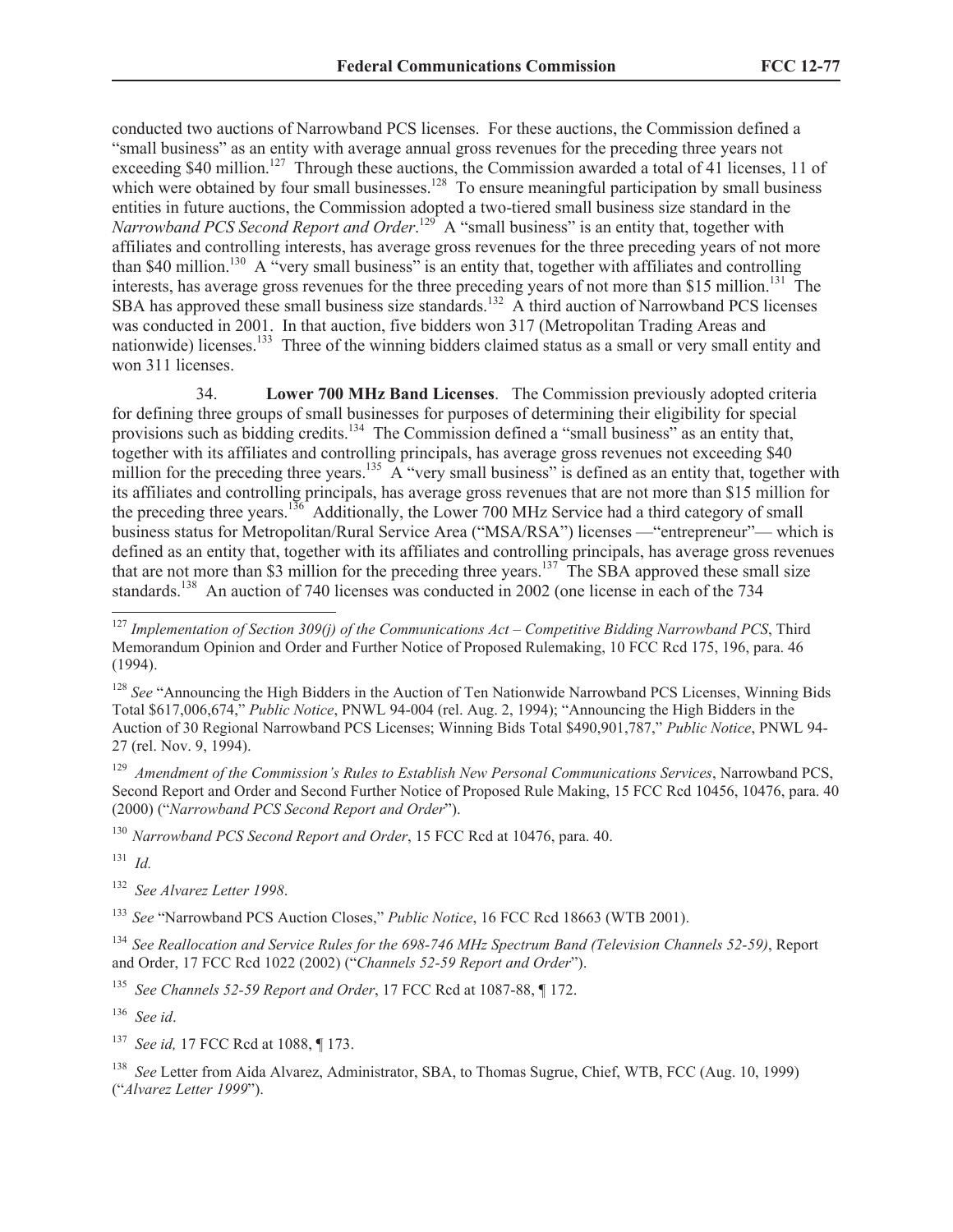MSAs/RSAs and one license in each of the six Economic Area Groupings (EAGs)). Of the 740 licenses available for auction, 484 licenses were won by 102 winning bidders. Seventy-two of the winning bidders claimed small business, very small business, or entrepreneur status and won a total of 329 licenses.<sup>139</sup> A second auction commenced on May 28, 2003, closed on June 13, 2003, and included 256 licenses.<sup>140</sup> Seventeen winning bidders claimed small or very small business status and won 60 licenses, and nine winning bidders claimed entrepreneur status and won 154 licenses.<sup>141</sup> In 2005, the Commission completed an auction of 5 licenses in the lower 700 MHz band (Auction 60). All three winning bidders claimed small business status.

35. In 2007, the Commission reexamined its rules governing the 700 MHz band in the 700 MHz Second Report and Order.<sup>142</sup> An auction of A, B and E block licenses in the Lower 700 MHz band was held in 2008.<sup>143</sup> Twenty winning bidders claimed small business status (those with attributable average annual gross revenues that exceed \$15 million and do not exceed \$40 million for the preceding three years). Thirty three winning bidders claimed very small business status (those with attributable average annual gross revenues that do not exceed \$15 million for the preceding three years). In 2011, the Commission conducted Auction 92, which offered 16 lower 700 MHz band licenses that had been made available in Auction 73 but either remained unsold or were licenses on which a winning bidder defaulted. Two of the seven winning bidders in Auction 92 claimed very small business status, winning a total of four licenses.

36. **Upper 700 MHz Band Licenses**. In the *700 MHz Second Report and Order*, the Commission revised its rules regarding Upper 700 MHz licenses.<sup>144</sup> On January 24, 2008, the Commission commenced Auction 73 in which several licenses in the Upper 700 MHz band were available for licensing: 12 Regional Economic Area Grouping licenses in the C Block, and one nationwide license in the D Block.<sup>145</sup> The auction concluded on March 18, 2008, with 3 winning bidders claiming very small business status (those with attributable average annual gross revenues that do not exceed \$15 million for the preceding three years) and winning five licenses.

37. **700 MHz Guard Band Licenses**. In 2000, the Commission adopted the *700 MHz Guard Band Report and Order*, in which it established rules for the A and B block licenses in the Upper 700 MHz band, including size standards for "small businesses" and "very small businesses" for purposes

<sup>139</sup> *See* "Lower 700 MHz Band Auction Closes," *Public Notice*, 17 FCC Rcd 17272 (WTB 2002).

<sup>140</sup> *See* Lower 700 MHz Band Auction Closes, *Public Notice*, 18 FCC Rcd 11873 (WTB 2003).

<sup>141</sup> *See id.*

<sup>142</sup> Service Rules for the 698-746, 747-762 and 777-792 MHz Band, WT Docket No. 06-150, *Revision of the Commission's Rules to Ensure Compatibility with Enhanced 911 Emergency Calling Systems,* CC Docket No. 94- 102, *Section 68.4(a) of the Commission's Rules Governing Hearing Aid-Compatible Telephone,* WT Docket No. 01- 309, *Biennial Regulatory Review – Amendment of Parts 1, 22, 24, 27, and 90 to Streamline and Harmonize Various Rules Affecting Wireless Radio Services,* WT Docket No. 03-264, *Former Nextel Communications, Inc. Upper700 MHz Guard Band Licenses and Revisions to Part 27 of the Commission's Rules,* WT Docket No. 06-169, *Implementing a Nationwide, Broadband Interoperable Public Safety Network in the 700 MHz Band,* PS Docket No. 06-229, *Development of Operational, Technical and Spectrum Requirements for Meeting Federal, State, and Local Public Safety Communications Requirements Through the Year 2010, WT Docket No. 96-86, Second Report and* Order, 22 FCC Rcd 15289 (2007) ("*700 MHz Second Report and Order*").

<sup>143</sup> *See* Auction of 700 MHz Band Licenses Closes, *Public Notice*, 23 FCC Rcd 4572 (WTB 2008).

<sup>144</sup> *700 MHz Second Report and Order*, 22 FCC Rcd 15289.

<sup>145</sup> *See Auction of 700 MHz Band Licenses Closes*, Public Notice, 23 FCC Rcd 4572 (WTB 2008).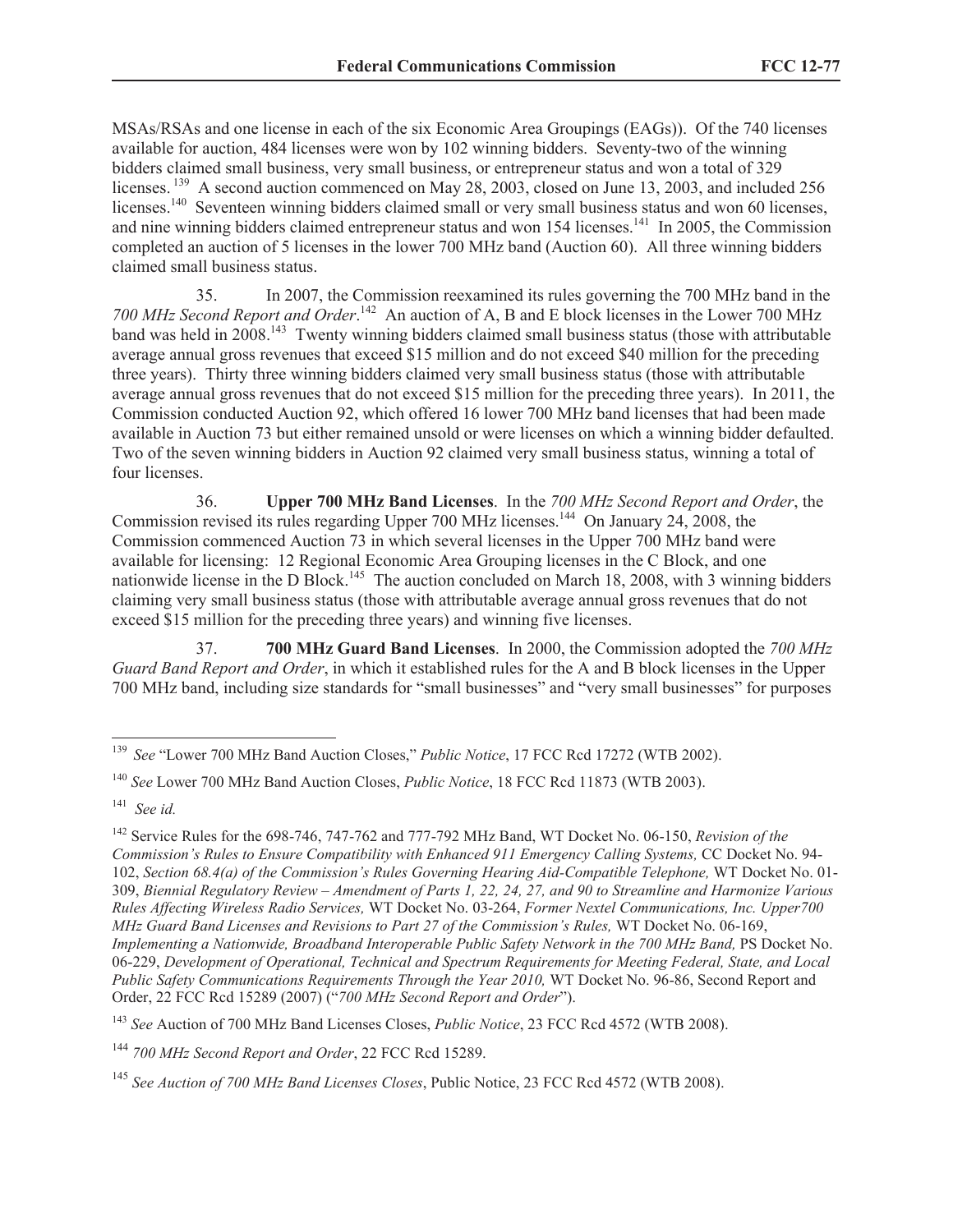of determining their eligibility for special provisions such as bidding credits.<sup>146</sup> A small business in this service is an entity that, together with its affiliates and controlling principals, has average gross revenues not exceeding \$40 million for the preceding three years.<sup>147</sup> Additionally, a very small business is an entity that, together with its affiliates and controlling principals, has average gross revenues that are not more than \$15 million for the preceding three years.<sup>148</sup> SBA approval of these definitions is not required.<sup>149</sup> An auction of these licenses was conducted in 2000.<sup>150</sup> Of the 104 licenses auctioned, 96 licenses were won by nine bidders. Five of these bidders were small businesses that won a total of 26 licenses. A second auction of 700 MHz Guard Band licenses was held in 2001. All eight of the licenses auctioned were sold to three bidders. One of these bidders was a small business that won a total of two licenses.<sup>151</sup>

38. **Specialized Mobile Radio**. The Commission adopted small business size standards for the purpose of determining eligibility for bidding credits in auctions of Specialized Mobile Radio (SMR) geographic area licenses in the 800 MHz and 900 MHz bands. The Commission defined a "small business" as an entity that, together with its affiliates and controlling principals, has average gross revenues not exceeding \$15 million for the preceding three years.<sup>152</sup> The Commission defined a "very small business" as an entity that, together with its affiliates and controlling principals, has average gross revenues not exceeding \$3 million for the preceding three years.<sup>153</sup> The SBA has approved these small business size standards for both the 800 MHz and 900 MHz SMR Service.<sup>154</sup> The first 900 MHz SMR auction was completed in 1996. Sixty bidders claiming that they qualified as small businesses under the \$15 million size standard won 263 licenses in the 900 MHz SMR band. In 2004, the Commission held a second auction of 900 MHz SMR licenses and three winning bidders identifying themselves as very small businesses won 7 licenses.<sup>155</sup> The auction of 800 MHz SMR licenses for the upper 200 channels was conducted in 1997. Ten bidders claiming that they qualified as small or very small businesses under the \$15 million size standard won 38 licenses for the upper 200 channels.<sup>156</sup> A second auction of 800 MHz SMR licenses was conducted in 2002 and included 23 BEA licenses. One bidder claiming small business

<sup>146</sup> *See Service Rules for the 746-764 MHz Bands, and Revisions to Part 27 of the Commission's Rules*, Second Report and Order, 15 FCC Rcd 5299 (2000) ("*700 MHz Guard Band Report and Order*").

<sup>147</sup>  *See 700 MHz Guard Band Report and Order*, 15 FCC Rcd at 5343, para. 108.

<sup>148</sup>  *See id.*

<sup>149</sup>*See id.*, 15 FCC Rcd 5299, 5343, para. 108 n.246 (for the 746-764 MHz and 776-794 MHz bands, the Commission is exempt from 15 U.S.C. § 632, which requires Federal agencies to obtain SBA approval before adopting small business size standards).

<sup>150</sup>  *See* "700 MHz Guard Bands Auction Closes: Winning Bidders Announced," *Public Notice*, 15 FCC Rcd 18026 (2000).

<sup>151</sup> *See* "700 MHz Guard Bands Auction Closes: Winning Bidders Announced," *Public Notice*, 16 FCC Rcd 4590 (WTB 2001).

<sup>152</sup> 47 C.F.R. §§ 90.810, 90.814(b), 90.912.

<sup>153</sup>47 C.F.R. §§ 90.810, 90.814(b), 90.912.

<sup>154</sup>  *See Alvarez Letter 1999*.

<sup>&</sup>lt;sup>155</sup> See 900 MHz Specialized Mobile Radio Service Spectrum Auction Closes: Winning Bidders Announced," *Public Notice*, 19 FCC Rcd. 3921 (WTB 2004).

<sup>&</sup>lt;sup>156</sup> See "Correction to Public Notice DA 96-586 'FCC Announces Winning Bidders in the Auction of 1020 Licenses to Provide 900 MHz SMR in Major Trading Areas,'" *Public Notice*, 18 FCC Rcd 18367 (WTB 1996).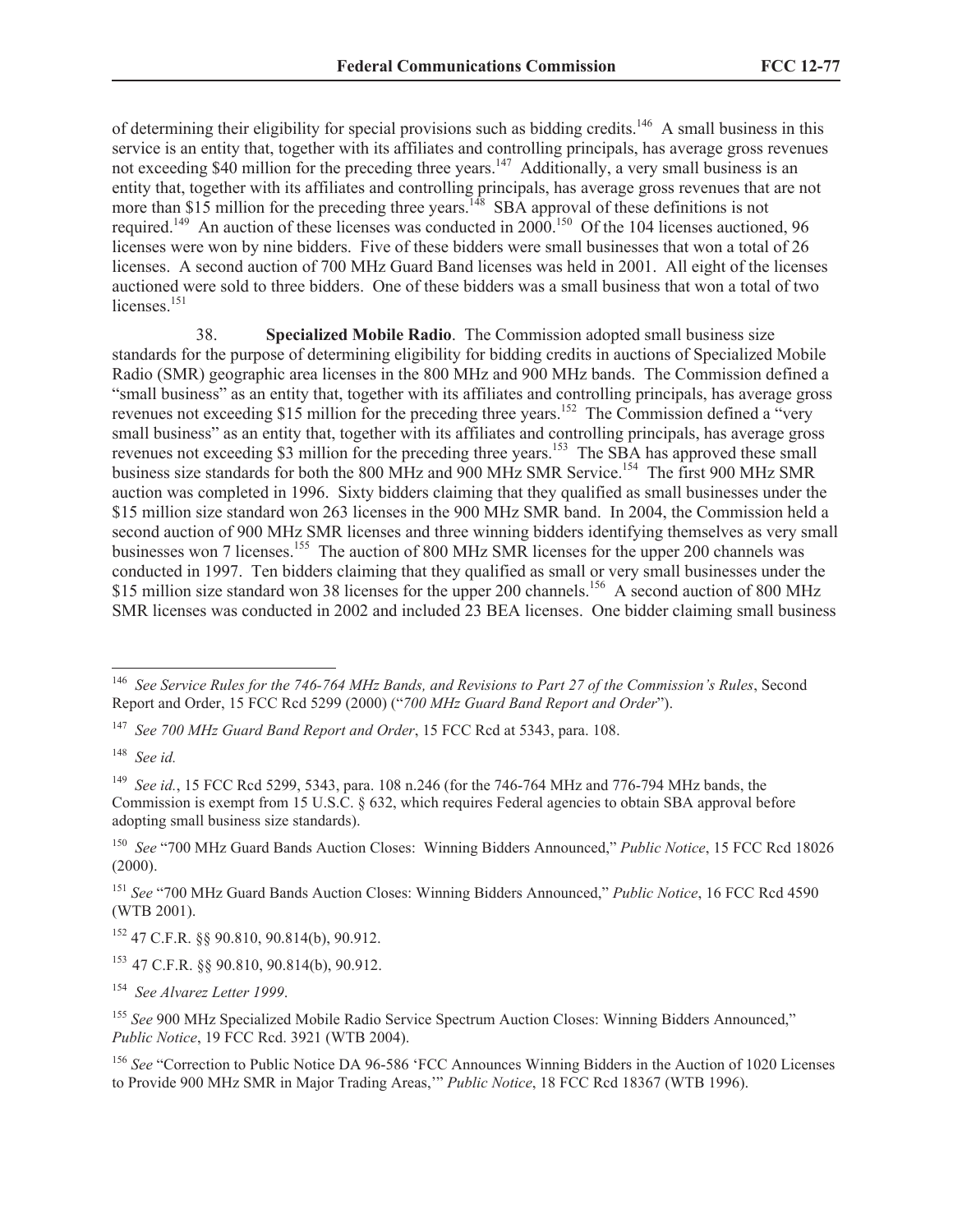status won five licenses.<sup>157</sup>

39. The auction of the 1,053 800 MHz SMR licenses for the General Category channels was conducted in 2000. Eleven bidders who won 108 licenses for the General Category channels in the 800 MHz SMR band qualified as small or very small businesses.<sup>158</sup> In an auction completed in 2000, a total of 2,800 Economic Area licenses in the lower 80 channels of the 800 MHz SMR service were awarded.<sup>159</sup> Of the 22 winning bidders, 19 claimed small or very small business status and won 129 licenses. Thus, combining all four auctions, 41 winning bidders for geographic licenses in the 800 MHz SMR band claimed to be small businesses.

40. In addition, there are numerous incumbent site-by-site SMR licensees and licensees with extended implementation authorizations in the 800 and 900 MHz bands. We do not know how many firms provide 800 MHz or 900 MHz geographic area SMR pursuant to extended implementation authorizations, nor how many of these providers have annual revenues not exceeding \$15 million. One firm has over \$15 million in revenues. In addition, we do not know how many of these firms have 1500 or fewer employees.<sup>160</sup> We assume, for purposes of this analysis, that all of the remaining existing extended implementation authorizations are held by small entities, as that small business size standard is approved by the SBA.

41. **220 MHz Radio Service – Phase I Licensees**. The 220 MHz service has both Phase I and Phase II licenses. Phase I licensing was conducted by lotteries in 1992 and 1993. There are approximately 1,515 such non-nationwide licensees and four nationwide licensees currently authorized to operate in the 220 MHz band. The Commission has not developed a small business size standard for small entities specifically applicable to such incumbent 220 MHz Phase I licensees. To estimate the number of such licensees that are small businesses, the Commission applies the small business size standard under the SBA rules applicable. The SBA has deemed a wireless business to be small if it has 1,500 or fewer employees.<sup>161</sup> For this service, the SBA uses the category of Wireless Telecommunications Carriers (except Satellite). Census data for 2007, which supersede data contained in the 2002 Census, show that there were 1,383 firms that operated that year.<sup>162</sup> Of those 1,383, 1,368 had fewer than 100 employees, and 15 firms had more than 100 employees. Thus under this category and the associated small business size standard, the majority of firms can be considered small.

42. **220 MHz Radio Service – Phase II Licensees**. The 220 MHz service has both Phase I and Phase II licenses. The Phase II 220 MHz service licenses are assigned by auction, where mutually exclusive applications are accepted. In the *220 MHz Third Report and Order*, the Commission adopted a small business size standard for defining "small" and "very small" businesses for purposes of

<sup>157</sup> *See* "Multi-Radio Service Auction Closes," *Public Notice*, 17 FCC Rcd 1446 (WTB 2002).

<sup>158</sup> *See* "800 MHz Specialized Mobile Radio (SMR) Service General Category (851-854 MHz) and Upper Band (861-865 MHz) Auction Closes; Winning Bidders Announced," *Public Notice*, 15 FCC Rcd 17162 (2000).

<sup>159</sup> *See*, "800 MHz SMR Service Lower 80 Channels Auction Closes; Winning Bidders Announced," *Public Notice*, 16 FCC Rcd 1736 (2000).

<sup>160</sup> *See generally* 13 C.F.R. § 121.201, NAICS code 517210.

<sup>&</sup>lt;sup>161</sup> 13 C.F.R. § 121.201, NAICS code 517210 (2007 NAICS). The now-superseded, pre-2007 C.F.R. citations were 13 C.F.R. § 121.201, NAICS codes 517211 and 517212 (referring to the 2002 NAICS).

<sup>162</sup> U.S. Census Bureau, 2007 Economic Census, Sector 51, 2007 NAICS code 517210 (rel. Oct. 20, 2009), http://factfinder.census.gov/servlet/IBQTable? bm=y&-geo\_id=&-fds\_name=EC0700A1&-\_skip=700&ds\_name=EC0751SSSZ5&-\_lang=en.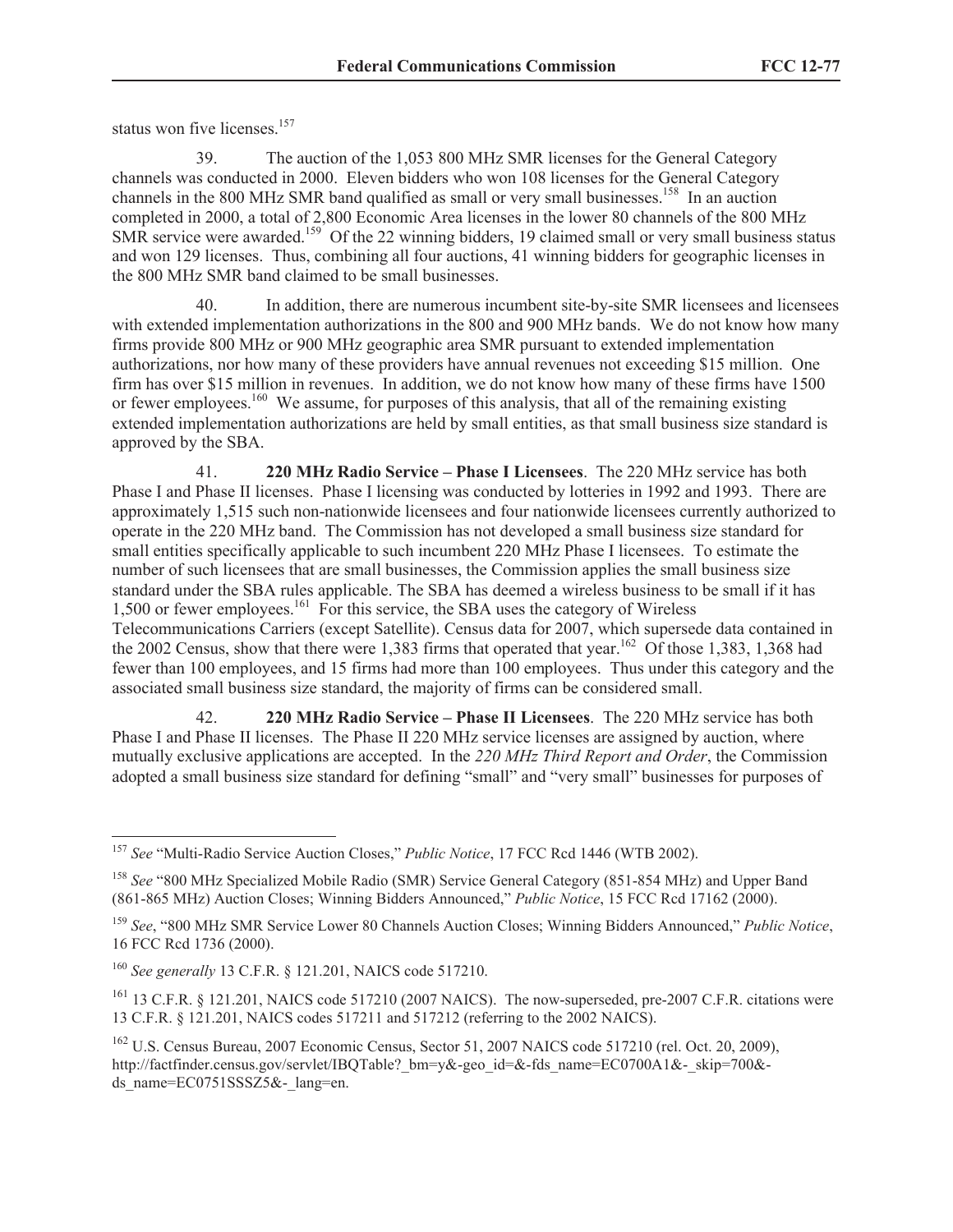determining their eligibility for special provisions such as bidding credits.<sup>163</sup> This small business standard indicates that a "small business" is an entity that, together with its affiliates and controlling principals, has average gross revenues not exceeding \$15 million for the preceding three years.<sup>164</sup> A "very small business" is defined as an entity that, together with its affiliates and controlling principals, has average gross revenues that do not exceed \$3 million for the preceding three years.<sup>165</sup> The SBA has approved these small size standards.<sup>166</sup> Auctions of Phase II licenses commenced on and closed in 1998.<sup>167</sup> In the first auction, 908 licenses were auctioned in three different-sized geographic areas: three nationwide licenses, 30 Regional Economic Area Group (EAG) Licenses, and 875 Economic Area (EA) Licenses. Of the 908 licenses auctioned, 693 were sold.<sup>168</sup> Thirty-nine small businesses won 373 licenses in the first 220 MHz auction. A second auction included 225 licenses: 216 EA licenses and 9 EAG licenses. Fourteen companies claiming small business status won 158 licenses.<sup>169</sup> A third auction included four licenses: 2 BEA licenses and 2 EAG licenses in the 220 MHz Service. No small or very small business won any of these licenses.<sup>170</sup> In 2007, the Commission conducted a fourth auction of the 220 MHz licenses, designated as Auction 72.<sup>171</sup> Auction 72, which offered 94 Phase II 220 MHz Service licenses, concluded in  $2007$ .<sup>172</sup> In this auction, five winning bidders won a total of 76 licenses. Two winning bidders identified themselves as very small businesses won 56 of the 76 licenses. One of the winning bidders that identified themselves as a small business won 5 of the 76 licenses won.

43. **Private Land Mobile Radio ("PLMR")**. PLMR systems serve an essential role in a range of industrial, business, land transportation, and public safety activities. These radios are used by companies of all sizes operating in all U.S. business categories, and are often used in support of the licensee's primary (non-telecommunications) business operations. For the purpose of determining whether a licensee of a PLMR system is a small business as defined by the SBA, we use the broad census category, Wireless Telecommunications Carriers (except Satellite). This definition provides that a small entity is any such entity employing no more than  $1,500$  persons.<sup>173</sup> The Commission does not require PLMR licensees to disclose information about number of employees, so the Commission does not have

<sup>164</sup> *Id.* at 11068 ¶ 291.

<sup>165</sup> *Id.*

 $\overline{a}$ 

<sup>166</sup> *See* Letter to Daniel Phythyon, Chief, Wireless Telecommunications Bureau, Federal Communications Commission, from Aida Alvarez, Administrator, Small Business Administration, dated January 6, 1998 (*Alvarez to Phythyon Letter 1998*).

<sup>167</sup> *See generally 220 MHz Service Auction Closes*, Public Notice, 14 FCC Rcd 605 (WTB 1998).

<sup>168</sup> *See FCC Announces It is Prepared to Grant 654 Phase II 220 MHz Licenses After Final Payment is Made*, Public Notice, 14 FCC Rcd 1085 (WTB 1999).

<sup>169</sup> *See Phase II 220 MHz Service Spectrum Auction Closes*, Public Notice, 14 FCC Rcd 11218 (WTB 1999).

<sup>170</sup> *See Multi-Radio Service Auction Closes*, Public Notice, 17 FCC Rcd 1446 (WTB 2002).

<sup>171</sup> See "Auction of Phase II 220 MHz Service Spectrum Scheduled for June 20, 2007, Notice and Filing Requirements, Minimum Opening Bids, Upfront Payments and Other Procedures for Auction 72, *Public Notice,* 22 FCC Rcd 3404 (2007).

<sup>172</sup> *See Auction of Phase II 220 MHz Service Spectrum Licenses Closes, Winning Bidders Announced for Auction 72, Down Payments due July 18, 2007, FCC Forms 601 and 602 due July 18, 2007, Final Payments due August 1, 2007, Ten-Day Petition to Deny Period*, Public Notice*,* 22 FCC Rcd 11573 (2007).

<sup>173</sup> *See* 13 C.F.R. § 121.201, NAICS code 517210.

<sup>163</sup> *Amendment of Part 90 of the Commission's Rules to Provide For the Use of the 220-222 MHz Band by the Private Land Mobile Radio Service*, Third Report and Order, 12 FCC Rcd 10943, 11068-70 ¶¶ 291-295 (1997).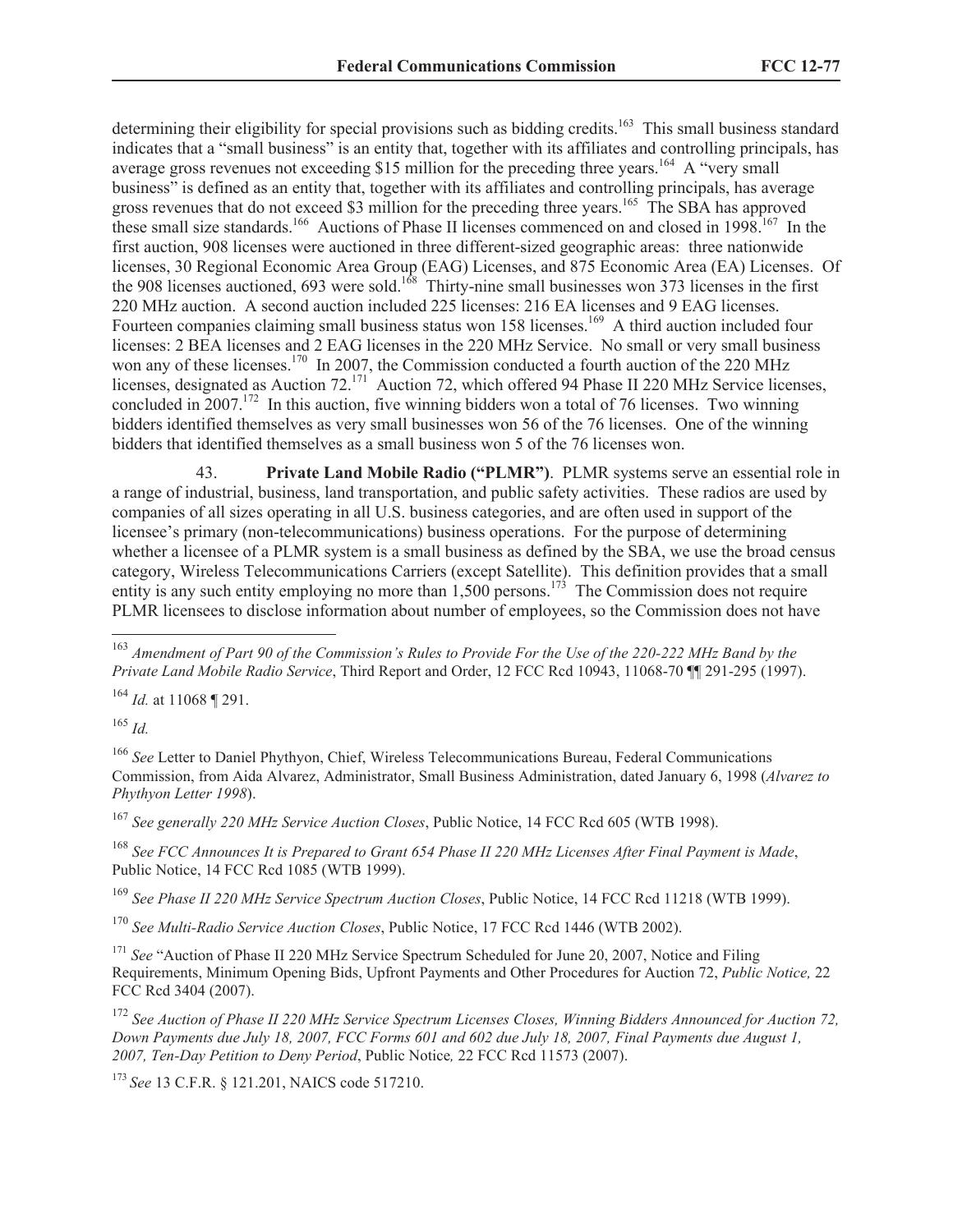information that could be used to determine how many PLMR licensees constitute small entities under this definition. We note that PLMR licensees generally use the licensed facilities in support of other business activities, and therefore, it would also be helpful to assess PLMR licensees under the standards applied to the particular industry subsector to which the licensee belongs.<sup>174</sup>

44. As of March 2010, there were 424,162 PLMR licensees operating 921,909 transmitters in the PLMR bands below 512 MHz. We note that any entity engaged in a commercial activity is eligible to hold a PLMR license, and that any revised rules in this context could therefore potentially impact small entities covering a great variety of industries.

45. **Fixed Microwave Services**. Microwave services include common carrier,<sup>175</sup> private-operational fixed,<sup>176</sup> and broadcast auxiliary radio services.<sup>177</sup> They also include the Local Multipoint Distribution Service ("LMDS"),<sup>178</sup> the Digital Electronic Message Service ("DEMS"),<sup>179</sup> and the 24 GHz Service,<sup>180</sup> where licensees can choose between common carrier and non-common carrier status.<sup>181</sup> The Commission has not yet defined a small business with respect to microwave services. For purposes of this IRFA, the Commission will use the SBA's definition applicable to Wireless Telecommunications Carriers (except satellite)—*i.e*., an entity with no more than 1,500 persons is considered small.<sup>182</sup> For the category of Wireless Telecommunications Carriers (except Satellite), Census data for 2007 shows that there were 1,383 firms that operated that year.<sup>183</sup> Of those 1,383, 1,368 had fewer than 100 employees, and 15 firms had more than 100 employees. Thus under this category and the associated small business size standard, the majority of firms can be considered small. The Commission notes that the number of firms does not necessarily track the number of licensees. The Commission estimates that virtually all of the Fixed Microwave licensees (excluding broadcast auxiliary licensees) would qualify as small entities under the SBA definition.

46. **39 GHz Service**. The Commission adopted small business size standards for 39 GHz licenses. A "small business" is defined as an entity that, together with its affiliates and controlling principals, has average gross revenues not exceeding \$40 million in the preceding three years.<sup>184</sup> A "very

<sup>177</sup> Auxiliary Microwave Service is governed by Part 74 of Title 47 of the Commission's Rules. *See* 47 C.F.R. Part 74. Available to licensees of broadcast stations and to broadcast and cable network entities, broadcast auxiliary microwave stations are used for relaying broadcast television signals from the studio to the transmitter, or between two points such as a main studio and an auxiliary studio. The service also includes mobile TV pickups, which relay signals from a remote location back to the studio.

<sup>178</sup> *See* 47 C.F.R. Part 101, Subpart L.

<sup>179</sup> *See id.* Subpart G.

<sup>180</sup> *See id.*

 $\overline{a}$ 

<sup>181</sup> *See* 47 C.F.R. §§ 101.533, 101.1017.

<sup>182</sup> 13 C.F.R. § 121.201, NAICS code 517210.

<sup>183</sup> U.S. Census Bureau, 2007 Economic Census, Sector 51, 2007 NAICS code 517210 (rel. Oct. 20, 2009), http://factfinder.census.gov/servlet/IBQTable? bm=y&-geo\_id=&-fds\_name=EC0700A1&-\_skip=700&ds\_name=EC0751SSSZ5&-\_lang=en.

184 *See Amendment of the Commission's Rules Regarding the 37.0-38.6 GHz and 38.6-40.0 GHz Bands*, ET Docket No. 95-183, Report and Order, 12 FCC Rcd 18600 (1997).

<sup>174</sup> *See generally* 13 C.F.R. § 121.201.

<sup>175</sup> *See* 47 C.F.R. Part 101, Subparts C and I.

<sup>176</sup> *See id.* Subparts C and H.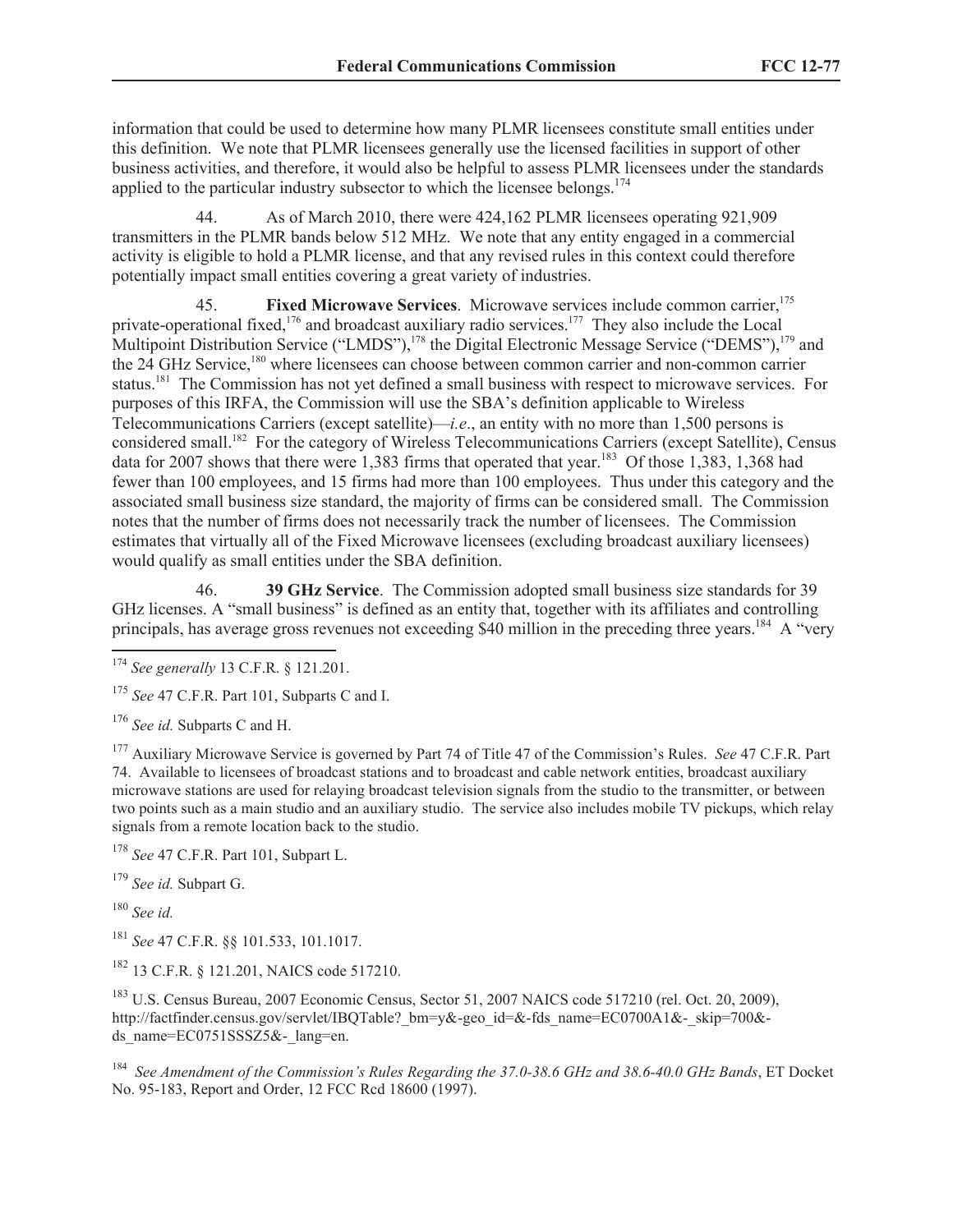small business" is defined as an entity that, together with its affiliates and controlling principals, has average gross revenues of not more than \$15 million for the preceding three years.<sup>185</sup> The SBA has approved these small business size standards.<sup>186</sup> In 2000, the Commission conducted an auction of 2,173 39 GHz licenses. A total of 18 bidders who claimed small or very small business status won 849 licenses.

47. **Local Multipoint Distribution Service**. Local Multipoint Distribution Service ("LMDS") is a fixed broadband point-to-multipoint microwave service that provides for two-way video telecommunications.<sup>187</sup> The Commission established a small business size standard for LMDS licenses as an entity that has average gross revenues of less than \$40 million in the three previous years.<sup>188</sup> An additional small business size standard for "very small business" was added as an entity that, together with its affiliates, has average gross revenues of not more than \$15 million for the preceding three years.<sup>189</sup> The SBA has approved these small business size standards in the context of LMDS auctions.<sup>190</sup> There were 93 winning bidders that qualified as small entities in the LMDS auctions. A total of 93 small and very small business bidders won approximately 277 A Block licenses and 387 B Block licenses. In 1999, the Commission re-auctioned 161 licenses; there were 32 small and very small businesses winning that won 119 licenses.

48. **218-219 MHz Service**. The first auction of 218-219 MHz Service (previously referred to as the Interactive and Video Data Service or IVDS) licenses resulted in 170 entities winning licenses for 594 Metropolitan Statistical Areas ("MSAs").<sup>191</sup> Of the 594 licenses, 557 were won by 167 entities qualifying as a small business. For that auction, the Commission defined a small business as an entity that, together with its affiliates, has no more than a \$6 million net worth and, after federal income taxes (excluding any carry over losses), has no more than \$2 million in annual profits each year for the previous two years.<sup>192</sup> In the 218-219 MHz Report and Order and Memorandum Opinion and Order, the Commission revised its small business size standards for the 218-219 MHz Service and defined a small business as an entity that, together with its affiliates and persons or entities that hold interests in such an entity and their affiliates, has average annual gross revenues not exceeding \$15 million for the preceding three years.<sup>193</sup> The Commission defined a "very small business" as an entity that, together with its affiliates and persons or entities that hold interests in such an entity and its affiliates, has average annual

188 *See LMDS Second Report and Order*, 12 FCC Rcd at 12689-90, para. 348.

 $\overline{a}$ <sup>185</sup>*Id.*

<sup>&</sup>lt;sup>186</sup> See Letter from Aida Alvarez, Administrator, SBA, to Kathleen O'Brien Ham, Chief, Auctions and Industry Analysis Division, WTB, FCC (Feb. 4, 1998); *see* Letter from Hector Barreto, Administrator, SBA, to Margaret Wiener, Chief, Auctions and Industry Analysis Division, WTB, FCC (Jan. 18, 2002).

<sup>187</sup> *See Rulemaking to Amend Parts 1, 2, 21, 25, of the Commission's Rules to Redesignate the 27.5-29.5 GHz Frequency Band, Reallocate the 29.5-30.5 Frequency Band, to Establish Rules and Policies for Local Multipoint Distribution Service and for Fixed Satellite Services*, CC Docket No. 92-297, Second Report and Order, Order on Reconsideration, and Fifth Notice of Proposed Rule Making, 12 FCC Rcd 12545, 12689-90, para. 348 (1997) ("*LMDS Second Report and Order*").

<sup>189</sup> *See id.*

<sup>190</sup> *See Alvarez to Phythyon Letter 1998*.

<sup>&</sup>lt;sup>191</sup> See "Interactive Video and Data Service (IVDS) Applications Accepted for Filing," Public Notice, 9 FCC Rcd 6227 (1994).

<sup>192</sup> *Implementation of Section 309(j) of the Communications Act – Competitive Bidding*, Fourth Report and Order, 9 FCC Rcd 2330 (1994).

<sup>193</sup> *Amendment of Part 95 of the Commission's Rules to Provide Regulatory Flexibility in the 218-219 MHz Service*, Report and Order and Memorandum Opinion and Order, 15 FCC Rcd 1497 (1999).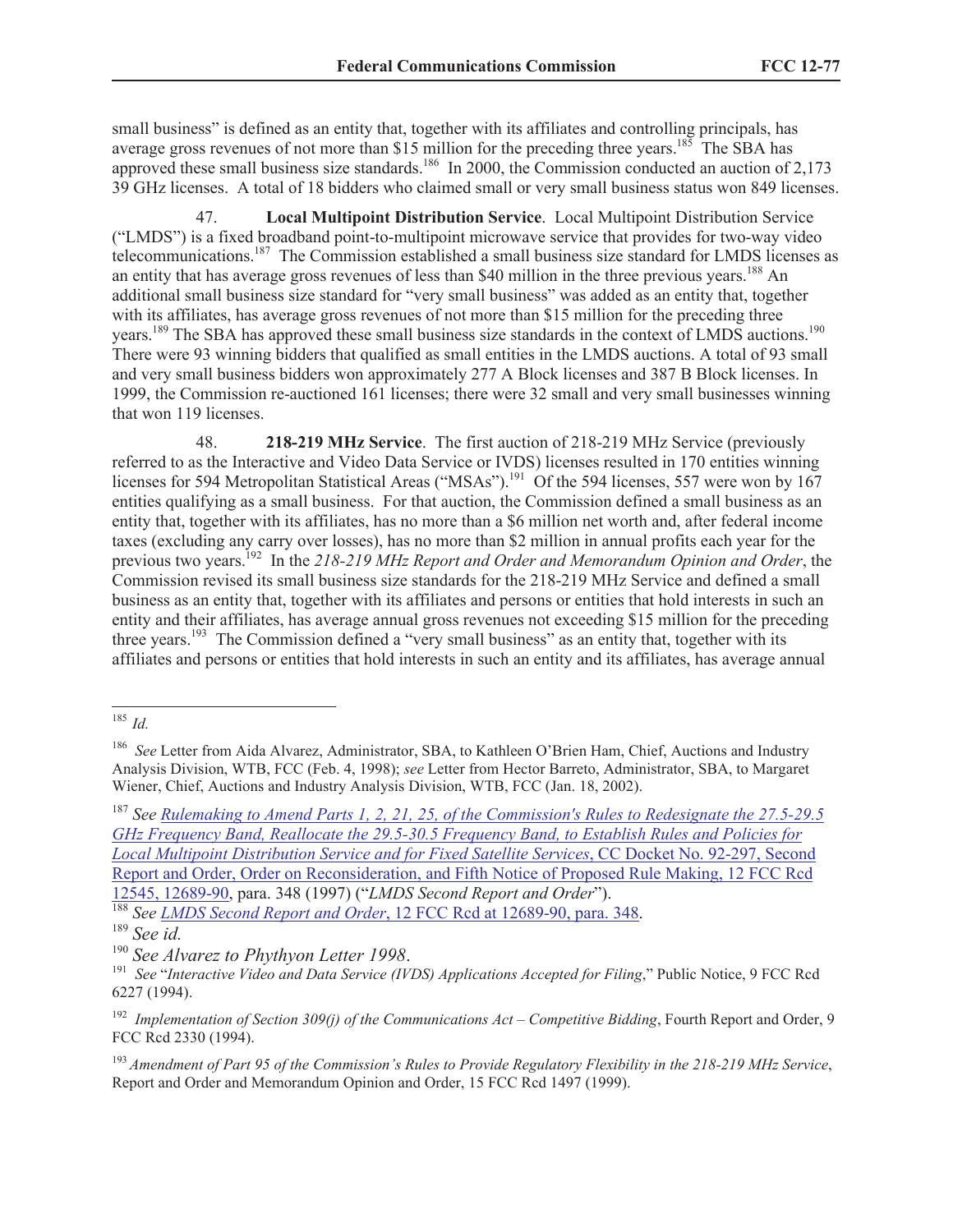gross revenues not exceeding \$3 million for the preceding three years.<sup>194</sup> The SBA has approved these definitions.<sup>195</sup>

49. **Location and Monitoring Service ("LMS")**. Multilateration LMS systems use non-voice radio techniques to determine the location and status of mobile radio units. For auctions of LMS licenses, the Commission has defined a "small business" as an entity that, together with controlling interests and affiliates, has average annual gross revenues for the preceding three years not exceeding \$15 million.<sup>196</sup> A "very small business" is defined as an entity that, together with controlling interests and affiliates, has average annual gross revenues for the preceding three years not exceeding \$3 million.<sup>197</sup> These definitions have been approved by the  $SBA$ <sup>198</sup> An auction of LMS licenses was conducted in 1999. Of the 528 licenses auctioned, 289 licenses were sold to four small businesses.

50. **Rural Radiotelephone Service**. The Commission has not adopted a size standard for small businesses specific to the Rural Radiotelephone Service.<sup>199</sup> A significant subset of the Rural Radiotelephone Service is the Basic Exchange Telephone Radio System ("BETRS").<sup>200</sup> For purposes of its analysis of the Rural Radiotelephone Service, the Commission uses the SBA small business size standard for the category Wireless Telecommunications Carriers (except satellite)," which is 1,500 or fewer employees.<sup>201</sup> Census data for 2007 shows that there were 1,383 firms that operated that year.<sup>202</sup> Of those 1,383, 1,368 had fewer than 100 employees, and 15 firms had more than 100 employees. Thus under this category and the associated small business size standard, the majority of firms in the Rural Radiotelephone Service can be considered small.

51. **Air-Ground Radiotelephone Service**. 203 The Commission has previously used the SBA's small business definition applicable to Wireless Telecommunications Carriers (except Satellite), *i.e.*, an entity employing no more than  $1,500$  persons.<sup>204</sup> There are approximately 100 licensees in the Air-Ground Radiotelephone Service, and under that definition, we estimate that almost all of them qualify as small entities under the SBA definition. For purposes of assigning Air-Ground Radiotelephone Service licenses through competitive bidding, the Commission has defined "small business" as an entity that, together with controlling interests and affiliates, has average annual gross revenues for the preceding

<sup>196</sup> *Amendment of Part 90 of the Commission's Rules to Adopt Regulations for Automatic Vehicle Monitoring Systems*, Second Report and Order, 13 FCC Rcd 15182, 15192, ¶ 20 (1998) ("*Automatic Vehicle Monitoring Systems Second Report and Order*"); *see also* 47 C.F.R. § 90.1103.

<sup>197</sup>*Automatic Vehicle Monitoring Systems Second Report and Order*, 13 FCC Rcd at 15192, para. 20; *see also* 47 C.F.R. § 90.1103.

<sup>198</sup> *See Alvarez Letter 1998*.

<sup>199</sup> The service is defined in section 22.99 of the Commission's Rules, 47 C.F.R.  $\S$  22.99.

<sup>200</sup> BETRS is defined in sections 22.757 and 22.759 of the Commission's Rules, 47 C.F.R. §§ 22.757 and 22.759.

<sup>201</sup> 13 C.F.R. § 121.201, NAICS code 517210.

<sup>202</sup> U.S. Census Bureau, 2007 Economic Census, Sector 51, 2007 NAICS code 517210 (rel. Oct. 20, 2009), http://factfinder.census.gov/servlet/IBQTable? bm=y&-geo\_id=&-fds\_name=EC0700A1&-\_skip=700&ds\_name=EC0751SSSZ5&-\_lang=en.

<sup>203</sup> The service is defined in  $\S$  22.99 of the Commission's Rules, 47 C.F.R.  $\S$  22.99.

<sup>204</sup> 13 C.F.R. § 121.201, NAICS codes 517210.

 $\overline{a}$ <sup>194</sup> *Id.*

<sup>195</sup> *See Alvarez to Phythyon Letter 1998*.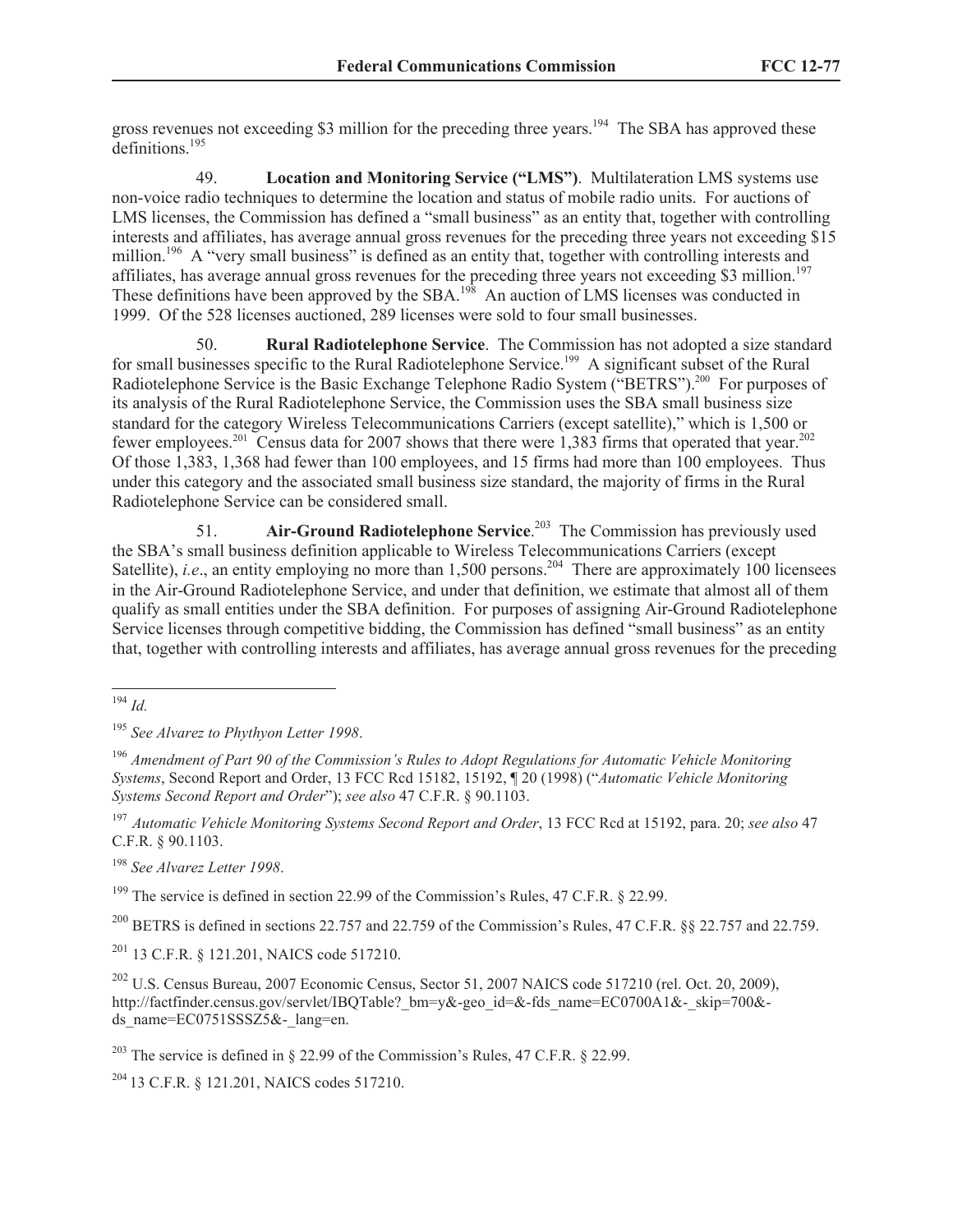three years not exceeding \$40 million.<sup>205</sup> A "very small business" is defined as an entity that, together with controlling interests and affiliates, has average annual gross revenues for the preceding three years not exceeding \$15 million.<sup>206</sup> These definitions were approved by the SBA.<sup>207</sup> In 2006, the Commission completed an auction of nationwide commercial Air-Ground Radiotelephone Service licenses in the 800 MHz band (Auction 65). The auction closed with two winning bidders winning two Air-Ground Radiotelephone Services licenses. Neither of the winning bidders claimed small business status.

52. **Aviation and Marine Radio Services**. Small businesses in the aviation and marine radio services use a very high frequency ("VHF") marine or aircraft radio and, as appropriate, an emergency position-indicating radio beacon (and/or radar) or an emergency locator transmitter. The Commission has not developed a small business size standard specifically applicable to these small businesses. For purposes of this analysis, the Commission uses the SBA small business size standard for the category Wireless Telecommunications Carriers (except satellite)," which is 1,500 or fewer employees.<sup>208</sup> Census data for 2007 shows that there were 1,383 firms that operated that year.<sup>209</sup> Of those 1,383, 1,368 had fewer than 100 employees, and 15 firms had more than 100 employees. Thus under this category and the associated small business size standard, the majority of firms can be considered small.

53. **Offshore Radiotelephone Service**. This service operates on several UHF television broadcast channels that are not used for television broadcasting in the coastal areas of states bordering the Gulf of Mexico.<sup>210</sup> There are presently approximately 55 licensees in this service. The Commission is unable to estimate at this time the number of licensees that would qualify as small under the SBA's small business size standard for the category of Wireless Telecommunications Carriers (except Satellite). Under that standard.<sup>211</sup> Under that SBA small business size standard, a business is small if it has  $1,500$  or fewer employees.<sup>212</sup> Census data for 2007 shows that there were 1,383 firms that operated that year.<sup>213</sup> Of those  $1,383, 1,368$  had fewer than 100 employees, and 15 firms had more than 100 employees. Thus under this category and the associated small business size standard, the majority of firms can be considered small.

<sup>206</sup> *Id.*

 $\overline{a}$ 

<sup>207</sup> *See* Letter from Hector V. Barreto, Administrator, SBA, to Gary D. Michaels, Deputy Chief, Auctions and Spectrum Access Division, WTB, FCC (Sept. 19, 2005).

<sup>208</sup> 13 C.F.R. § 121.201, NAICS code 517210.

 $^{209}$  U.S. Census Bureau, 2007 Economic Census, Sector 51, 2007 NAICS code 517210 (rel. Oct. 20, 2009), http://factfinder.census.gov/servlet/IBQTable? bm=y&-geo\_id=&-fds\_name=EC0700A1&-\_skip=700&ds\_name=EC0751SSSZ5&-\_lang=en.

<sup>210</sup> This service is governed by Subpart I of Part 22 of the Commission's Rules. *See* 47 C.F.R. §§ 22.1001-22.1037.

<sup>211</sup> 13 C.F.R. § 121.201, NAICS code 517210.

<sup>212</sup> *Id*.

<sup>213</sup> U.S. Census Bureau, 2007 Economic Census, Sector 51, 2007 NAICS code 517210 (rel. Oct. 20, 2009), http://factfinder.census.gov/servlet/IBQTable? bm=y&-geo\_id=&-fds\_name=EC0700A1&-\_skip=700&ds\_name=EC0751SSSZ5&-\_lang=en.

<sup>205</sup> *Amendment of Part 22 of the Commission's Rules to Benefit the Consumers of Air-Ground Telecommunications Services, Biennial Regulatory Review – Amendment of Parts 1, 22, and 90 of the Commission's Rules, Amendment of Parts 1 and 22 of the Commission's Rules to Adopt Competitive Bidding Rules for Commercial and General Aviation Air-Ground Radiotelephone Service*, WT Docket Nos. 03-103 and 05-42, Order on Reconsideration and Report and Order, 20 FCC Rcd 19663, ¶¶ 28-42 (2005).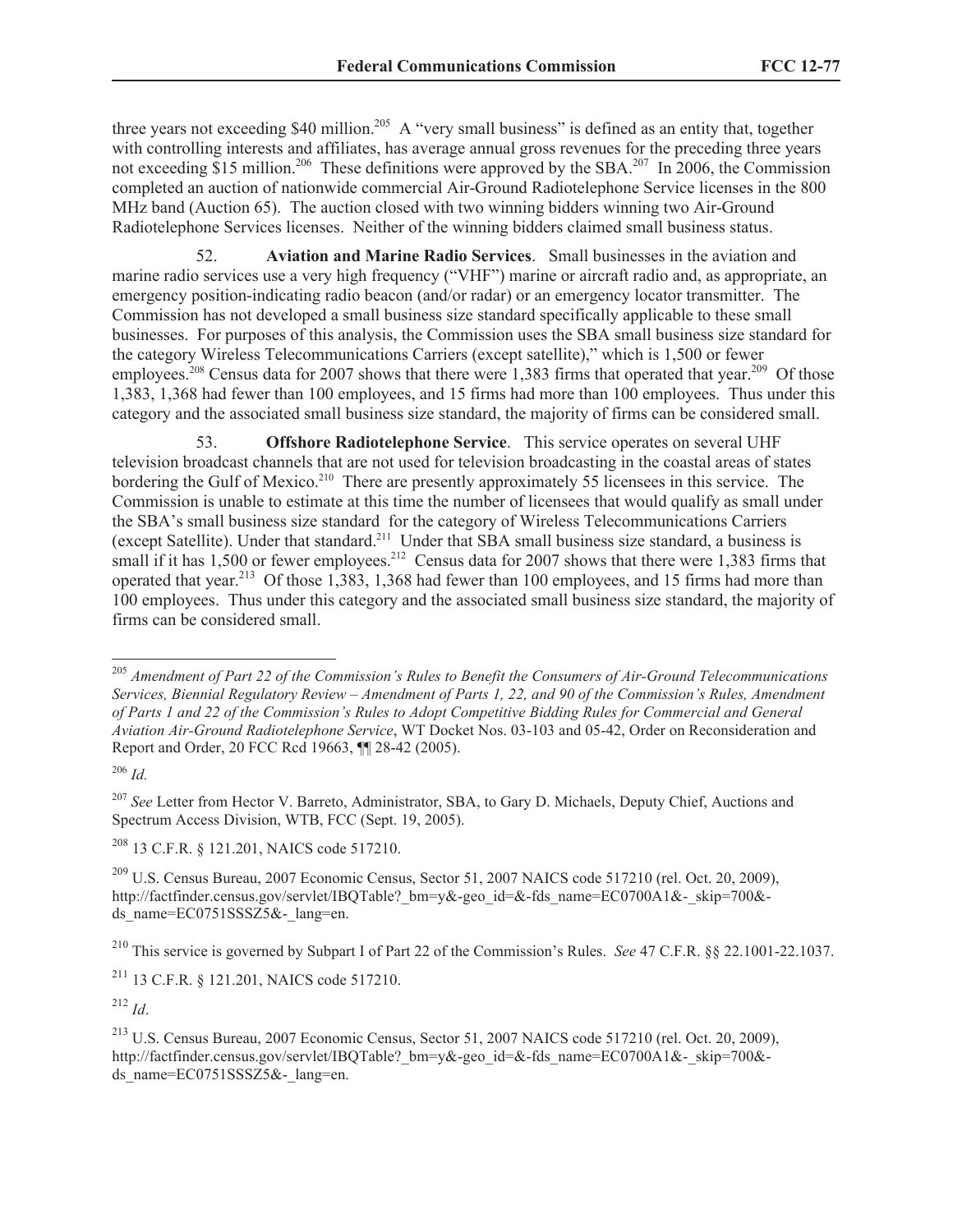54. **Multiple Address Systems ("MAS")**. Entities using MAS spectrum, in general, fall into two categories: (1) those using the spectrum for profit-based uses, and (2) those using the spectrum for private internal uses. The Commission defines a small business for MAS licenses as an entity that has average gross revenues of less than \$15 million in the preceding three years.<sup>214</sup> A very small business is defined as an entity that, together with its affiliates, has average gross revenues of not more than \$3 million for the preceding three years.<sup>215</sup> The SBA has approved these definitions.<sup>216</sup> The majority of these entities will most likely be licensed in bands where the Commission has implemented a geographic area licensing approach that would require the use of competitive bidding procedures to resolve mutually exclusive applications. The Commission's licensing database indicates that, as of March 5, 2010, there were over 11,500 MAS station authorizations. In 2001, an auction of 5,104 MAS licenses in 176 EAs was conducted.<sup>217</sup> Seven winning bidders claimed status as small or very small businesses and won 611 licenses. In 2005, the Commission completed an auction (Auction 59) of 4,226 MAS licenses in the Fixed Microwave Services from the 928/959 and 932/941 MHz bands. Twenty-six winning bidders won a total of 2,323 licenses. Of the 26 winning bidders in this auction, five claimed small business status and won 1,891 licenses.

55. With respect to entities that use, or seek to use, MAS spectrum to accommodate internal communications needs, we note that MAS serves an essential role in a range of industrial, safety, business, and land transportation activities. MAS radios are used by companies of all sizes, operating in virtually all U.S. business categories, and by all types of public safety entities. For the majority of private internal users, the small business size standard developed by the SBA would be more appropriate. The applicable size standard in this instance appears to be that of Wireless Telecommunications Carriers (except Satellite). This definition provides that a small entity is any such entity employing no more than 1,500 persons.<sup>218</sup> The Commission's licensing database indicates that, as of January 20, 1999, of the 8,670 total MAS station authorizations, 8,410 authorizations were for private radio service, and of these, 1,433 were for private land mobile radio service.

56. **1.4 GHz Band Licensees**. The Commission conducted an auction of 64 1.4 GHz band licenses in the paired 1392-1395 MHz and 1432-1435 MHz bands, and in the unpaired 1390-1392 MHz band in 2007.<sup>219</sup> For these licenses, the Commission defined "small business" as an entity that, together with its affiliates and controlling interests, had average gross revenues not exceeding \$40 million for the preceding three years, and a "very small business" as an entity that, together with its affiliates and controlling interests, has had average annual gross revenues not exceeding \$15 million for the preceding three years.<sup>220</sup> Neither of the two winning bidders claimed small business status.<sup>221</sup>

57. **Incumbent 24 GHz Licensees**. This analysis may affect incumbent licensees who

<sup>216</sup>*See Alvarez Letter 1999*.

<sup>217</sup> *See* "*Multiple Address Systems Spectrum Auction Closes*," Public Notice, 16 FCC Rcd 21011 (2001).

<sup>218</sup> *See* 13 C.F.R. § 121.201, NAICS code 517210.

<sup>219</sup> *See* "*Auction of 1.4 GHz Band Licenses Scheduled for February 7, 2007*," Public Notice, 21 FCC Rcd 12393 (WTB 2006); "*Auction of 1.4 GHz Band Licenses Closes; Winning Bidders Announced for Auction No. 69*," Public Notice, 22 FCC Rcd 4714 (2007) ("*Auction No. 69 Closing PN*").

<sup>220</sup> *Auction No. 69 Closing PN*, Attachment C.

<sup>221</sup> *See Auction No. 69 Closing PN*.

 $\overline{a}$ <sup>214</sup> *See Amendment of the Commission's Rules Regarding Multiple Address Systems*, Report and Order, 15 FCC Rcd 11956, 12008, ¶ 123 (2000).

<sup>215</sup> *Id.*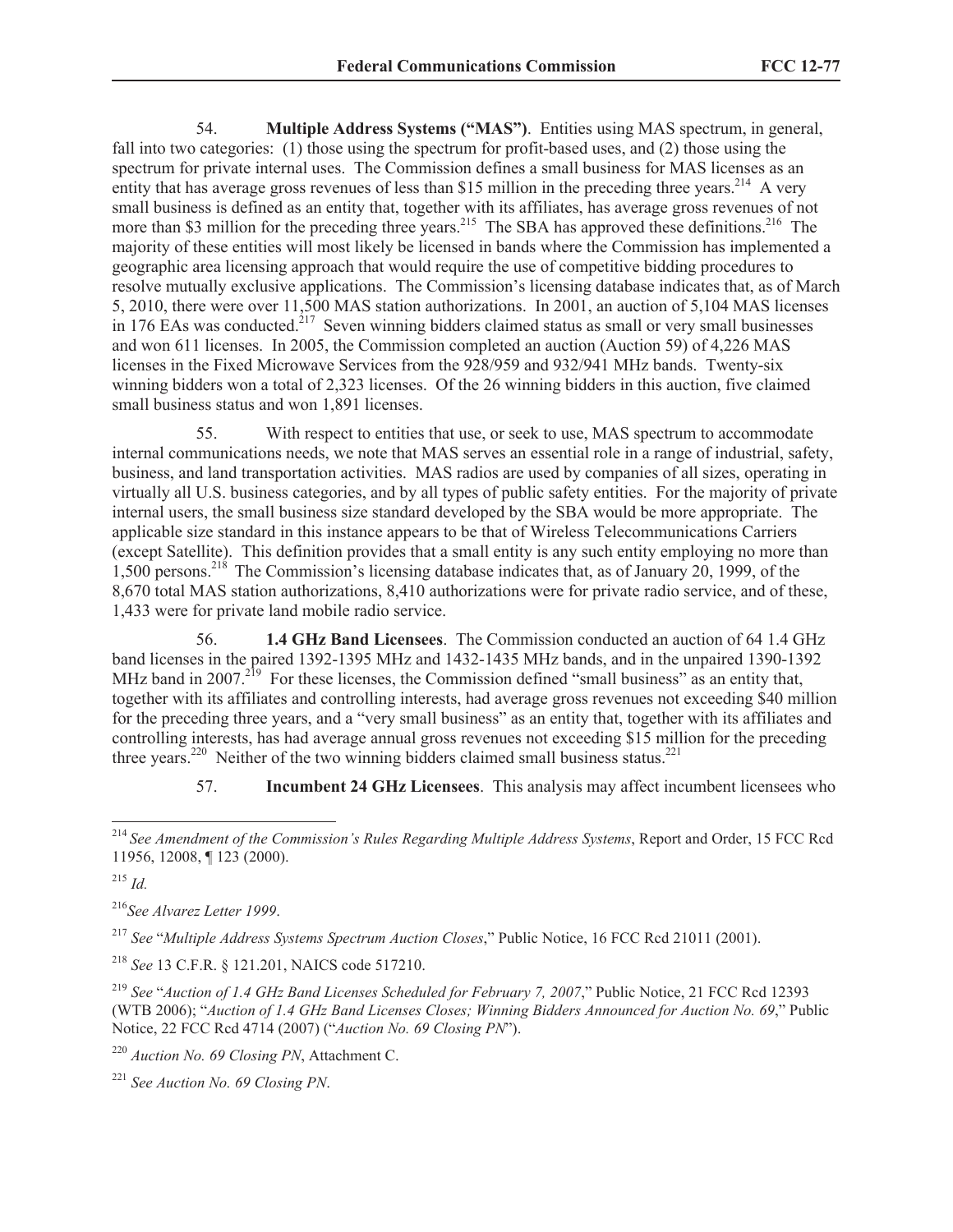were relocated to the 24 GHz band from the 18 GHz band, and applicants who wish to provide services in the 24 GHz band. For this service, the Commission uses the SBA small business size standard for the category "Wireless Telecommunications Carriers (except satellite)," which is 1,500 or fewer employees.<sup>222</sup> To gauge small business prevalence for these cable services we must, however, use the most current census data. Census data for 2007 shows that there were 1,383 firms that operated that year.<sup>223</sup> Of those 1,383, 1,368 had fewer than 100 employees, and 15 firms had more than 100 employees. Thus under this category and the associated small business size standard, the majority of firms can be considered small. The Commission notes that the Census' use of the classifications "firms" does not track the number of "licenses". The Commission believes that there are only two licensees in the 24 GHz band that were relocated from the 18 GHz band, Teligent<sup>224</sup> and TRW, Inc. It is our understanding that Teligent and its related companies have less than 1,500 employees, though this may change in the future. TRW is not a small entity. Thus, only one incumbent licensee in the 24 GHz band is a small business entity.

58. **Future 24 GHz Licensees**. With respect to new applicants for licenses in the 24 GHz band, for the purpose of determining eligibility for bidding credits, the Commission established three small business definitions. An "entrepreneur" is defined as an entity that, together with controlling interests and affiliates, has average annual gross revenues for the three preceding years not exceeding \$40 million.<sup>225</sup> A "small business" is defined as an entity that, together with controlling interests and affiliates, has average annual gross revenues for the three preceding years not exceeding \$15 million.<sup>226</sup> A "very small business" in the 24 GHz band is defined as an entity that, together with controlling interests and affiliates, has average gross revenues not exceeding \$3 million for the preceding three years.<sup>227</sup> The SBA has approved these small business size standards.<sup>228</sup> In a 2004 auction of 24 GHz licenses, three winning bidders won seven licenses.<sup>229</sup> Two of the winning bidders were very small businesses that won five licenses.

59. **Broadband Radio Service and Educational Broadband Service**. Broadband Radio Service systems, previously referred to as Multipoint Distribution Service ("MDS") and Multichannel Multipoint Distribution Service ("MMDS") systems, and "wireless cable," transmit video

 $\overline{a}$ 

<sup>223</sup> U.S. Census Bureau, 2007 Economic Census, Sector 51, 2007 NAICS code 517210 (rel. Oct. 20, 2009), http://factfinder.census.gov/servlet/IBQTable? bm=y&-geo\_id=&-fds\_name=EC0700A1&-\_skip=700&ds\_name=EC0751SSSZ5&-\_lang=en.

 $^{224}$  Teligent acquired the DEMS licenses of FirstMark, the only licensee other than TRW in the 24 GHz band whose license has been modified to require relocation to the 24 GHz band.

<sup>225</sup> *Amendments to Parts 1, 2, 87 and 101 of the Commission's Rules To License Fixed Services at 24 GHz*, Report and Order, 15 FCC Rcd 16934, 16967 ¶ 77 (2000) ("*24 GHz Report and Order*"); *see also* 47 C.F.R.  $§ 101.538(a)(3).$ 

<sup>226</sup>*24 GHz Report and Order*, 15 FCC Rcd at 16967 ¶ 77 ; *see also* 47 C.F.R. § 101.538(a)(2).

<sup>227</sup> *24 GHz Report and Order*, 15 FCC Rcd at 16967 ¶ 77; *see also* 47 C.F.R. § 101.538(a)(1).

<sup>228</sup> *See* Letter to Margaret W. Wiener, Deputy Chief, Auctions and Industry Analysis Division, Wireless Telecommunications Bureau, FCC, from Gary M. Jackson, Assistant Administrator, SBA (July 28, 2000).

<sup>229</sup> *Auction of 24 GHz Service Spectrum Auction Closes, Winning Bidders Announced for Auction 56, Down Payments Due August 16, 2004, Final Payments Due August 30, 2004, Ten-Day Petition to Deny Period*, Public Notice, 19 FCC Rcd 14738 (2004).

<sup>222</sup> 13 C.F.R. § 121.201, NAICS code 517210.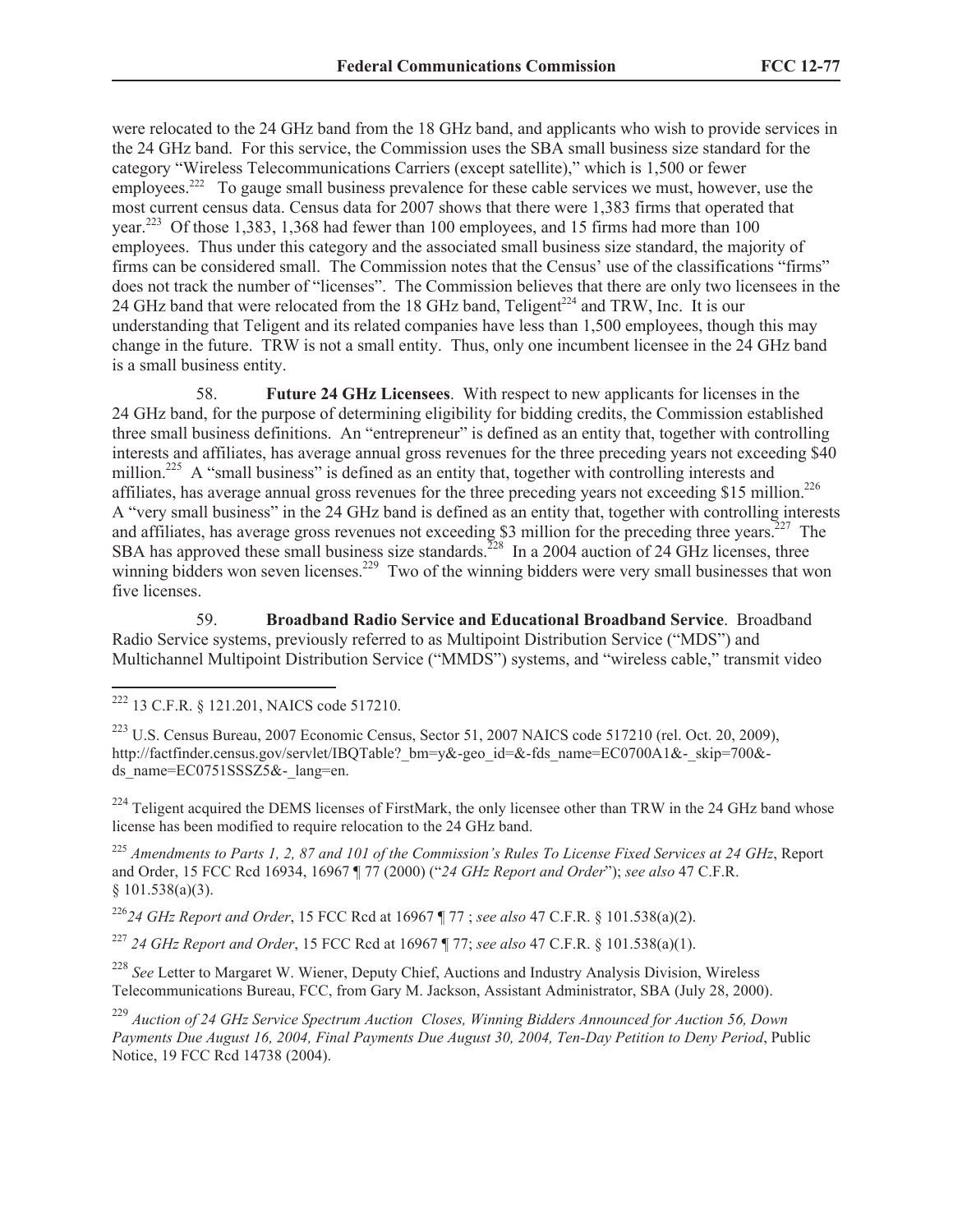programming to subscribers and provide two-way high speed data operations using the microwave frequencies of the Broadband Radio Service ("BRS") and Educational Broadband Service ("EBS") (previously referred to as the Instructional Television Fixed Service ("ITFS").<sup>230</sup> In connection with the 1996 BRS auction, the Commission established a small business size standard as an entity that had annual average gross revenues of no more than \$40 million in the previous three years.<sup>231</sup> The BRS auctions resulted in 67 successful bidders obtaining licensing opportunities for 493 Basic Trading Areas ("BTAs"). Of the 67 auction winners, 61 met the definition of a small business. BRS also includes licensees of stations authorized prior to the auction. At this time, we estimate that of the 61 small business BRS auction winners, 48 remain small business licensees. In addition to the 48 small businesses that hold BTA authorizations, there are approximately 392 incumbent BRS licensees that are considered small entities.<sup>232</sup> After adding the number of small business auction licensees to the number of incumbent licensees not already counted, we find that there are currently approximately 440 BRS licensees that are defined as small businesses under either the SBA or the Commission's rules. In 2009, the Commission conducted Auction 86, the sale of 78 licenses in the BRS areas.<sup>233</sup> The Commission offered three levels of bidding credits: (i) a bidder with attributed average annual gross revenues that exceed \$15 million and do not exceed \$40 million for the preceding three years (small business) will receive a 15 percent discount on its winning bid; (ii) a bidder with attributed average annual gross revenues that exceed \$3 million and do not exceed \$15 million for the preceding three years (very small business) will receive a 25 percent discount on its winning bid; and (iii) a bidder with attributed average annual gross revenues that do not exceed \$3 million for the preceding three years (entrepreneur) will receive a 35 percent discount on its winning bid.<sup>234</sup> Auction 86 concluded in 2009 with the sale of 61 licenses.<sup>235</sup> Of the ten winning bidders, two bidders that claimed small business status won 4 licenses; one bidder that claimed very small business status won three licenses; and two bidders that claimed entrepreneur status won six licenses.

60. In addition, the SBA's Cable Television Distribution Services small business size standard is applicable to EBS. There are presently 2,032 EBS licensees. All but 100 of these licenses are held by educational institutions. Educational institutions are included in this analysis as small entities.<sup>236</sup> Thus, we estimate that at least 1,932 licensees are small businesses. Since 2007, Cable Television

 $^{231}$  47 C.F.R. § 21.961(b)(1).

<sup>232</sup> 47 U.S.C. § 309(j). Hundreds of stations were licensed to incumbent MDS licensees prior to implementation of Section 309(j) of the Communications Act of 1934, 47 U.S.C. § 309(j). For these pre-auction licenses, the applicable standard is SBA's small business size standard of 1500 or fewer employees.

<sup>233</sup> *Auction of Broadband Radio Service (BRS) Licenses, Scheduled for October 27, 2009, Notice and Filing Requirements, Minimum Opening Bids, Upfront Payments, and Other Procedures for Auction 86*, Public Notice, 24 FCC Rcd 8277 (2009).

<sup>234</sup> *Id.* at 8296.

 $\overline{a}$ 

<sup>235</sup> *Auction of Broadband Radio Service Licenses Closes, Winning Bidders Announced for Auction 86, Down Payments Due November 23, 2009, Final Payments Due December 8, 2009, Ten-Day Petition to Deny Period*, Public Notice, 24 FCC Rcd 13572 (2009).

<sup>230</sup> *Amendment of Parts 21 and 74 of the Commission's Rules with Regard to Filing Procedures in the Multipoint Distribution Service and in the Instructional Television Fixed Service and Implementation of Section 309(j) of the Communications Act—Competitive Bidding*, MM Docket No. 94-131, PP Docket No. 93-253, Report and Order, 10 FCC Rcd 9589, 9593 ¶ 7 (1995).

<sup>&</sup>lt;sup>236</sup> The term "small entity" within SBREFA applies to small organizations (nonprofits) and to small governmental jurisdictions (cities, counties, towns, townships, villages, school districts, and special districts with populations of less than 50,000). 5 U.S.C. §§ 601(4)–(6). We do not collect annual revenue data on EBS licensees.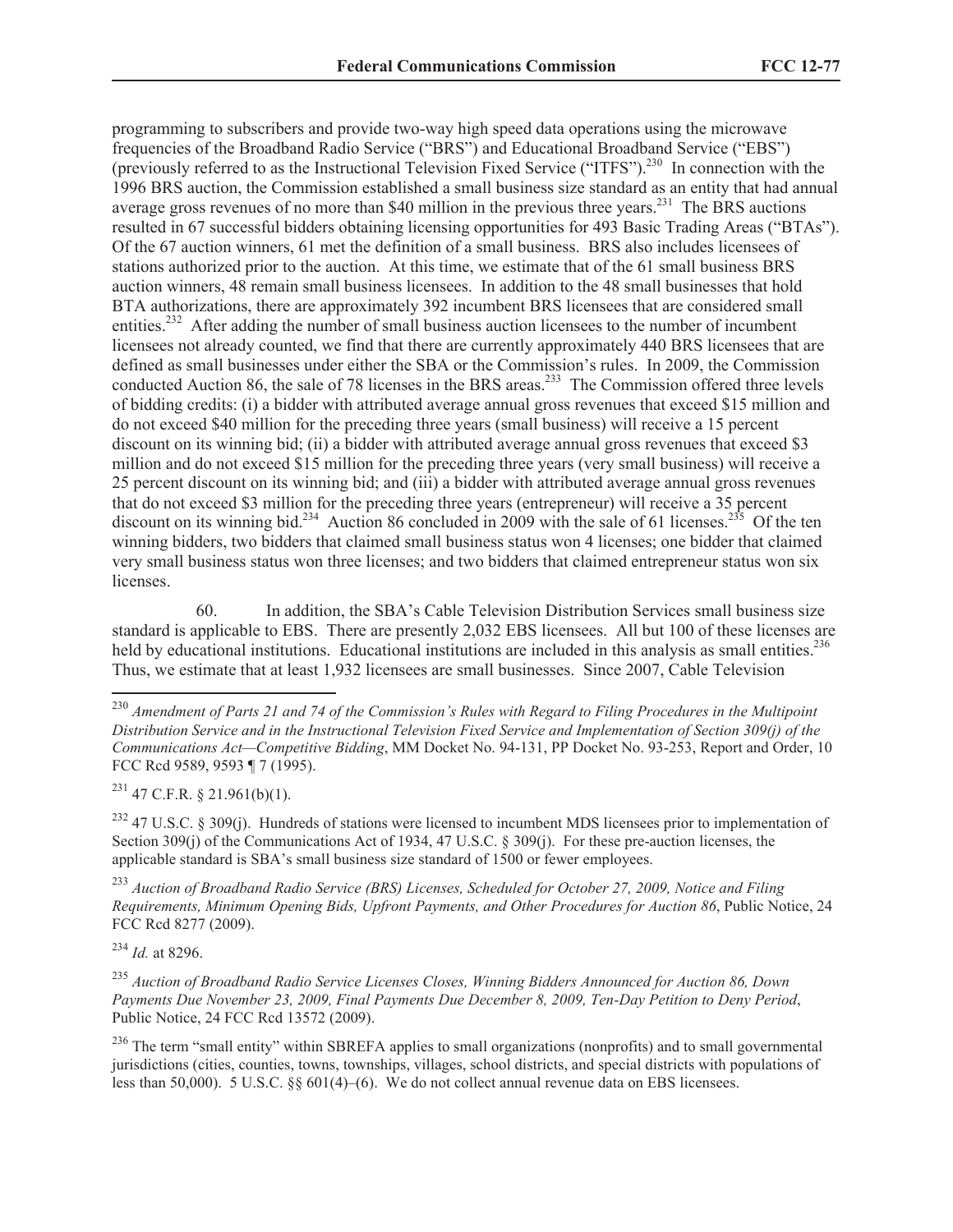Distribution Services have been defined within the broad economic census category of Wired Telecommunications Carriers; that category is defined as follows: "This industry comprises establishments primarily engaged in operating and/or providing access to transmission facilities and infrastructure that they own and/or lease for the transmission of voice, data, text, sound, and video using wired telecommunications networks. Transmission facilities may be based on a single technology or a combination of technologies."<sup>237</sup> For these services, the Commission uses the SBA small business size standard for the category "Wireless Telecommunications Carriers (except satellite)," which is 1,500 or fewer employees.<sup>238</sup> To gauge small business prevalence for these cable services we must, however, use the most current census data. According to Census Bureau data for 2007, there were a total of 955 firms in this previous category that operated for the entire year.<sup>239</sup> Of this total, 939 firms employed 999 or fewer employees, and 16 firms employed 1,000 employees or more.<sup>240</sup> Thus, the majority of these firms can be considered small.

61. **Television Broadcasting**. This Economic Census category "comprises establishments primarily engaged in broadcasting images together with sound. These establishments operate television broadcasting studios and facilities for the programming and transmission of programs to the public."<sup>241</sup> The SBA has created the following small business size standard for Television Broadcasting firms: those having \$14 million or less in annual receipts.<sup>242</sup> The Commission has estimated the number of licensed commercial television stations to be 1,387.<sup>243</sup> In addition, according to Commission staff review of the BIA Advisory Services, LLC's *Media Access Pro Television Database* on March 28, 2012, about 950 of an estimated 1,300 commercial television stations (or approximately 73 percent) had revenues of \$14 million or less.<sup>244</sup> We therefore estimate that the majority of commercial television broadcasters are small entities.

62. We note, however, that in assessing whether a business concern qualifies as small under the above definition, business (control) affiliations<sup> $245$ </sup> must be included. Our estimate, therefore, likely overstates the number of small entities that might be affected by our action because the revenue figure on which it is based does not include or aggregate revenues from affiliated companies. In addition, an element of the definition of "small business" is that the entity not be dominant in its field of operation. We are unable at this time to define or quantify the criteria that would establish whether a specific television station is dominant in its field of operation. Accordingly, the estimate of small businesses to which rules may apply does not exclude any television station from the definition of a small business on

<sup>239</sup> U.S. Census Bureau, 2007 Economic Census, Subject Series: Information, Table 5, Employment Size of Firms for the United States: 2007, NAICS code 5171102 (issued November 2010).

 $\overline{a}$ 

<sup>241</sup> U.S. Census Bureau, 2007 NAICS Definitions, "515120 Television Broadcasting" (partial definition); http://www.census.gov/naics/2007/def/ND515120.HTM#N515120.

 $^{237}$  U.S. Census Bureau, 2007 NAICS Definitions, 517110 Wired Telecommunications Carriers, (partial definition), www.census.gov/naics/2007/def/ND517110.HTM#N517110.

<sup>238</sup> 13 C.F.R. § 121.201, NAICS code 517210.

<sup>240</sup> *Id*.

<sup>&</sup>lt;sup>242</sup> 13 C.F.R. § 121.201, NAICS code 515120 (updated for inflation in 2010).

<sup>243</sup> *See FCC News Release*, "Broadcast Station Totals as of December 31, 2011," dated January 6, 2012; http://hraunfoss.fcc.gov/edocs\_public/attachmatch/DOC-311837A1.pdf.

<sup>244</sup> We recognize that BIA's estimate differs slightly from the FCC total given *supra*.

<sup>&</sup>lt;sup>245</sup> "[Business concerns] are affiliates of each other when one concern controls or has the power to control the other or a third party or parties controls or has to power to control both." 13 C.F.R.  $\S$  21.103(a)(1).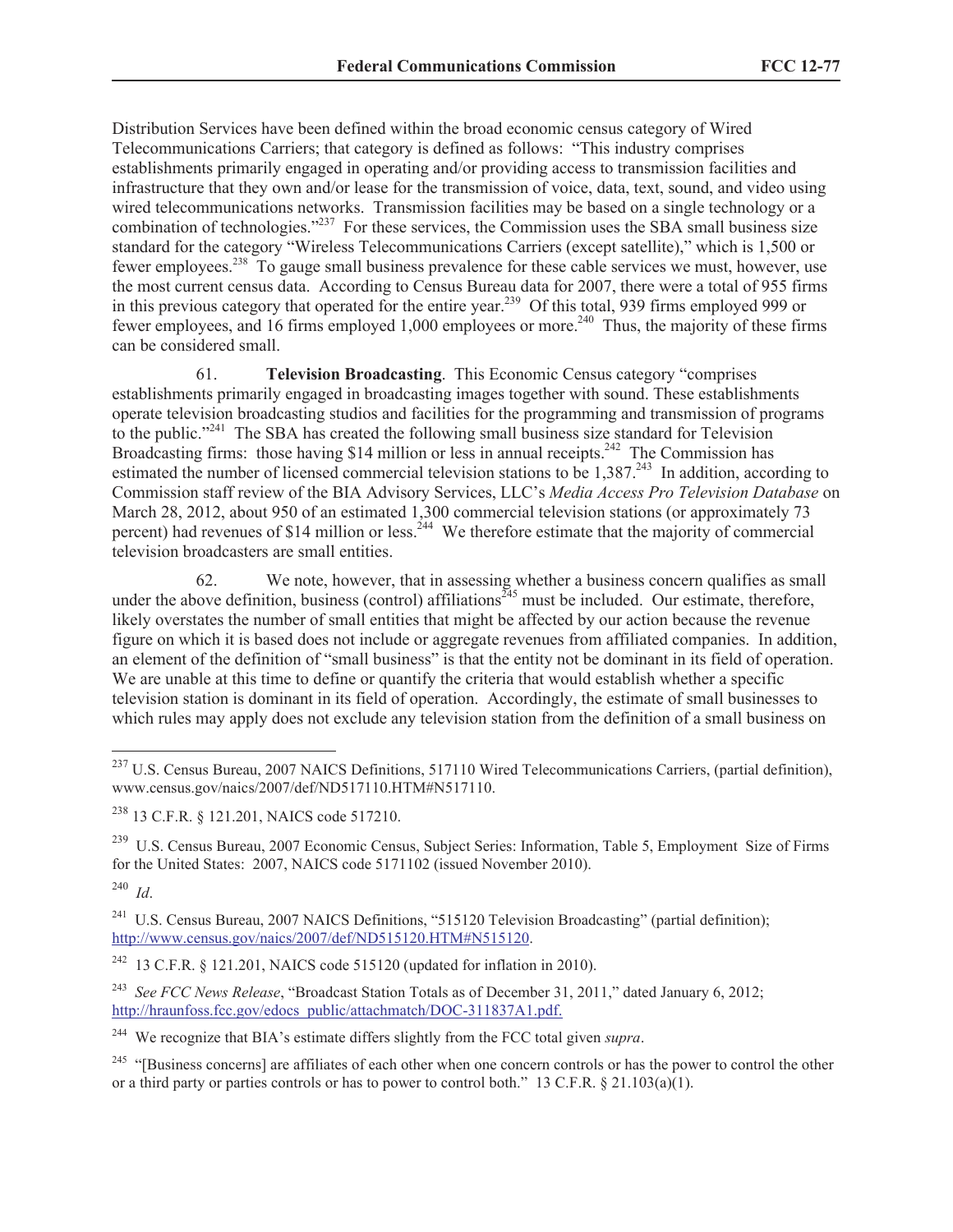this basis and is therefore possibly over-inclusive to that extent.

63. In addition, the Commission has estimated the number of licensed noncommercial educational (NCE) television stations to be  $396<sup>246</sup>$  These stations are non-profit, and therefore considered to be small entities.<sup>247</sup>

64. In addition, there are also 2,528 low power television stations, including Class A stations (LPTV).<sup>248</sup> Given the nature of these services, we will presume that all LPTV licensees qualify as small entities under the above SBA small business size standard.

65. **Radio Broadcasting**. This Economic Census category "comprises establishments primarily engaged in broadcasting aural programs by radio to the public. Programming may originate in their own studio, from an affiliated network, or from external sources."<sup>249</sup> The SBA has established a small business size standard for this category, which is: such firms having \$7 million or less in annual receipts.<sup>250</sup> According to Commission staff review of BIA Advisory Services, LLC's *Media Access Pro Radio Database* on March 28, 2012, about 10,759 (97%) of 11,102 commercial radio stations had revenues of \$7 million or less. Therefore, the majority of such entities are small entities.

66. We note, however, that in assessing whether a business concern qualifies as small under the above size standard, business affiliations must be included.<sup>251</sup> In addition, to be determined to be a "small business," the entity may not be dominant in its field of operation.<sup>252</sup> We note that it is difficult at times to assess these criteria in the context of media entities, and our estimate of small businesses may therefore be over-inclusive.

67. **Auxiliary, Special Broadcast and Other Program Distribution Services.** This service involves a variety of transmitters, generally used to relay broadcast programming to the public (through translator and booster stations) or within the program distribution chain (from a remote news gathering unit back to the station). The Commission has not developed a definition of small entities applicable to broadcast auxiliary licensees. The applicable definitions of small entities are those, noted previously, under the SBA rules applicable to radio broadcasting stations and television broadcasting stations.<sup>253</sup>

68. The Commission estimates that there are approximately 6,099 FM translators and boosters.<sup>254</sup> The Commission does not collect financial information on any broadcast facility, and the

<sup>248</sup> *See FCC News Release*, "Broadcast Station Totals as of December 31, 2011," dated January 6, 2012; http://transition.fcc.gov/Daily\_Releases/Daily\_Business/2012/db0106/DOC-311837A1.pdf.

<sup>249</sup> U.S. Census Bureau, 2007 NAICS Definitions, "515112 Radio Stations"; http://www.census.gov/naics/2007/def/ND515112.HTM#N515112.

<sup>250</sup> 13 C.F.R. § 121.201, NAICS code 515112 (updated for inflation in 2010).

<sup>251</sup> "Concerns and entities are affiliates of each other when one controls or has the power to control the other, or a third party or parties controls or has the power to control both. It does not matter whether control is exercised, so long as the power to control exists." 13 C.F.R. § 121.103(a)(1) (an SBA regulation).

<sup>252</sup> 13 C.F.R. § 121.102(b) (an SBA regulation).

<sup>253</sup> 13 C.F.R. 121.201, NAICS codes 515112 and 515120.

<sup>254</sup> *See See FCC News Release*, "Broadcast Station Totals as of December 31, 2011," dated January 6, 2012; http://transition.fcc.gov/Daily\_Releases/Daily\_Business/2012/db0106/DOC-311837A1.pdf.

 246 *See FCC News Release*, "Broadcast Station Totals as of December 31, 2011," dated January 6, 2012; http://transition.fcc.gov/Daily\_Releases/Daily\_Business/2012/db0106/DOC-311837A1.pdf.

<sup>247</sup> *See generally* 5 U.S.C. §§ 601(4), (6).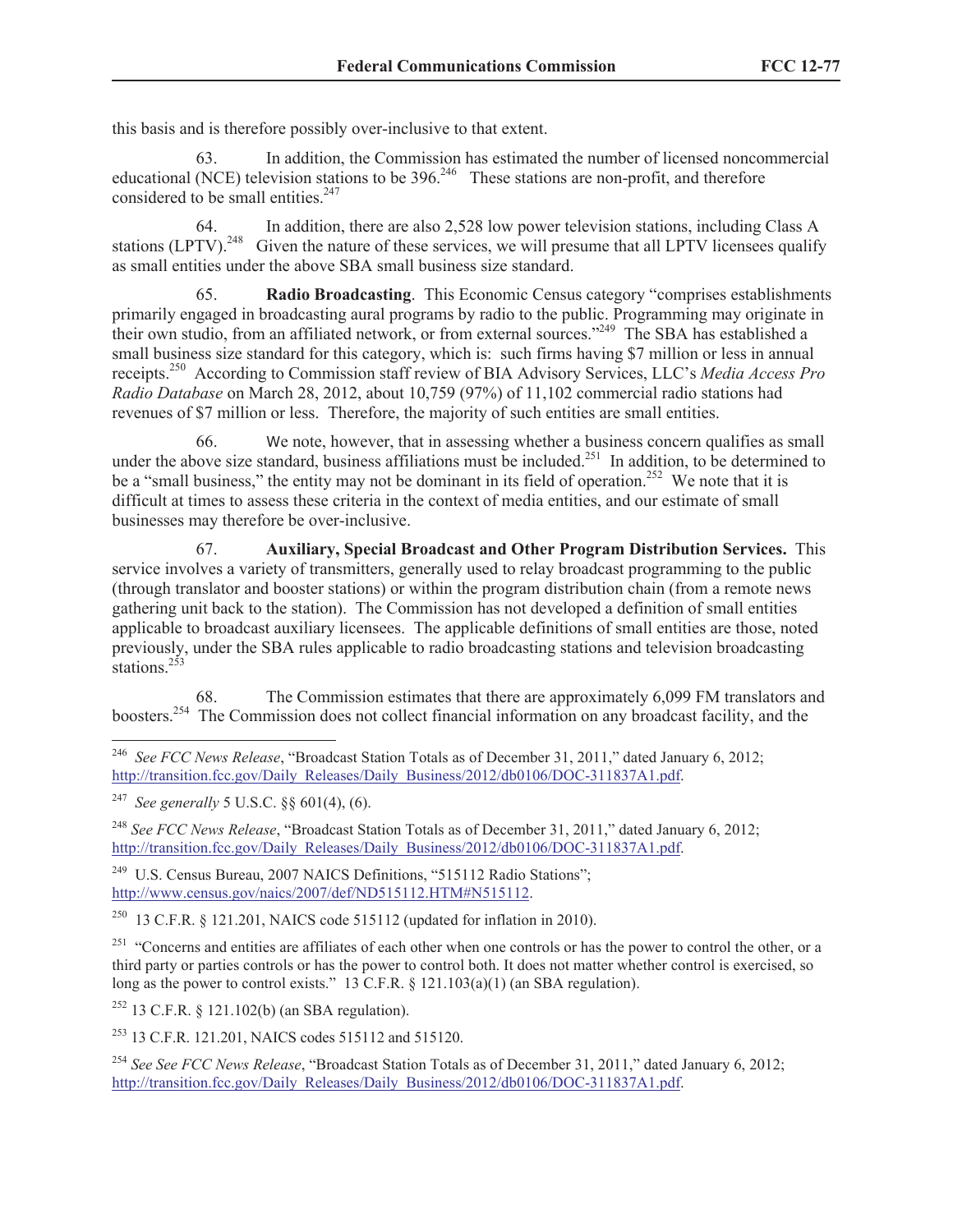Department of Commerce does not collect financial information on these auxiliary broadcast facilities. We believe that most, if not all, of these auxiliary facilities could be classified as small businesses by themselves. We also recognize that most commercial translators and boosters are owned by a parent station which, in some cases, would be covered by the revenue definition of small business entity discussed above. These stations would likely have annual revenues that exceed the SBA maximum to be designated as a small business (\$7.0 million for a radio station or \$14.0 million for a TV station). Furthermore, they do not meet the Small Business Act's definition of a "small business concern" because they are not independently owned and operated.<sup>255</sup>

69. **Cable Television Distribution Services***.* Since 2007, these services have been defined within the broad economic census category of Wired Telecommunications Carriers; that category is defined as follows: "This industry comprises establishments primarily engaged in operating and/or providing access to transmission facilities and infrastructure that they own and/or lease for the transmission of voice, data, text, sound, and video using wired telecommunications networks. Transmission facilities may be based on a single technology or a combination of technologies."<sup>256</sup> The SBA has developed a small business size standard for this category, which is: all such firms having 1,500 or fewer employees. Census data for 2007 shows that there were 1,383 firms that operated that year.<sup>257</sup> Of those 1,383, 1,368 had fewer than 100 employees, and 15 firms had more than 100 employees. Thus under this category and the associated small business size standard, the majority of such firms can be considered small.

70. **Cable Companies and Systems***.* The Commission has also developed its own small business size standards, for the purpose of cable rate regulation. Under the Commission's rules, a "small cable company" is one serving  $400,000$  or fewer subscribers, nationwide.<sup>258</sup> Industry data indicate that, of 1,076 cable operators nationwide, all but eleven are small under this size standard.<sup>259</sup> In addition, under the Commission's rules, a "small system" is a cable system serving 15,000 or fewer subscribers.<sup>260</sup> Industry data indicate that, of 6,635 systems nationwide, 5,802 systems have under 10,000 subscribers, and an additional 302 systems have  $10,000-19,999$  subscribers.<sup>261</sup> Thus, under this second size standard, most cable systems are small.

71. **Cable System Operators**.The Communications Act of 1934, as amended, also contains a size standard for small cable system operators, which is "a cable operator that, directly or

 $^{257}$  U.S. Census Bureau, 2007 Economic Census, Sector 51, 2007 NAICS code 517210 (rel. Oct. 20, 2009), http://factfinder.census.gov/servlet/IBQTable? bm=y&-geo\_id=&-fds\_name=EC0700A1&-\_skip=700&ds\_name=EC0751SSSZ5&-\_lang=en.

<sup>258</sup> 47 C.F.R. § 76.901(e). The Commission determined that this size standard equates approximately to a size standard of \$100 million or less in annual revenues. *Implementation of Sections of the 1992 Cable Act: Rate Regulation,* Sixth Report and Order and Eleventh Order on Reconsideration, 10 FCC Rcd 7393, 7408 (1995).

259 These data are derived from: R.R. Bowker, *Broadcasting & Cable Yearbook 2006*, "Top 25 Cable/Satellite Operators," pages A-8 & C-2 (data current as of June 30, 2005); Warren Communications News, *Television & Cable Factbook 2006*, "Ownership of Cable Systems in the United States," pages D-1805 to D-1857.

 $^{260}$  47 C.F.R. § 76.901(c).

261 Warren Communications News, *Television & Cable Factbook 2008*, "U.S. Cable Systems by Subscriber Size," page F-2 (data current as of Oct. 2007). The data do not include 851 systems for which classifying data were not available.

 $\overline{a}$ <sup>255</sup> *See* 15 U.S.C. § 632.

<sup>256</sup> U.S. Census Bureau, 2007 NAICS Definitions, 517110 Wired Telecommunications Carriers, (partial definition), http://www.census.gov/naics/2007/def/ND517110.HTM#N517110 (last visited Oct. 21, 2009).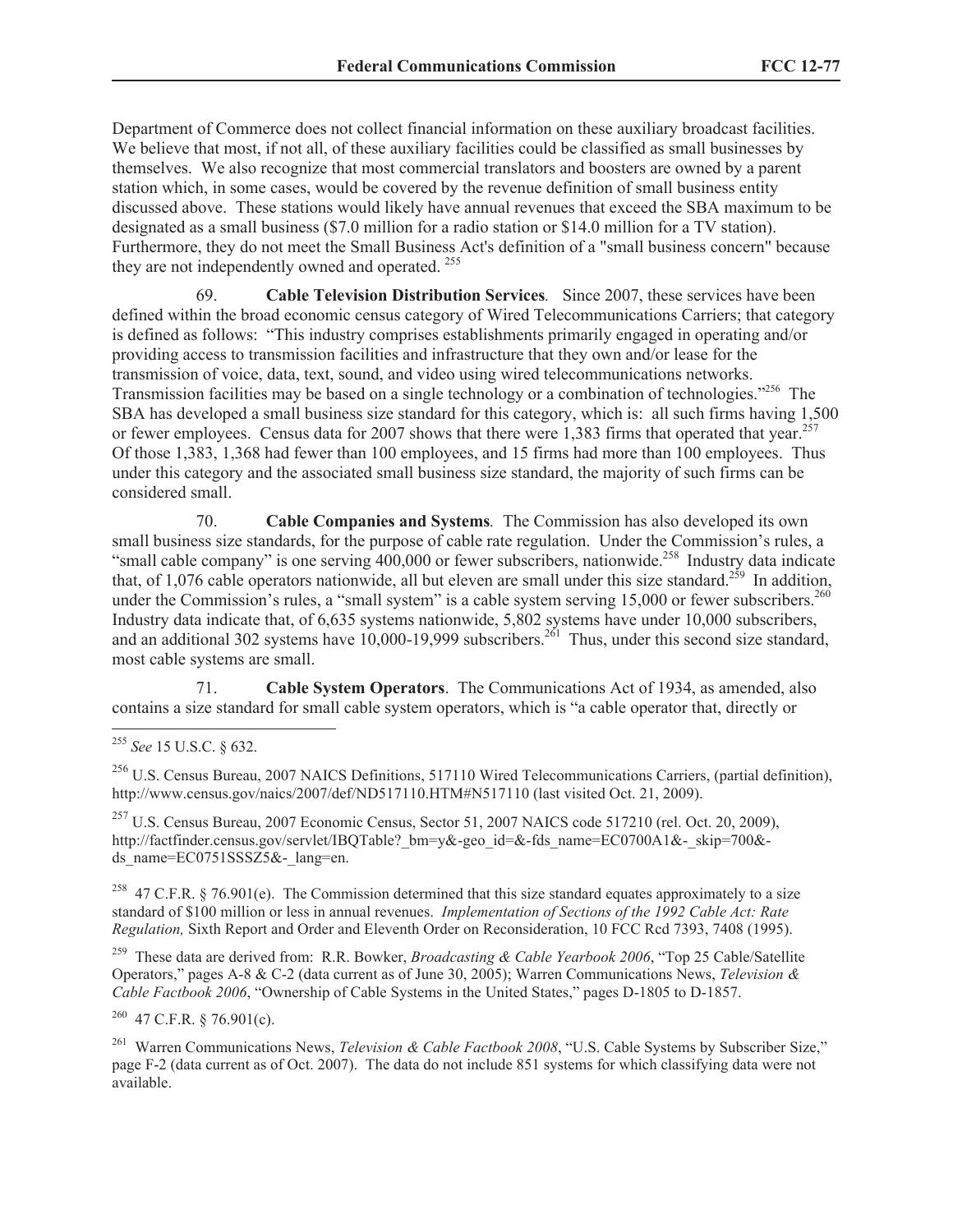through an affiliate, serves in the aggregate fewer than 1 percent of all subscribers in the United States and is not affiliated with any entity or entities whose gross annual revenues in the aggregate exceed \$250,000,000."<sup>262</sup> The Commission has determined that an operator serving fewer than 677,000 subscribers shall be deemed a small operator, if its annual revenues, when combined with the total annual revenues of all its affiliates, do not exceed \$250 million in the aggregate.<sup>263</sup> Industry data indicate that, of 1,076 cable operators nationwide, all but ten are small under this size standard.<sup>264</sup> We note that the Commission neither requests nor collects information on whether cable system operators are affiliated with entities whose gross annual revenues exceed \$250 million,<sup>265</sup> and therefore we are unable to estimate more accurately the number of cable system operators that would qualify as small under this size standard.

72. **Open Video Systems**. Open Video Service (OVS) systems provide subscription services.<sup>266</sup> The open video system ("OVS") framework was established in 1996, and is one of four statutorily recognized options for the provision of video programming services by local exchange carriers.<sup>267</sup> The OVS framework provides opportunities for the distribution of video programming other than through cable systems. Because OVS operators provide subscription services,  $2^{68}$  OVS falls within the SBA small business size standard covering cable services, which is "Wired Telecommunications Carriers."<sup>269</sup> The SBA has developed a small business size standard for this category, which is: all such firms having 1,500 or fewer employees. To gauge small business prevalence for the OVS service, the Commission relies on data currently available from the U.S. Census for the year 2007. According to that source, there were 3,188 firms that in 2007 were Wired Telecommunications Carriers. Of these, 3,144 operated with less than 1,000 employees, and 44 operated with more than 1,000 employees. However, as to the latter 44 there is no data available that shows how many operated with more than 1,500 employees. Based on this data, the majority of these firms can be considered small.<sup>270</sup> In addition, we note that the Commission has certified some OVS operators, with some now providing service.<sup>271</sup> Broadband service providers ("BSPs") are currently the only significant holders of OVS certifications or local OVS

<sup>265</sup> The Commission does receive such information on a case-by-case basis if a cable operator appeals a local franchise authority's finding that the operator does not qualify as a small cable operator pursuant to § 76.901(f) of the Commission's rules. *See* 47 C.F.R. § 76.909(b).

<sup>266</sup> *See* 47 U.S.C. § 573.

 $\overline{a}$ 

<sup>267</sup> 47 U.S.C. § 571(a)(3)-(4). *See 13th Annual Report*, 24 FCC Rcd at 606, ¶ 135.

<sup>268</sup> *See* 47 U.S.C. § 573.

<sup>269</sup> U.S. Census Bureau, 2007 NAICS Definitions, 517110 Wired Telecommunications Carriers, http://www.census.gov/naics/2007/def/ND517110.HTM#N517110.

<sup>270</sup> See http://factfinder.census.gov/servlet/IBQTable? bm=y&-fds\_name=EC0700A1&-geo\_id=&-\_skip=600&ds\_name=EC0751SSSZ5&-\_lang=en.

<sup>262</sup> 47 U.S.C. § 543(m)(2); *see* 47 C.F.R. § 76.901(f) & nn. 1-3.

<sup>263</sup> 47 C.F.R. § 76.901(f); *see* Public Notice*, FCC Announces New Subscriber Count for the Definition of Small Cable Operator*, DA 01-158 (Cable Services Bureau, Jan. 24, 2001).

<sup>264</sup> These data are derived from: R.R. Bowker, *Broadcasting & Cable Yearbook 2006*, "Top 25 Cable/Satellite Operators," pages A-8 & C-2 (data current as of June 30, 2005); Warren Communications News, *Television & Cable Factbook 2006*, "Ownership of Cable Systems in the United States," pages D-1805 to D-1857.

 $^{271}$  A list of OVS certifications may be found at http://www.fcc.gov/mb/ovs/csovscer.html.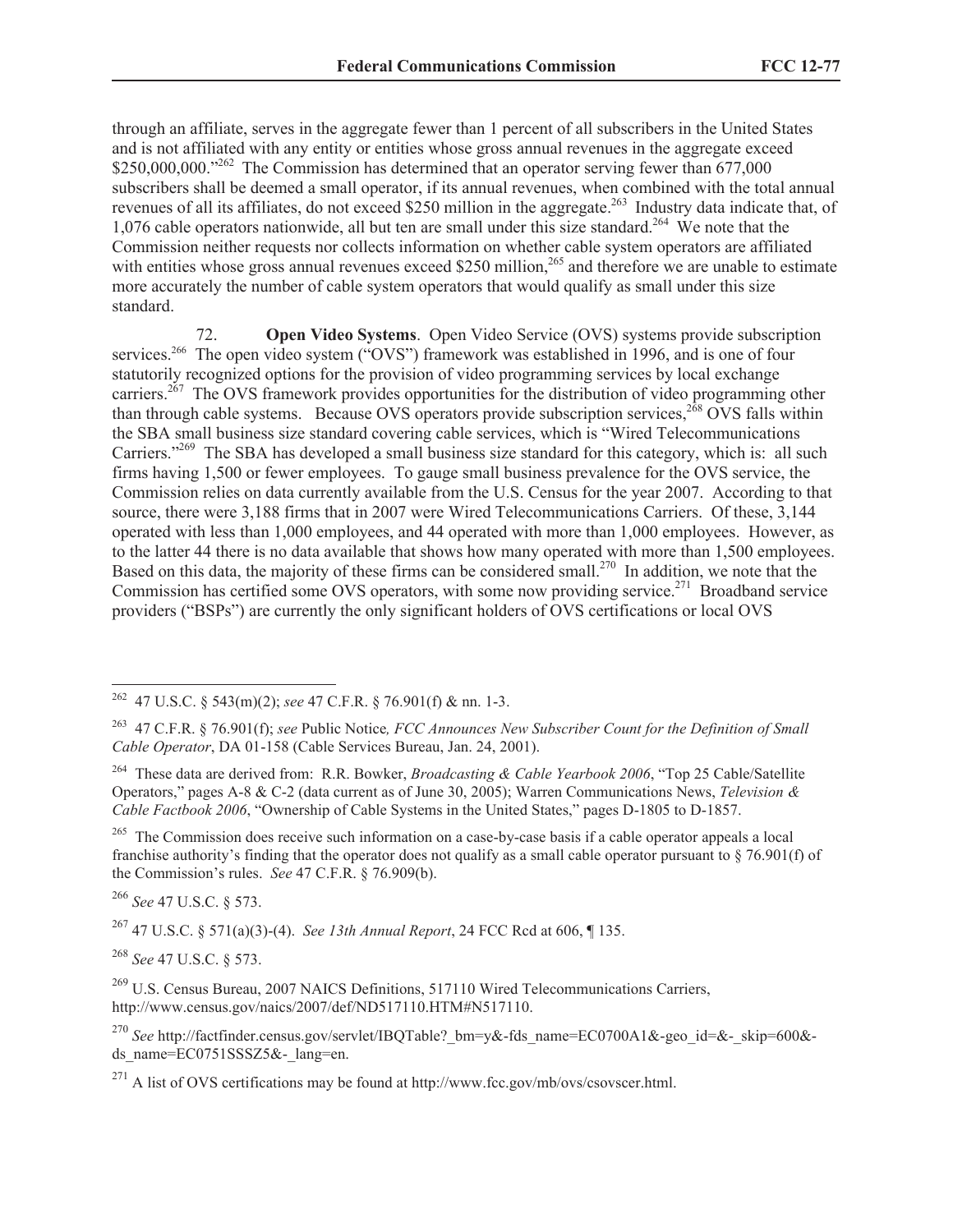franchises.<sup>272</sup> The Commission does not have financial or employment information regarding the entities authorized to provide OVS, some of which may not yet be operational. Thus, at least some of the OVS operators may qualify as small entities. The Commission further notes that it has certified approximately 45 OVS operators to serve 75 areas, and some of these are currently providing service.<sup>273</sup> Affiliates of Residential Communications Network, Inc. (RCN) received approval to operate OVS systems in New York City, Boston, Washington, D.C., and other areas. RCN has sufficient revenues to assure that they do not qualify as a small business entity. Little financial information is available for the other entities that are authorized to provide OVS and are not yet operational. Given that some entities authorized to provide OVS service have not yet begun to generate revenues, the Commission concludes that up to 44 OVS operators (those remaining) might qualify as small businesses that may be affected by the rules and policies adopted herein.

73. **Cable Television Relay Service**. The industry in which Cable Television Relay Services operate comprises establishments primarily engaged in operating and/or providing access to transmission facilities and infrastructure that they own and/or lease for the transmission of voice, data, text, sound, and video using wired telecommunications networks. Transmission facilities may be based on a single technology or a combination of technologies. Establishments in this industry use the wired telecommunications network facilities that they operate to provide a variety of services, such as wired telephony services, including VoIP services; wired (cable) audio and video programming distribution; and wired broadband Internet services. By exception, establishments providing satellite television distribution services using facilities and infrastructure that they operate are included in this industry.<sup>274</sup> The category designated by the SBA for this industry is "Wired Telecommunications Carriers."<sup>275</sup> The SBA has developed a small business size standard for this category, which is: all such firms having 1,500 or fewer employees. According to Census Bureau data for 2007, Census data for 2007 shows 3,188 firms in this category.<sup>276</sup> Of these 3,188 firms, only 44 had 1,000 or more employees. While we could not find precise Census data on the number of firms with in the group with 1,500 or fewer employees, it is clear that at least 3,144 firms with fewer than 1,000 employees would be in that group. On this basis, the Commission estimates that a substantial majority of the providers of interconnected VoIP, non-interconnected VoIP, or both in this category, are small.<sup>277</sup>

74. **Multichannel Video Distribution and Data Service**. MVDDS is a terrestrial fixed microwave service operating in the 12.2-12.7 GHz band. The Commission adopted criteria for defining three groups of small businesses for purposes of determining their eligibility for special

<sup>275</sup> 13 C.F.R. § 121.201, NAICS code 517110.

 $\overline{a}$ 

<sup>276</sup> http://factfinder.census.gov/servlet/IBQTable? bm=y&-geo\_id=&-\_skip=600&-ds\_name=EC0751SSSZ5&-\_lang=en.

<sup>272</sup> *See 13th Annual Report*, 24 FCC Rcd at 606-07 ¶ 135. BSPs are newer firms that are building state-of-the-art, facilities-based networks to provide video, voice, and data services over a single network.

<sup>273</sup> *See* http://www.fcc.gov/mb/ovs/csovscer.html (current as of February 2007).

<sup>274</sup> U.S. Census Bureau, 2007 NAICS Definitions, "517110 Wired Telecommunications Carriers" (partial definition); http://www.census.gov/naics/2007/def/ND517110.HTM#N517110.

<sup>&</sup>lt;sup>277</sup> *Id.* As noted in para. 18 above with regard to the distinction between manufacturers of equipment used to provide interconnected VoIP and manufactures of equipment to provide non-interconnected VoIP, our estimates of the number of the number of providers of non-interconnected VoIP (and the number of small entities within that group) are likely overstated because we could not draw in the data a distinction between such providers and those that provide interconnected VoIP. However, in the absence of more accurate data, we present these figures to provide as thorough an analysis of the impact on small entities as we can at this time.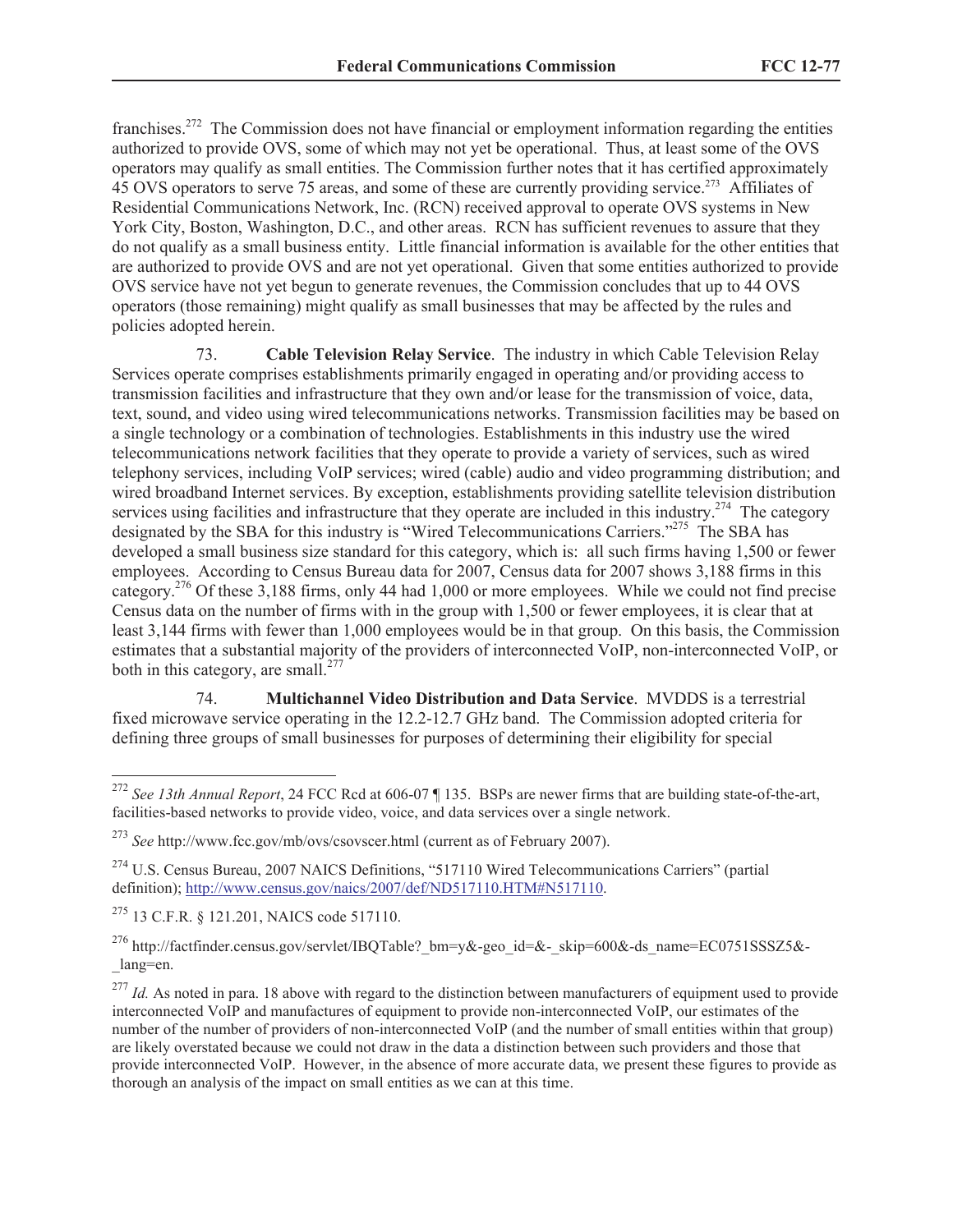provisions such as bidding credits. It defines a very small business as an entity with average annual gross revenues not exceeding \$3 million for the preceding three years; a small business as an entity with average annual gross revenues not exceeding \$15 million for the preceding three years; and an entrepreneur as an entity with average annual gross revenues not exceeding \$40 million for the preceding three years.<sup>278</sup> These definitions were approved by the SBA.<sup>279</sup> On January 27, 2004, the Commission completed an auction of 214 MVDDS licenses (Auction No. 53). In this auction, ten winning bidders won a total of 192 MVDDS licenses.<sup>280</sup> Eight of the ten winning bidders claimed small business status and won 144 of the licenses. The Commission also held an auction of MVDDS licenses on December 7, 2005 (Auction 63). Of the three winning bidders who won 22 licenses, two winning bidders, winning 21 of the licenses, claimed small business status. $281$ 

75. **Amateur Radio Service**. These licensees are held by individuals in a noncommercial capacity; these licensees are not small entities.

76. **Personal Radio Services**. Personal radio services provide short-range, low power radio for personal communications, radio signaling, and business communications not provided for in other services. The Personal Radio Services include spectrum licensed under Part 95 of our rules.<sup>282</sup> These services include Citizen Band Radio Service ("CB"), General Mobile Radio Service ("GMRS"), Radio Control Radio Service ("R/C"), Family Radio Service ("FRS"), Wireless Medical Telemetry Service ("WMTS"), Medical Implant Communications Service ("MICS"), Low Power Radio Service ("LPRS"), and Multi-Use Radio Service ("MURS").<sup>283</sup> There are a variety of methods used to license the spectrum in these rule parts, from licensing by rule, to conditioning operation on successful completion of a required test, to site-based licensing, to geographic area licensing. Under the RFA, the Commission is required to make a determination of which small entities are directly affected by the rules being proposed. Since all such entities are wireless, we apply the definition of Wireless Telecommunications Carriers (except Satellite), pursuant to which a small entity is defined as employing 1,500 or fewer persons.<sup>284</sup> Many of the licensees in these services are individuals, and thus are not small entities. In addition, due to the mostly unlicensed and shared nature of the spectrum utilized in many of these services, the Commission lacks direct information upon which to base an estimation of the number of small entities

<sup>280</sup> *See* "*Multichannel Video Distribution and Data Service Auction Closes*," Public Notice, 19 FCC Rcd 1834 (2004).

 $282$  47 C.F.R. part 90.

<sup>278</sup> *Amendment of Parts 2 and 25 of the Commission's Rules to Permit Operation of NGSO FSS Systems Co-Frequency with GSO and Terrestrial Systems in the Ku-Band Frequency Range; Amendment of the Commission's Rules to Authorize Subsidiary Terrestrial Use of the 12.2-12.7 GHz Band by Direct Broadcast Satellite Licenses and their Affiliates; and Applications of Broadwave USA, PDC Broadband Corporation, and Satellite Receivers, Ltd. to provide A Fixed Service in the 12.2-12.7 GHz Band*, ET Docket No. 98-206, Memorandum Opinion and Order and Second Report and Order, 17 FCC Rcd 9614, 9711, ¶ 252 (2002).

<sup>279</sup> *See* Letter from Hector V. Barreto, Administrator, U.S. Small Business Administration, to Margaret W. Wiener, Chief, Auctions and Industry Analysis Division, WTB, FCC (Feb.13, 2002).

<sup>281</sup> *See* "*Auction of Multichannel Video Distribution and Data Service Licenses Closes; Winning Bidders Announced for Auction No. 63*," Public Notice, 20 FCC Rcd 19807 (2005).

<sup>283</sup> The Citizens Band Radio Service, General Mobile Radio Service, Radio Control Radio Service, Family Radio Service, Wireless Medical Telemetry Service, Medical Implant Communications Service, Low Power Radio Service, and Multi-Use Radio Service are governed by subpart D, subpart A, subpart C, subpart B, subpart H, subpart I, subpart G, and subpart J, respectively, of part 95 of the Commission's rules. *See generally* 47 C.F.R. part 95.

<sup>284</sup> 13 C.F.R. § 121.201, NAICS Code 517210.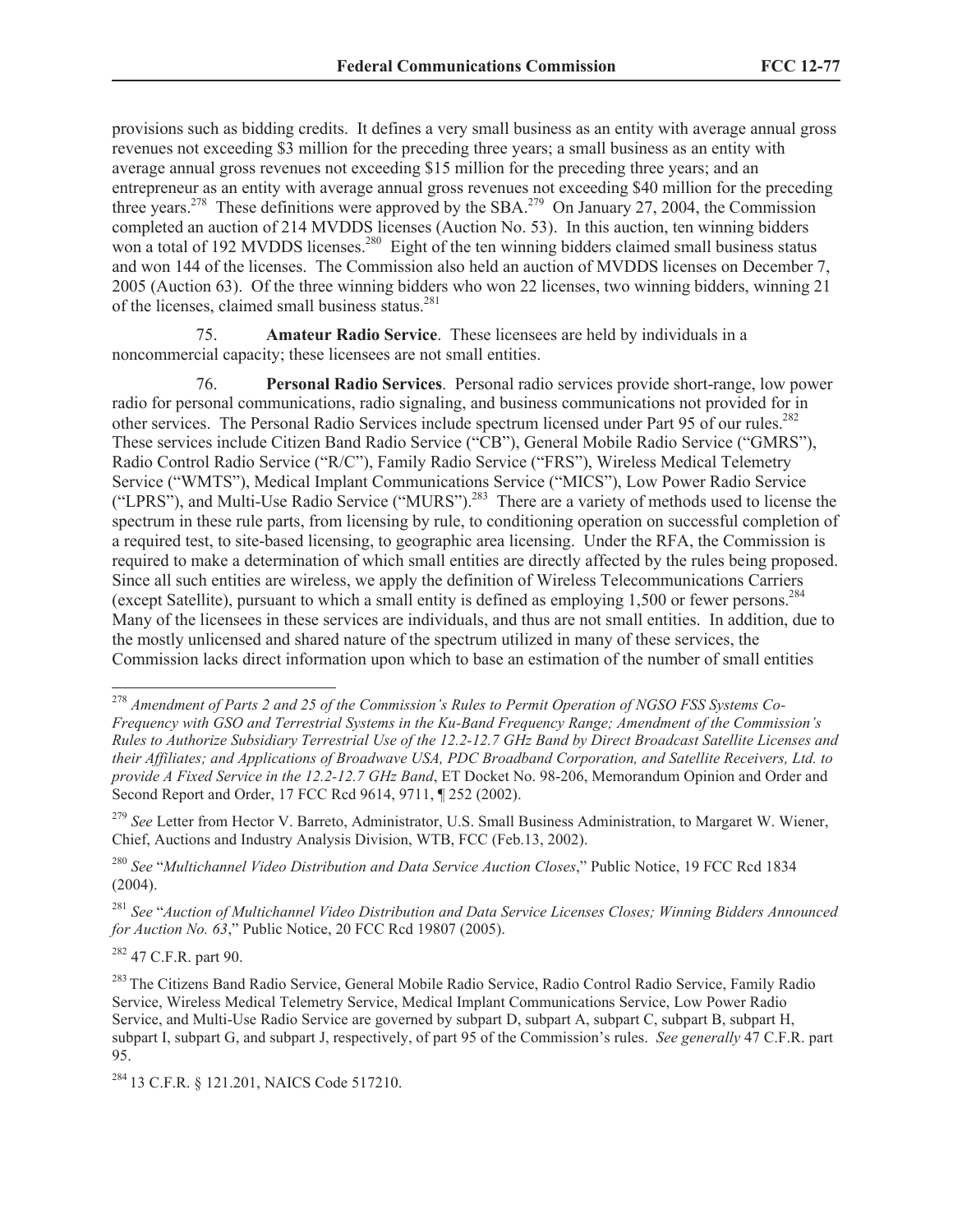under an SBA definition that might be directly affected by our action.

77. **Public Safety Radio Services**. Public Safety radio services include police, fire, local government, forestry conservation, highway maintenance, and emergency medical services.<sup>285</sup> There are a total of approximately 127,540 licensees in these services. Governmental entities<sup>286</sup> as well as private businesses comprise the licensees for these services. All governmental entities with populations of less than 50,000 fall within the definition of a small entity.<sup>287</sup>

78. **Internet Service Providers**. *Internet Service Providers, Web Portals and Other Information Services*. In 2007, the SBA recognized two new small business economic census categories. They are (1) Internet Publishing and Broadcasting and Web Search Portals,<sup>288</sup> and (2) All Other Information Services.<sup>289</sup>

79. **Internet Service Providers***.*The 2007 Economic Census places these firms, whose services might include voice over Internet protocol (VoIP), in either of two categories, depending on whether the service is provided over the provider's own telecommunications facilities (*e.g*., cable and DSL ISPs), or over client-supplied telecommunications connections (*e.g*., dial-up ISPs). The former are within the category of Wired Telecommunications Carriers,<sup>290</sup> which has an SBA small business size standard of 1,500 or fewer employees.<sup>291</sup> These are also labeled "broadband." The latter are within the category of All Other Telecommunications,  $292$  which has a size standard of annual receipts of \$25 million or less. $^{293}$  These are labeled non-broadband.

<sup>286</sup> 47 C.F.R. § 1.1162.

 $\overline{a}$ 

<sup>287</sup> 5 U.S.C. § 601(5).

<sup>288</sup> 13 C.F.R. § 121.201, NAICS code 519130 (establishing a \$500,000 revenue ceiling).

<sup>289</sup> 13 C.F.R. § 121.201, NAICS code 519190 (establishing a \$6.5 million revenue ceiling).

<sup>290</sup> U.S. Census Bureau, 2007 NAICS Definitions, 517110 Wired Telecommunications Carriers, http://www.census.gov/naics/2007/def/ND517110.HTM#N517110.

 $^{291}$  13 C.F.R. § 121.201, NAICS code 517110.

<sup>292</sup> U.S. Census Bureau, 2007 NAICS Definitions, "517919 All Other Telecommunications," http://www.census.gov/naics/2007/def/ND517919.HTM#N517919.

 $^{293}$  13 C.F.R. § 121.201, NAICS code 517919 (updated for inflation in 2008).

<sup>&</sup>lt;sup>285</sup> With the exception of the special emergency service, these services are governed by subpart B of part 90 of the Commission's Rules, 47 C.F.R. §§ 90.15-90.27. The police service includes approximately 27,000 licensees that serve state, county, and municipal enforcement through telephony (voice), telegraphy (code) and teletype and facsimile (printed material). The fire radio service includes approximately 23,000 licensees comprised of private volunteer or professional fire companies as well as units under governmental control. The local government service is presently comprised of approximately 41,000 licensees that are state, county, or municipal entities that use the radio for official purposes not covered by other public safety services. There are approximately 7,000 licensees within the forestry service which is comprised of licensees from state departments of conservation and private forest organizations who set up communications networks among fire lookout towers and ground crews. The approximately 9,000 state and local governments are licensed for highway maintenance service to provide emergency and routine communications to aid other public safety services to keep main roads safe for vehicular traffic. The approximately 1,000 licensees in the Emergency Medical Radio Service ("EMRS") use the 39 channels allocated to this service for emergency medical service communications related to the delivery of emergency medical treatment. 47 C.F.R. §§ 90.15-90.27. The approximately 20,000 licensees in the special emergency service include medical services, rescue organizations, veterinarians, handicapped persons, disaster relief organizations, school buses, beach patrols, establishments in isolated areas, communications standby facilities, and emergency repair of public communications facilities. 47 C.F.R. §§ 90.33-90.55.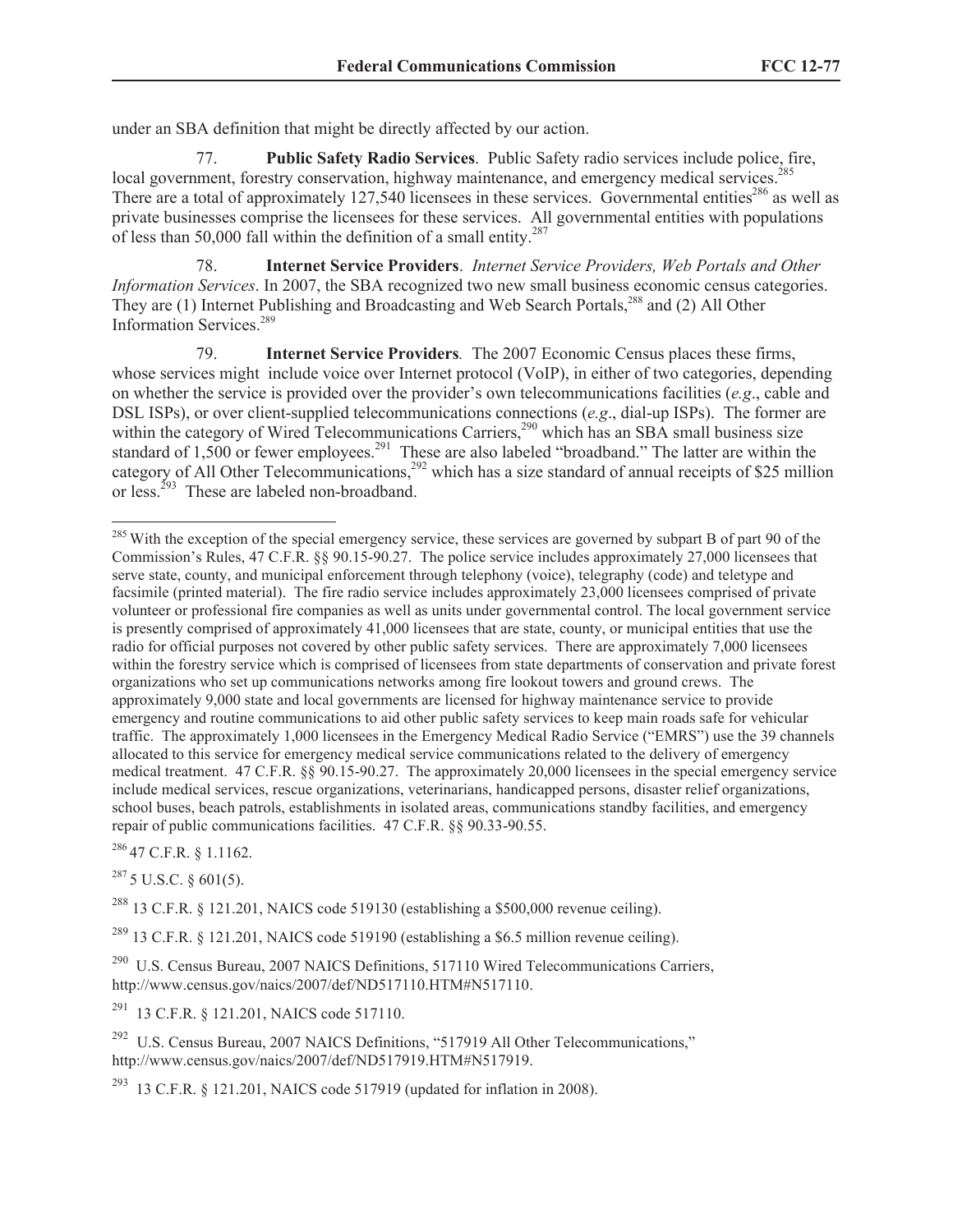80. The most current Economic Census data for all such firms are 2007 data, which are detailed specifically for ISPs within the categories above. For the first category, the data show that 396 firms operated for the entire year, of which 159 had nine or fewer employees.<sup>294</sup> For the second category, the data show that 1,682 firms operated for the entire year.<sup>295</sup> Of those, 1,675 had annual receipts below \$25 million per year, and an additional two had receipts of between \$25 million and \$ 49,999,999. Consequently, we estimate that the majority of ISP firms are small entities.

81. **Internet Publishing and Broadcasting and Web Search Portals**. This industry comprises establishments primarily engaged in 1) publishing and/or broadcasting content on the Internet exclusively or 2) operating Web sites that use a search engine to generate and maintain extensive databases of Internet addresses and content in an easily searchable format (and known as Web search portals). The publishing and broadcasting establishments in this industry do not provide traditional (non-Internet) versions of the content that they publish or broadcast. They provide textual, audio, and/or video content of general or specific interest on the Internet exclusively. Establishments known as Web search portals often provide additional Internet services, such as e-mail, connections to other web sites, auctions, news, and other limited content, and serve as a home base for Internet users. <sup>296</sup> The SBA deems businesses in this industry with 500 or fewer employees small.<sup>297</sup> According to Census Bureau data for 2007, there were 2,705 firms that provided one or more of these services for that entire year. Of these, 2,682 operated with less than 500 employees and 13 operated with to 999 employees.<sup>298</sup> Consequently, we estimate the majority of these firms are small entities that may be affected by our proposed actions.

## **V**. **Description of Projected Reporting, Recordkeeping and Other Compliance Requirements:**

82. This *Notice of Proposed Rulemaking* does not propose any changes to the Commission's current compliance rules, but may include possible proposed information collection, reporting, and recordkeeping requirements.

## **VI. Steps Taken to Minimize Significant Economic Impact on Small Entities, and Significant Alternatives Considered:**

83. The RFA requires an agency to describe any significant alternatives that it has considered in reaching its approach, which may include the following four alternatives, among others: (1) the establishment of differing compliance or reporting requirements or timetables that take into account the resources available to small entities; (2) the clarification, consolidation, or simplification of compliance or reporting requirements under the rule for small entities; (3) the use of performance, rather than design, standards; and (4) an exemption from coverage of the rule, or any part thereof, for small entities. $29\frac{99}{2}$ 

<sup>294</sup>  U.S. Census Bureau, 2007 Economic Census, Subject Series: Information, "Establishment and Firm Size," NAICS code 5171103 (rel. Nov. 19, 2010) (employment size). The data show only two categories within the whole: the categories for 1-4 employees and for 5-9 employees.

<sup>&</sup>lt;sup>295</sup> U.S. Census Bureau, 2007 Economic Census, Subject Series: Information, "Establishment and Firm Size," NAICS code 5179191 (rel. Nov. 19, 2010) (receipts size).

<sup>296</sup> http://www.census.gov/cgi-bin/sssd/naics/naicsrch?code=519130&search=2007%20NAICS%20Search

 $^{297}$  http://www.sba.gov/sites/default/files/Size\_Standards\_Table.pdf.

<sup>298</sup> http://factfinder.census.gov/servlet/IBQTable?\_bm=y&-geo\_id=&-\_skip=1000&-ds\_name=EC0751SSSZ5&- \_lang=en.

 $^{299}$  5 U.S.C. § 603.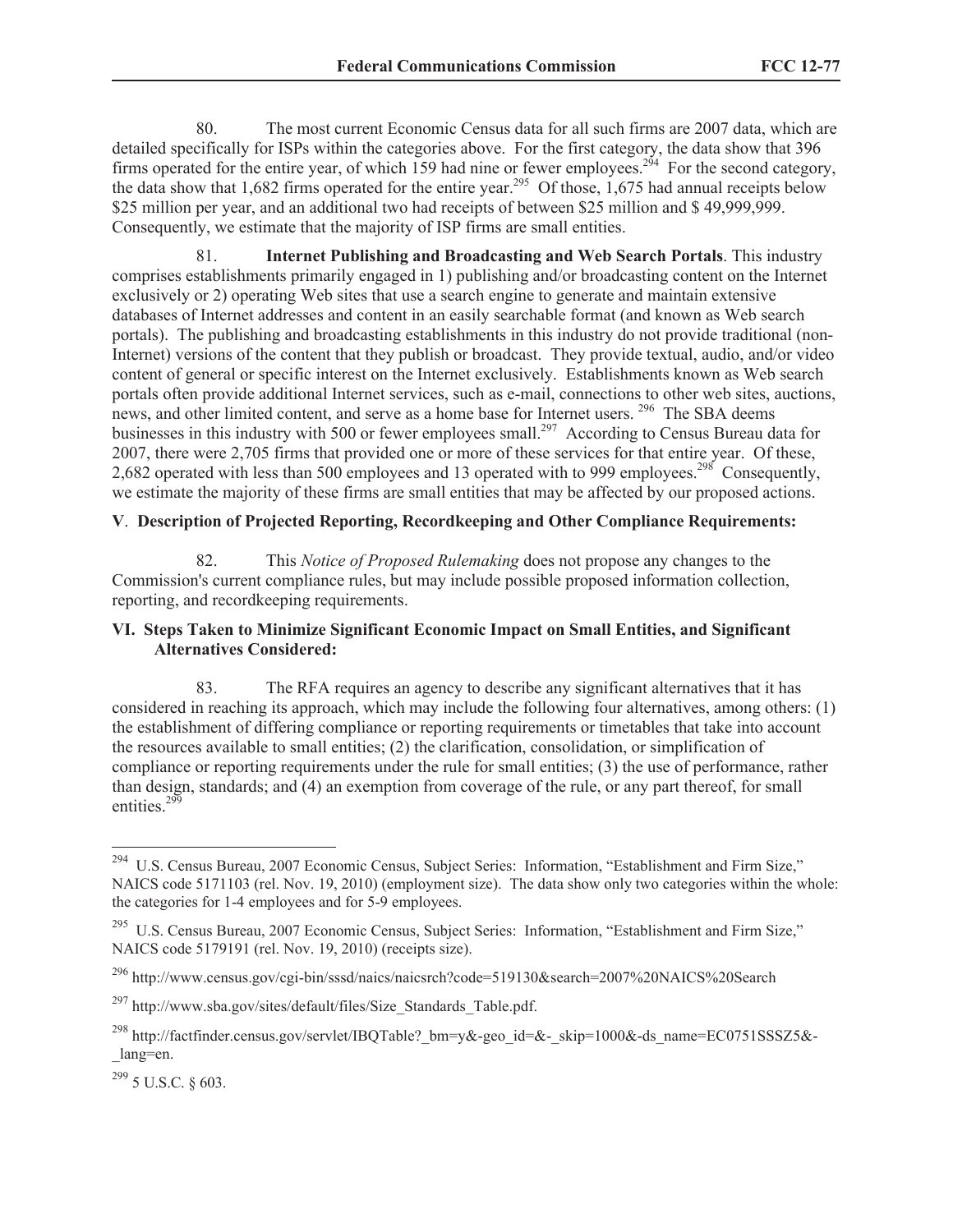84. In Section I of this *NPRM,* we seek comment on whether and how the Commission should adjust the revised cost allocation percentages that would otherwise result from using updated FTE data and implementing the new cost allocation proposals.

85. In particular, as stated supra in Section I, our concern with minimizing any adverse economic impact of our proposed rules on small entities is guided by our goals of fairness, administrability, and sustainability. Accordingly, we believe that adjustments to fees paid by fee payors should be consistent with those goals. Specifically, we intend to mitigate any inequities that might result from imposition of substantial fee increases.

86. In keeping with the requirements of the Regulatory Flexibility Act, we have considered certain alternative means of mitigating the effects of fee increases to a particular industry segment. One option is to make all or most fee adjustments at one time. Another option is to provide interim adjustments, by phasing in the new fees over a period of time.

87. On the issue of revisiting the allocation resulting from this rulemaking, the Commission is considering undertaking this reexamination at regular intervals. Alternatively, such reexamination could be undertaken in response to comments by fee payors in the annual regulatory fee collection NPRM. Regardless of the method chosen, one underlying concern we have is to mitigate any adverse economic impact on small service providers who are likely least able to absorb unpredictable changes in fees from year to year.

88. In light of our stated goals, the Commission seeks comment on the abovementioned, and any other, means and methods that would minimize any significant economic impact of our proposed rules on small entities.

## **VII**. **Federal Rules that May Duplicate, Overlap, or Conflict with the Proposed Rules:**

89. None.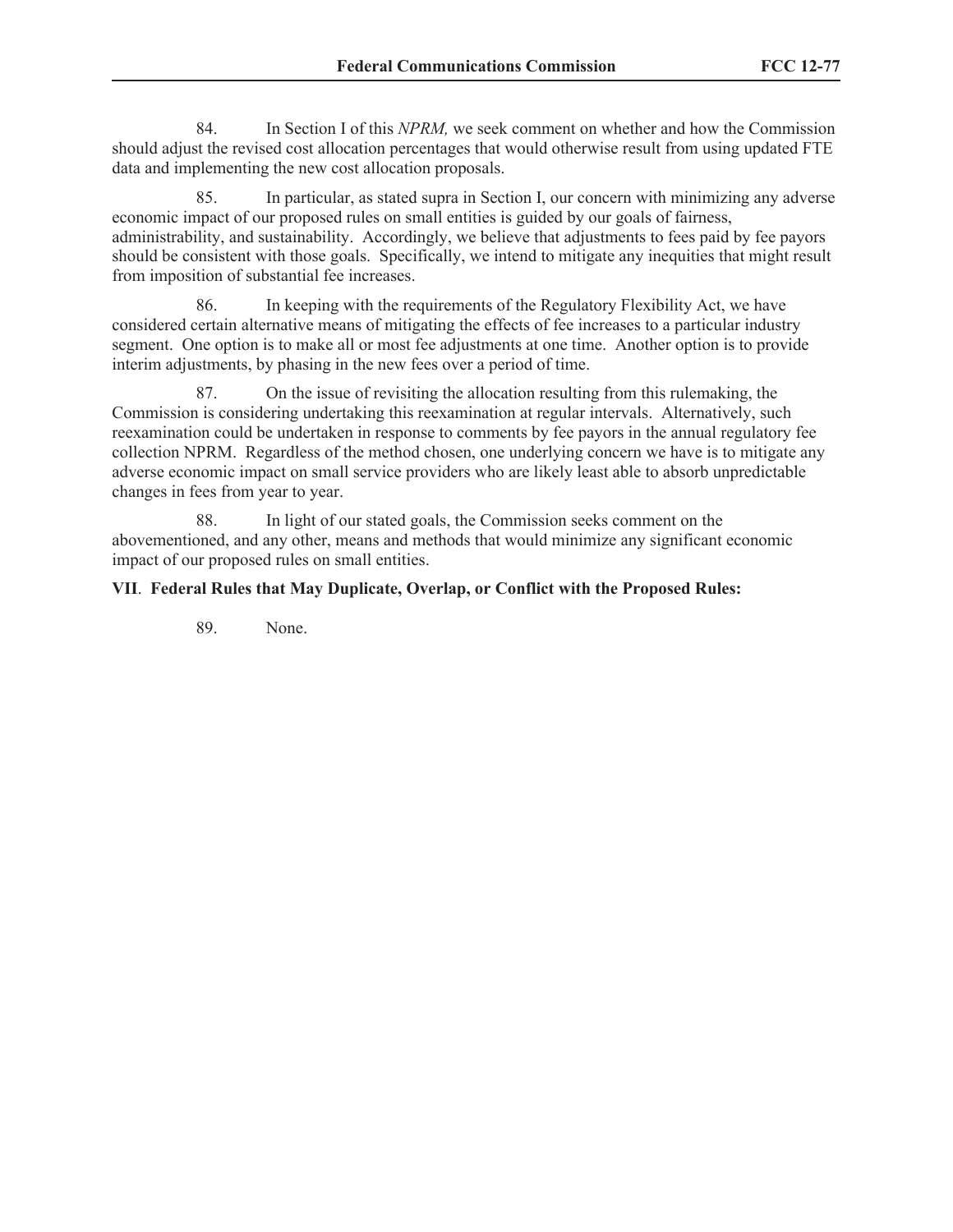### **STATEMENT OF COMMISSIONER ROBERT M. McDOWELL**

*Re: In the Matter of Procedures for Assessment and Collection of Regulatory Fees,* MD Docket No. 12-201, Notice of Proposed Rulemaking

I am pleased that the Commission is seeking additional comments on ways to modify our regulatory fee structure – a reform which is long overdue. As I have said many times in the past, the Commission should update its fee structure to ensure that they are levied not only in a fiscally prudent manner, but in a nondiscriminatory and competitively neutral way as well.

I look forward to working with my colleagues and all stakeholders as we assess ways to reform our out-dated methodology. Also, I will pay special attention to ensuring that the Commission has solid legal authority for any ultimate reform measures that it approves. I thank the Chairman for his continued work on this matter as well as our terrific staff in the managing director's office and bureaus.